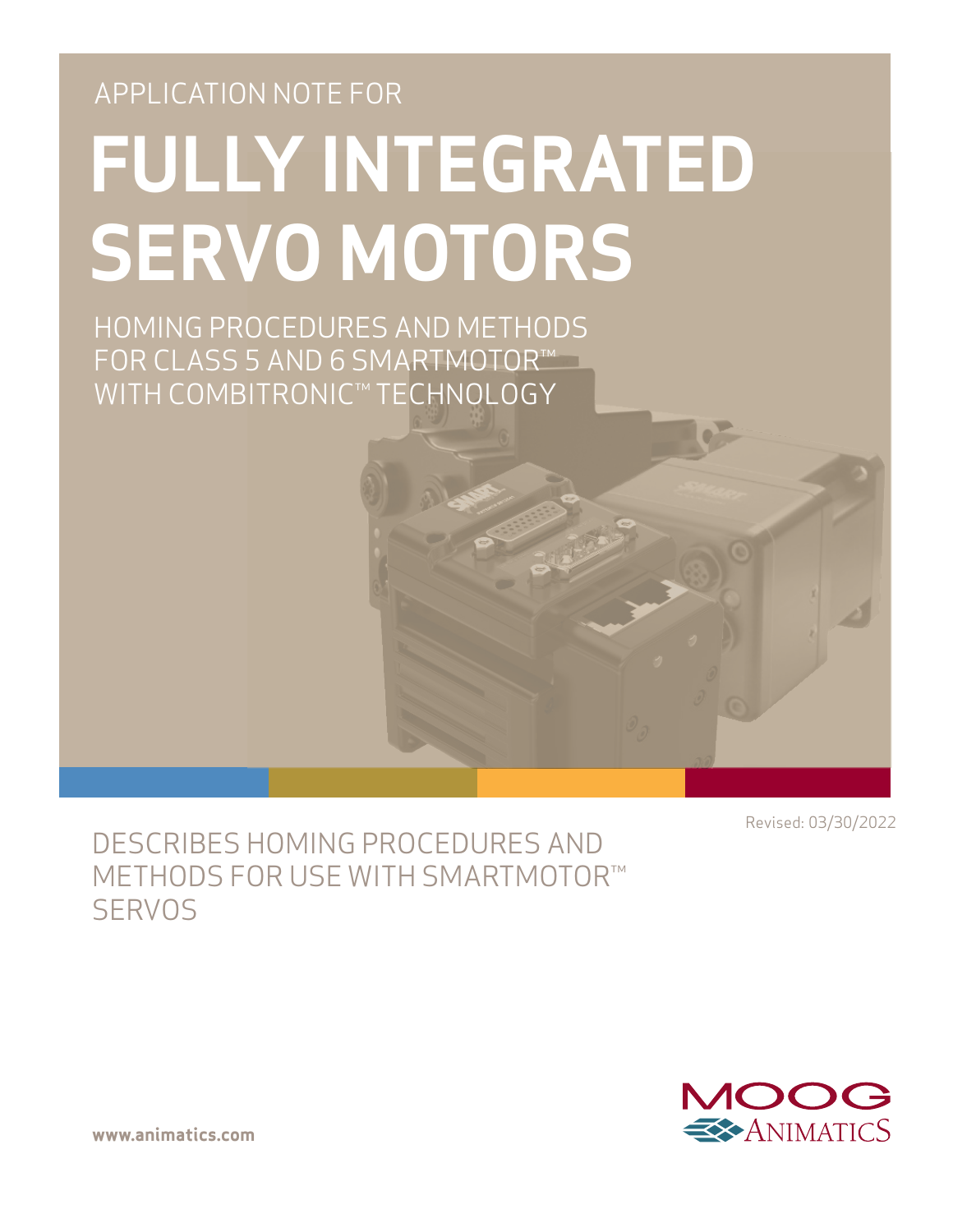# Copyright Notice

Copyright © 2022, Moog Inc.

Moog Animatics SmartMotor<sup>™</sup> Homing Procedures and Methods Application Note Application Note, Revised: 03/30/2022.

This document, as well as the software described in it, is furnished under license and may be used or copied only in accordance with the terms of such license. The content of this manual is furnished for informational use only, is subject to change without notice and should not be construed as a commitment by Moog Inc., Animatics. Moog Inc., Animatics assumes no responsibility or liability for any errors or inaccuracies that may appear herein.

Except as permitted by such license, no part of this publication may be reproduced, stored in a retrieval system or transmitted, in any form or by any means, electronic, mechanical, recording, or otherwise, without the prior written permission of Moog Inc., Animatics.

The programs and code samples in this manual are provided for example purposes only. It is the user's responsibility to decide if a particular code sample or program applies to the application being developed and to adjust the values to fit that application.

Moog Animatics and the Moog Animatics logo, SmartMotor and the SmartMotor logo, Combitronic and the Combitronic logo are all trademarks of Moog Inc., Animatics. Other trademarks are the property of their respective owners.

Please let us know if you find any errors or omissions in this manual so that we can improve it for future readers. Such notifications should contain the words "SmartMotor™ Homing Procedures and Methods Application Note Application Note" in the subject line and be sent by e-mail to: animatics\_ marcom@moog.com. Thank you in advance for your contribution.

Contact Us:

| <b>Americas - West</b>  | Americas - East                            |
|-------------------------|--------------------------------------------|
| Moog Animatics          | Moog Animatics                             |
| 2581 Leghorn Street     | 1995 NC Hwy 141                            |
| Mountain View, CA 94043 | Murphy, NC 28906                           |
| USA                     | LISA                                       |
| Tel: 1 650-960-4215     | Tel: 1 828-837-5115<br>Fax: 1 540-557-6509 |

Support: 1 (888) 356-0357

Website: www.animatics.com

Email: animatics\_sales@moog.com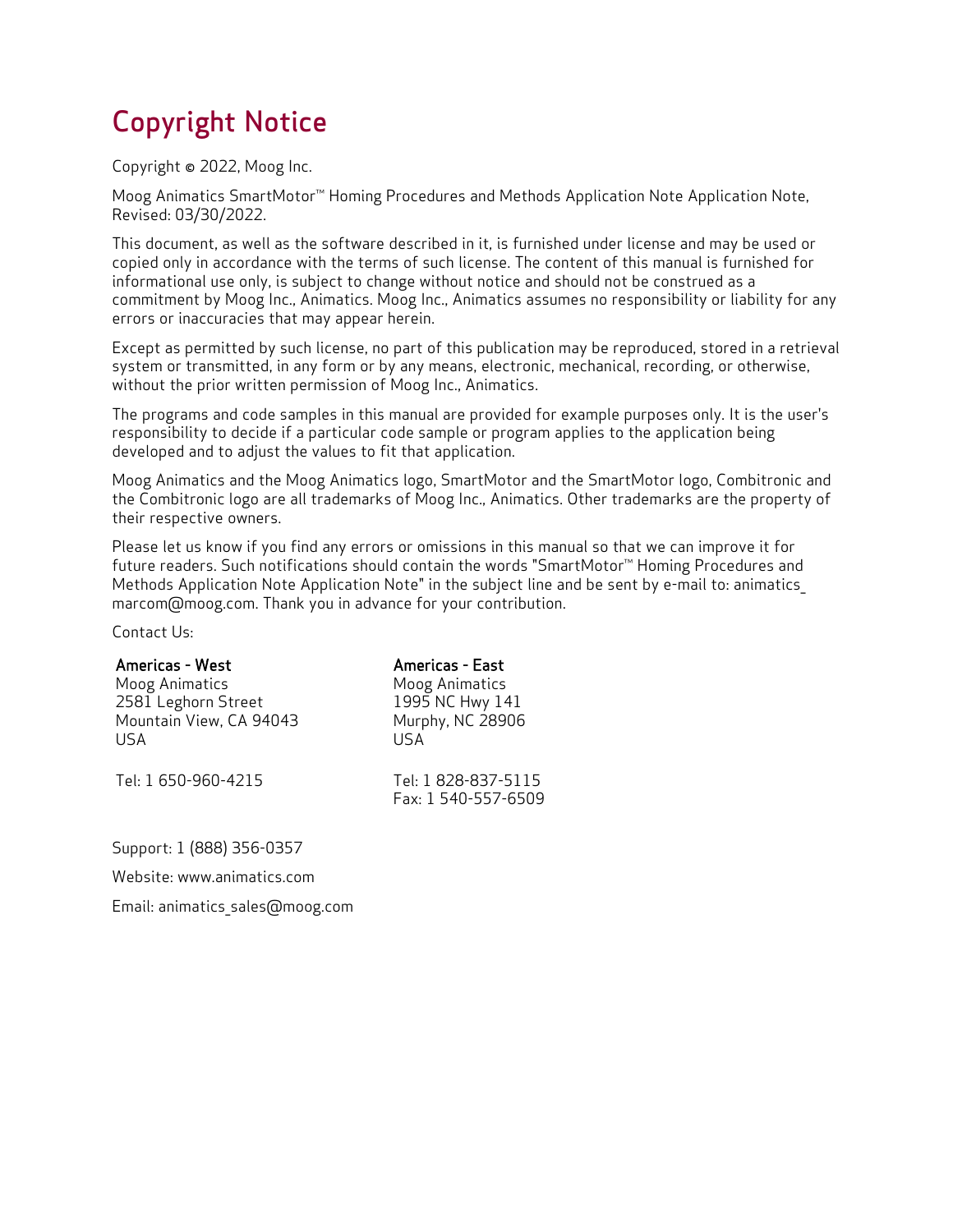# Table Of Contents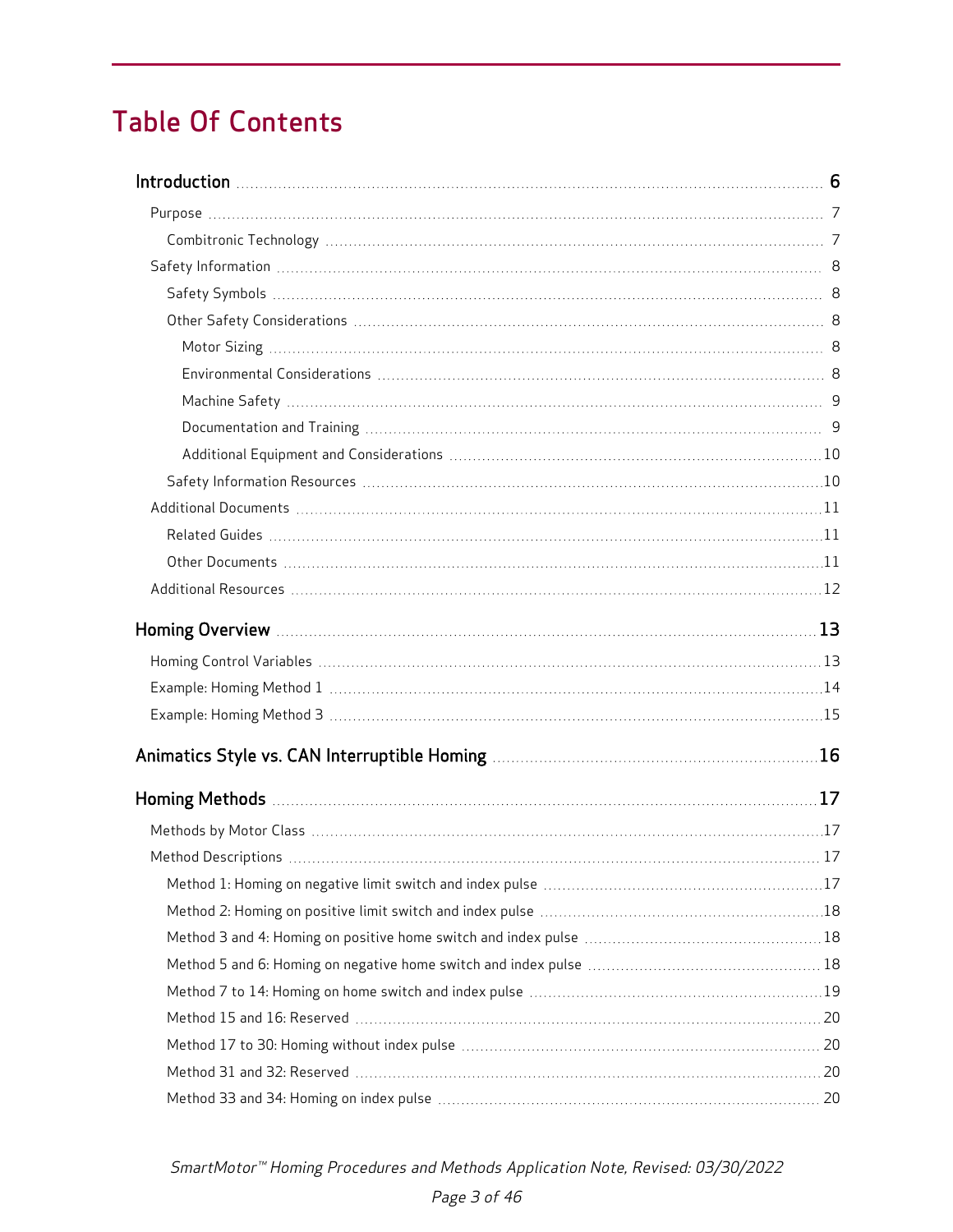| EtherNet/IP Homing (Class 6 Only) <b>Manual Example 2018</b> 2014 2015 |  |
|------------------------------------------------------------------------|--|
|                                                                        |  |
|                                                                        |  |
|                                                                        |  |
|                                                                        |  |
|                                                                        |  |
|                                                                        |  |
|                                                                        |  |
|                                                                        |  |
|                                                                        |  |
|                                                                        |  |
|                                                                        |  |
|                                                                        |  |
|                                                                        |  |
|                                                                        |  |
|                                                                        |  |
|                                                                        |  |
|                                                                        |  |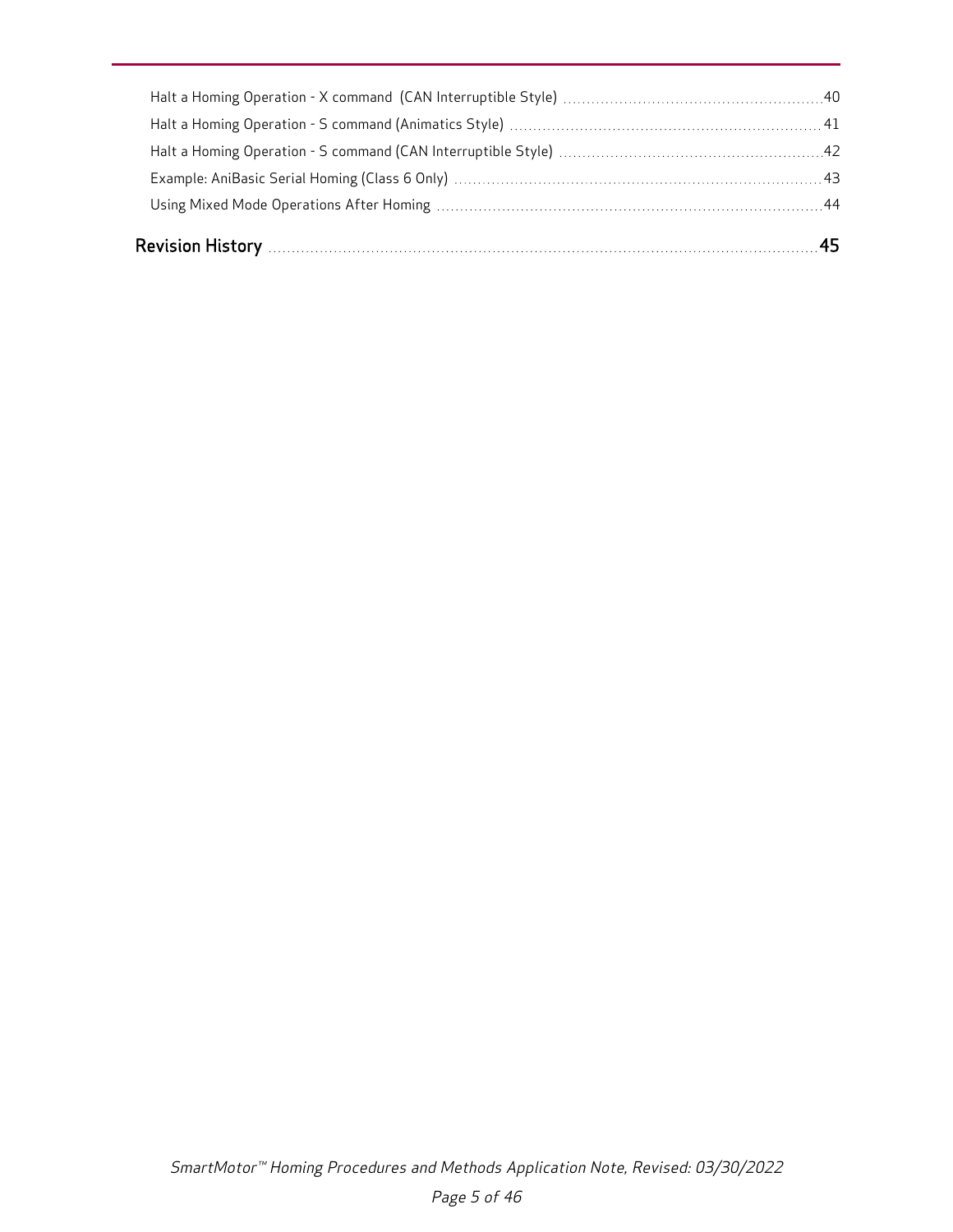# <span id="page-5-0"></span>Introduction

This chapter provides information on the purpose of this document. It also provides information on safety, and where to find related documents and additional resources.

| 12 |  |
|----|--|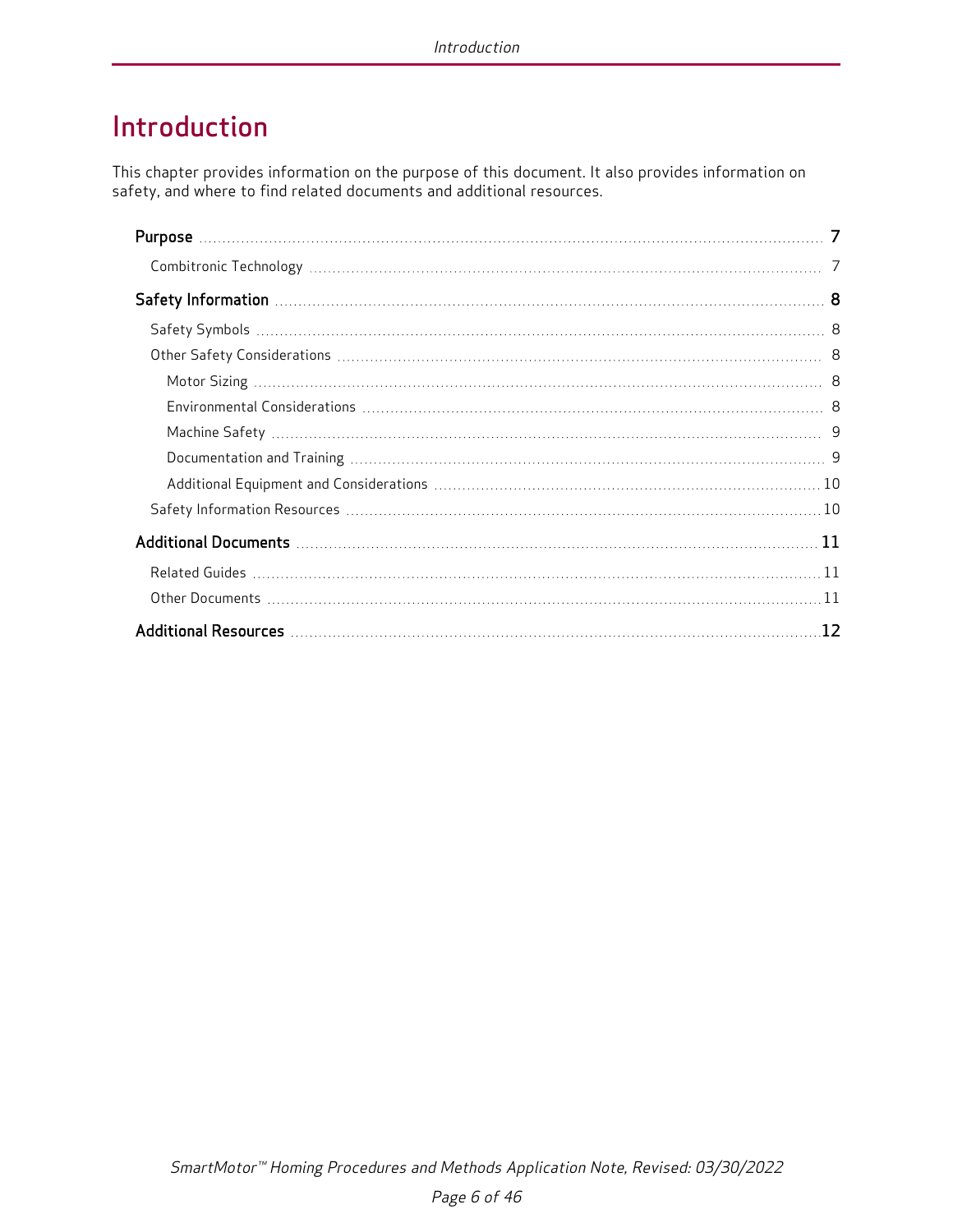### <span id="page-6-0"></span>Purpose

This document describes the Homing procedures and methods available for the Moog Animatics SmartMotor™ servos. The purpose is to explain the basic concepts that system builders and programmers should keep in mind when integrating a SmartMotor into the design. Because system design is quite complex, this document focuses on only those items that directly affect the integration and performance of the SmartMotor.

This document applies to Class 5 and Class 6 SmartMotor servos. Note that Class 6 motors require these firmware versions: for Class 6 M-style, 6.0.2.54 or later; for Class 6 D-style, 6.4.2.54 or later.

#### <span id="page-6-1"></span>Combitronic Technology

The most unique feature of the SmartMotor is its ability to communicate with other SmartMotors and share resources using Moog Animatics' Combitronic™ technology. Combitronic is a protocol that operates over a standard CAN interface. It may coexist with CANopen and other protocols. It requires no single dedicated controller<sup>1</sup> to operate. Each SmartMotor connected to the same network communicates on an equal footing, sharing all information, and therefore, sharing all processing resources.

For additional details, see the SmartMotor™ [Developer's](http://www.animatics.com/smartmotor-developers-guide) Guide.

 $1$ Moog Animatics has replaced the terms "master" and "slave" with "controller" and "follower". respectively.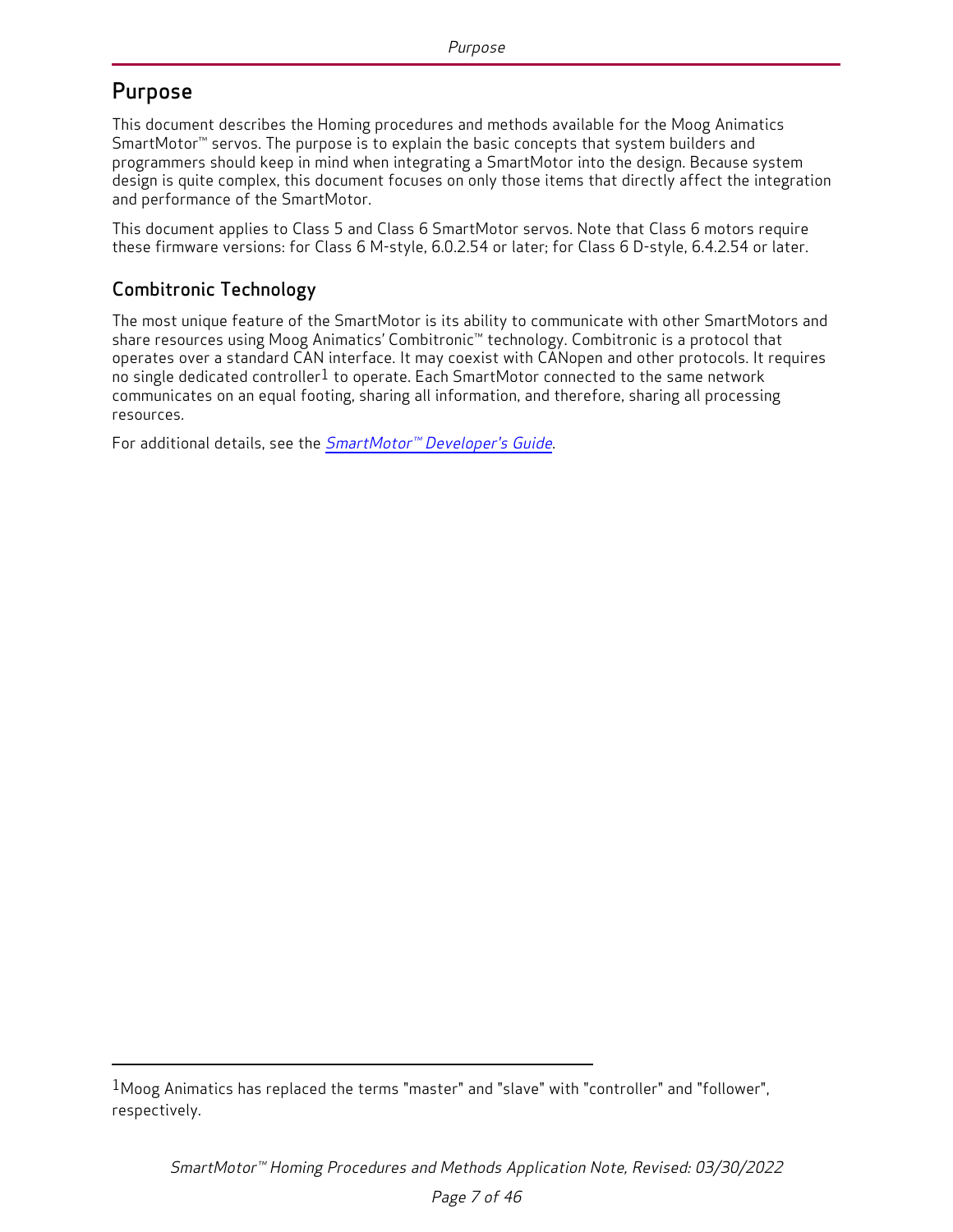### <span id="page-7-0"></span>Safety Information

<span id="page-7-1"></span>This section describes the safety symbols and other safety information.

#### Safety Symbols

The manual may use one or more of these safety symbols:



WARNING: This symbol indicates a potentially nonlethal mechanical hazard, where failure to comply with the instructions could result in serious injury to the operator or major damage to the equipment.



CAUTION: This symbol indicates a potentially minor hazard, where failure to comply with the instructions could result in slight injury to the operator or minor damage to the equipment.

<span id="page-7-2"></span>NOTE: Notes are used to emphasize non-safety concepts or related information.

#### Other Safety Considerations

The Moog Animatics SmartMotors are supplied as components that are intended for use in an automated machine or system. As such, it is beyond the scope of this manual to attempt to cover all the safety standards and considerations that are part of the overall machine/system design and manufacturing safety. Therefore, this information is intended to be used only as a general guideline for the machine/system designer.

It is the responsibility of the machine/system designer to perform a thorough "Risk Assessment" and to ensure that the machine/system and its safeguards comply with the safety standards specified by the governing authority (for example, ISO, OSHA, UL, etc.) for the site where the machine is being installed and operated. For more details, see [Machine](#page-8-0) Safety on page 9.

#### <span id="page-7-3"></span>Motor Sizing

It is the responsibility of the machine/system designer to select SmartMotors that are properly sized for the specific application. Undersized motors may: perform poorly, cause excessive downtime or cause unsafe operating conditions by not being able to handle the loads placed on them. The System Best Practices document, which is available on the Moog Animatics website, contains information and equations that can be used for selecting the appropriate motor for the application.

Replacement motors must have the same specifications and firmware version used in the approved and validated system. Specification changes or firmware upgrades require the approval of the system designer and may require another Risk Assessment.

#### <span id="page-7-4"></span>Environmental Considerations

It is the responsibility of the machine/system designer to evaluate the intended operating environment for dust, high-humidity or presence of water (for example, a food-processing environment that requires water or steam wash down of equipment), corrosives or chemicals that may come in contact with the machine, etc. Moog Animatics manufactures specialized IP-rated motors for operating in extreme conditions. For details, see the Moog Animatics Product Catalog.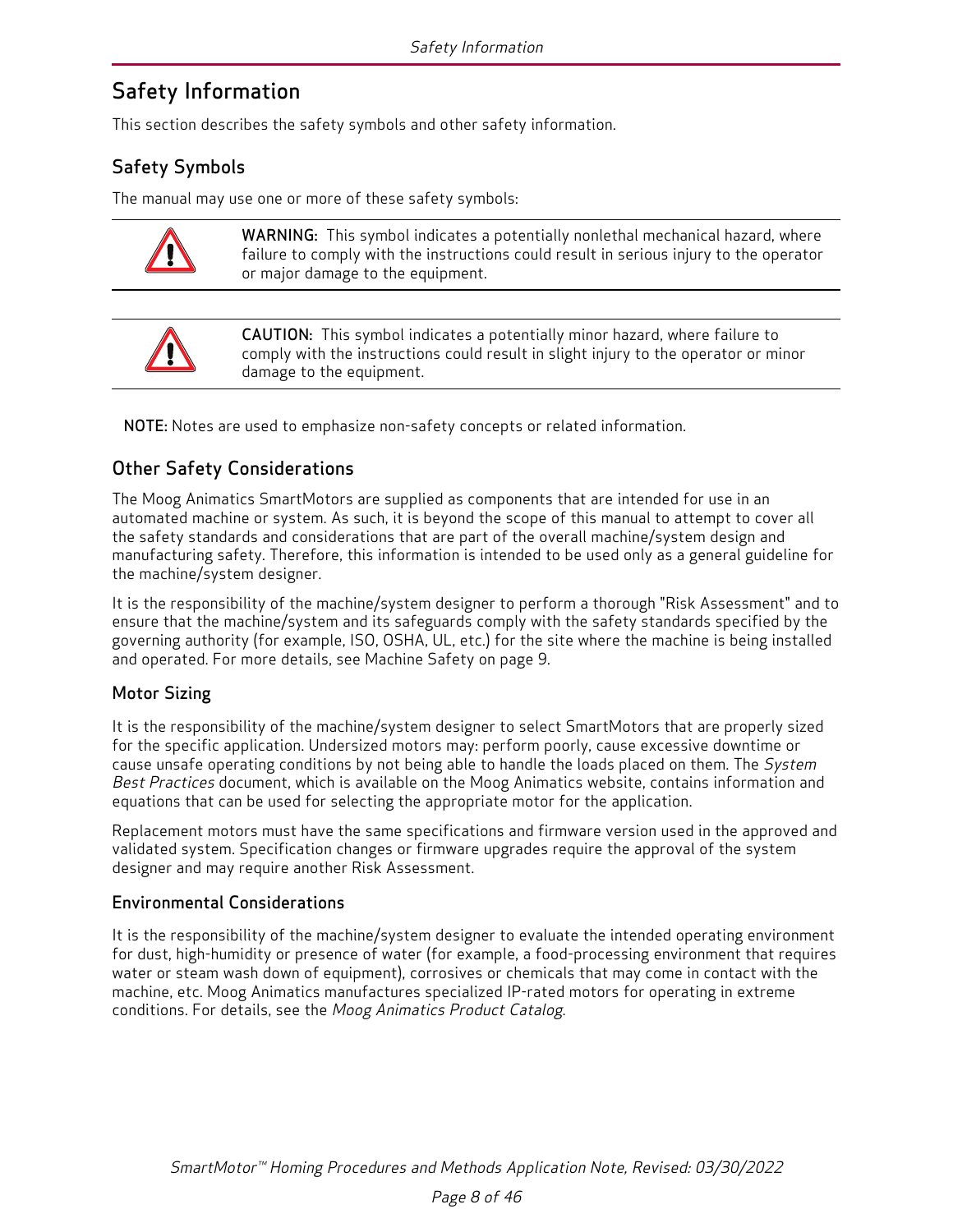#### <span id="page-8-0"></span>Machine Safety

In order to protect personnel from any safety hazards in the machine or system, the machine/system builder must perform a "Risk Assessment", which is often based on the ISO 13849 standard. The design/implementation of barriers, emergency stop (E-stop) mechanisms and other safeguards will be driven by the Risk Assessment and the safety standards specified by the governing authority (for example, ISO, OSHA, UL, etc.) for the site where the machine is being installed and operated. The methodology and details of such an assessment are beyond the scope of this manual. However, there are various sources of Risk Assessment information available in print and on the internet.

NOTE: The next list is an example of items that would be evaluated when performing the Risk Assessment. Additional items may be required. The safeguards must ensure the safety of all personnel who may come in contact with or be in the vicinity of the machine.

In general, the machine/system safeguards must:

- Provide a barrier to prevent unauthorized entry or access to the machine or system. The barrier must be designed so that personnel cannot reach into any identified danger zones.
- Position the control panel so that it is outside the barrier area but located for an unrestricted view of the moving mechanism. The control panel must include an E-stop mechanism. Buttons that start the machine must be protected from accidental activation.
- Provide E-stop mechanisms located at the control panel and at other points around the perimeter of the barrier that will stop all machine movement when tripped.
- Provide appropriate sensors and interlocks on gates or other points of entry into the protected zone that will stop all machine movement when tripped.
- Ensure that if a portable control/programming device is supplied (for example, a hand-held operator/programmer pendant), the device is equipped with an E-stop mechanism.

NOTE: A portable operation/programming device requires many additional system design considerations and safeguards beyond those listed in this section. For details, see the safety standards specified by the governing authority (for example, ISO, OSHA, UL, etc.) for the site where the machine is being installed and operated.

- Prevent contact with moving mechanisms (for example, arms, gears, belts, pulleys, tooling, etc.).
- Prevent contact with a part that is thrown from the machine tooling or other part-handling equipment.
- Prevent contact with any electrical, hydraulic, pneumatic, thermal, chemical or other hazards that may be present at the machine.
- Prevent unauthorized access to wiring and power-supply cabinets, electrical boxes, etc.
- Provide a proper control system, program logic and error checking to ensure the safety of all personnel and equipment (for example, to prevent a run-away condition). The control system must be designed so that it does not automatically restart the machine/system after a power failure.
- Prevent unauthorized access or changes to the control system or software.

#### <span id="page-8-1"></span>Documentation and Training

It is the responsibility of the machine/system designer to provide documentation on safety, operation, maintenance and programming, along with training for all machine operators, maintenance technicians, programmers, and other personnel who may have access to the machine. This documentation must include proper lockout/tagout procedures for maintenance and programming operations.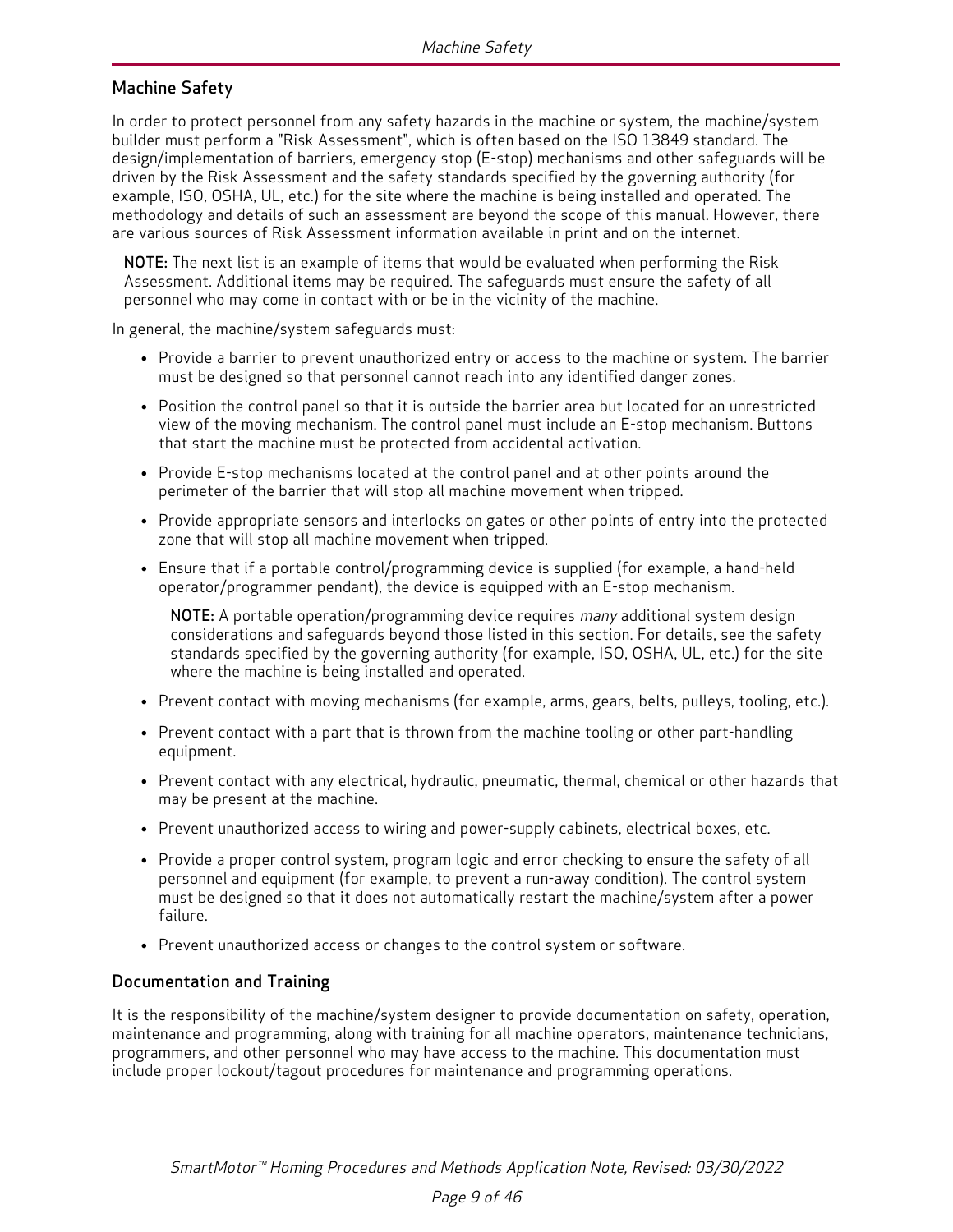It is the responsibility of the operating company to ensure that:

- All operators, maintenance technicians, programmers and other personnel are tested and qualified before acquiring access to the machine or system.
- The above personnel perform their assigned functions in a responsible and safe manner to comply with the procedures in the supplied documentation and the company safety practices.
- The equipment is maintained as described in the documentation and training supplied by the machine/system designer.

#### <span id="page-9-0"></span>Additional Equipment and Considerations

The Risk Assessment and the operating company's standard safety policies will dictate the need for additional equipment. In general, it is the responsibility of the operating company to ensure that:

- Unauthorized access to the machine is prevented at all times.
- The personnel are supplied with the proper equipment for the environment and their job functions, which may include: safety glasses, hearing protection, safety footwear, smocks or aprons, gloves, hard hats and other protective gear.
- The work area is equipped with proper safety equipment such as first aid equipment, fire suppression equipment, emergency eye wash and full-body wash stations, etc.
- There are no modifications made to the machine or system without proper engineering evaluation for design, safety, reliability, etc., and a Risk Assessment.

#### <span id="page-9-1"></span>Safety Information Resources

Additional SmartMotor safety information can be found on the Moog Animatics website; open the topic "Controls - Notes and Cautions" located at:

<https://www.animatics.com/support/downloads/knowledgebase/controls---notes-and-cautions.html>

OSHA standards information can be found at:

<https://www.osha.gov/law-regs.html>

ANSI-RIA robotic safety information can be found at:

<http://www.robotics.org/robotic-content.cfm/Robotics/Safety-Compliance/id/23>

UL standards information can be found at:

<http://ulstandards.ul.com/standards-catalog/>

ISO standards information can be found at:

<http://www.iso.org/iso/home/standards.htm>

EU standards information can be found at:

[http://ec.europa.eu/growth/single-market/european-standards/harmonised-standards/index\\_en.htm](http://ec.europa.eu/growth/single-market/european-standards/harmonised-standards/index_en.htm)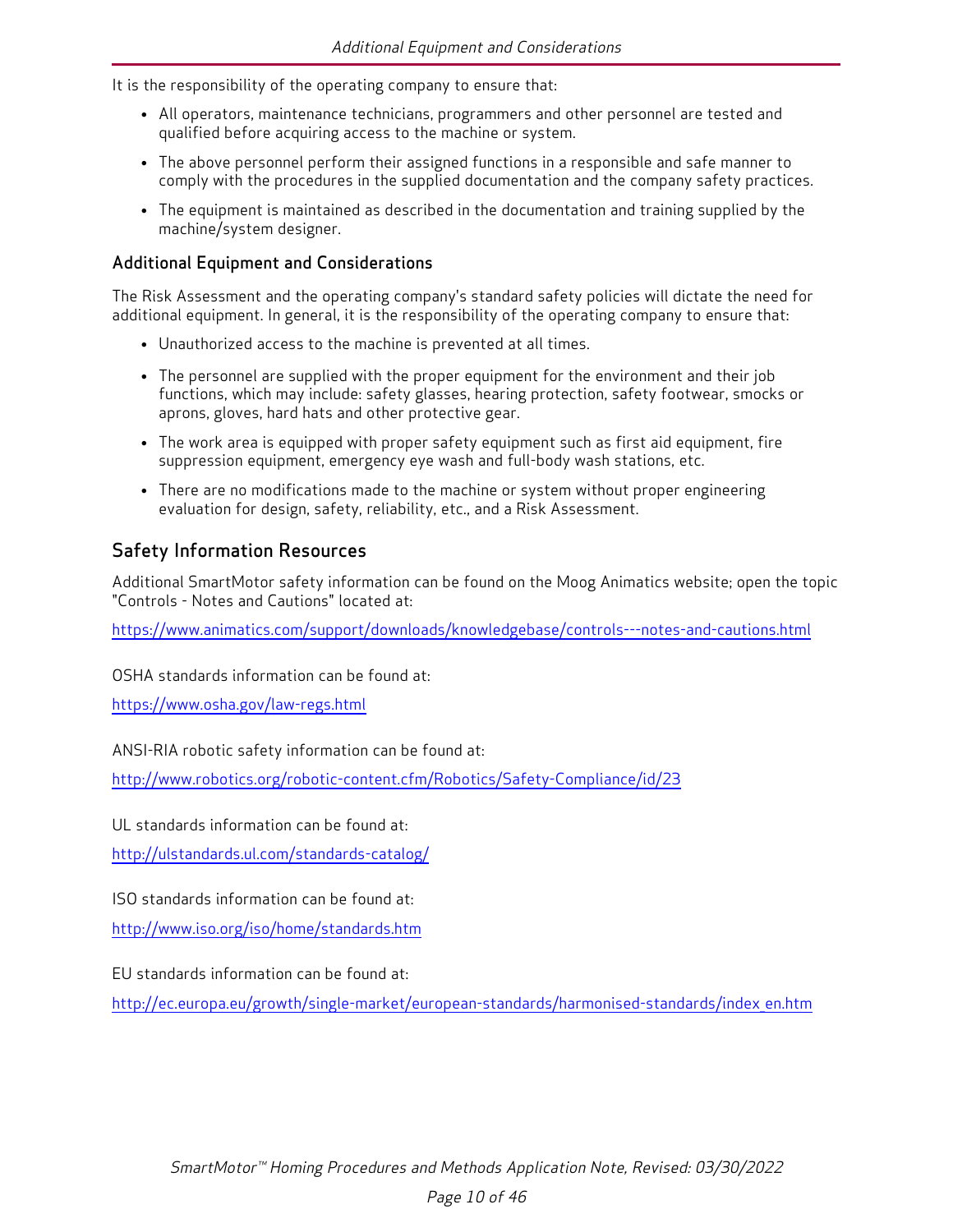### <span id="page-10-0"></span>Additional Documents

The Moog Animatics website contains additional documents that are related to the information in this manual. Please refer to these lists.

#### <span id="page-10-1"></span>Related Guides

- Moog Animatics SmartMotor™ Installation & Startup Guides <http://www.animatics.com/install-guides>
- SmartMotor™ Developer's Guide <http://www.animatics.com/smartmotor-developers-guide>
- SmartMotor™ System Best Practices Application Note

<http://www.animatics.com/system-best-practices-application-note>

In addition to the documents listed above, guides for fieldbus protocols and more can be found on the website: <https://www.animatics.com/support/downloads.manuals.html>

#### <span id="page-10-2"></span>Other Documents

- SmartMotor™ Certifications <https://www.animatics.com/certifications.html>
- SmartMotor Developer's Worksheet (interactive tools to assist developer: Scale Factor Calculator, Status Words, CAN Port Status, Serial Port Status, RMODE Decoder and Syntax Error Codes)

<https://www.animatics.com/support/downloads.knowledgebase.html>

• Moog Animatics Product Catalog <http://www.animatics.com/support/moog-animatics-catalog.html>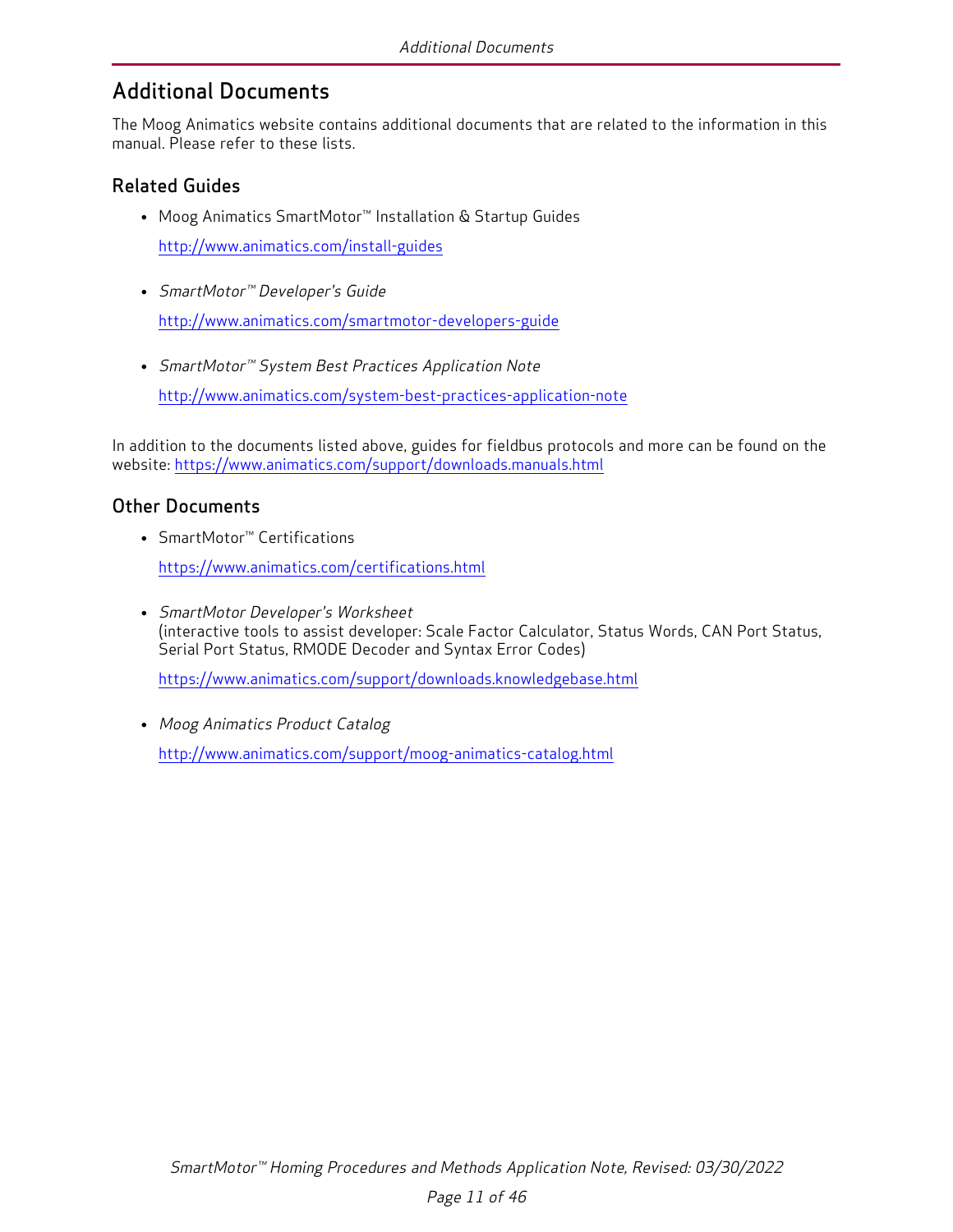## <span id="page-11-0"></span>Additional Resources

The Moog Animatics website contains useful resources such as product information, documentation, product support and more. Please refer to these addresses:

• General company information:

[http://www.animatics.com](http://www.animatics.com/)

- Product information: <http://www.animatics.com/products.html>
- Product support (Downloads, How-to Videos, Forums and more): <http://www.animatics.com/support.html>
- Contact information, distributor locator tool, inquiries: <https://www.animatics.com/contact-us.html>
- Applications (Application Notes and Case Studies): <http://www.animatics.com/applications.html>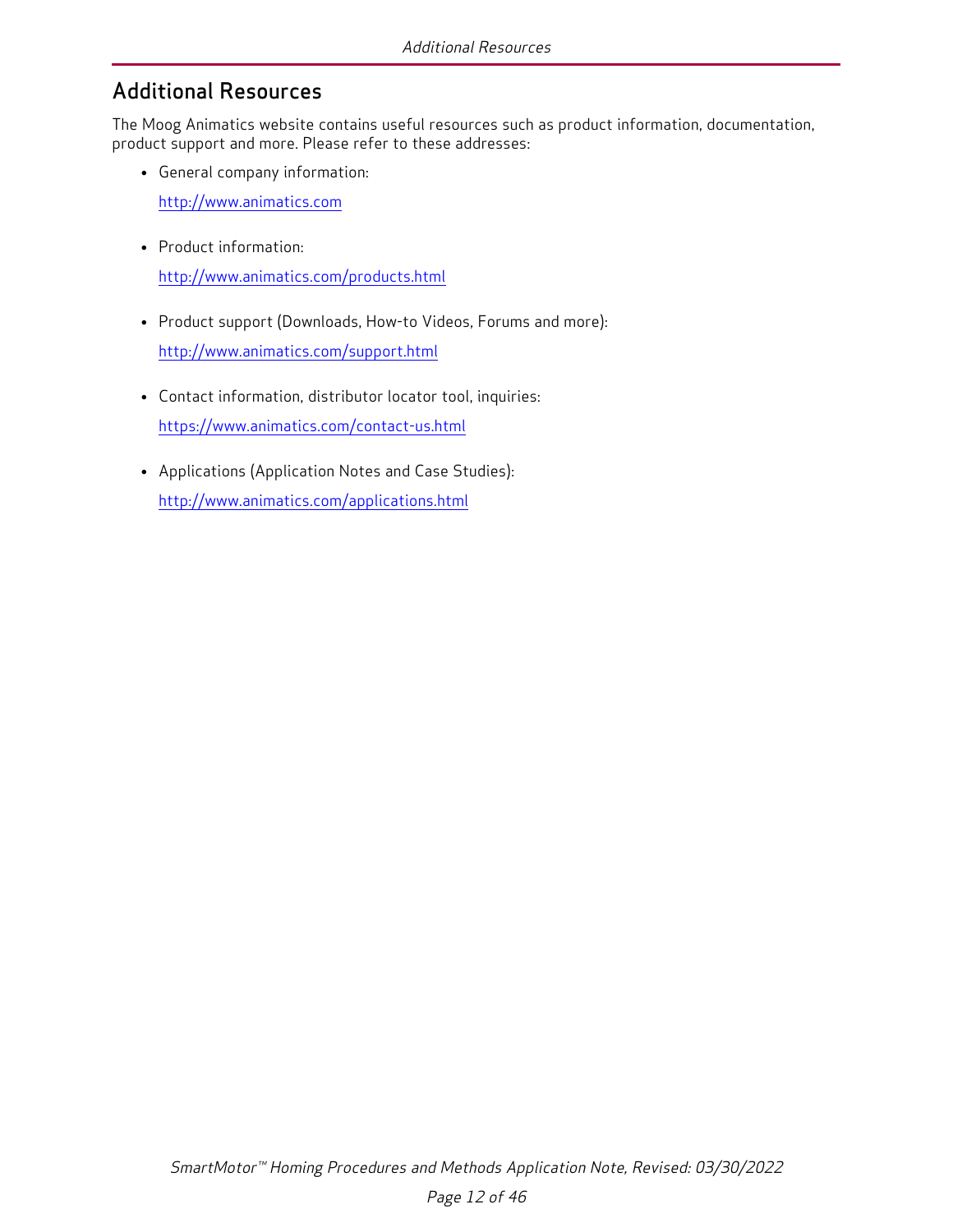# <span id="page-12-0"></span>Homing Overview

The Moog Animatics SmartMotor has an integrated Homing feature based on the CiA 402 CANopen specification. Homing is the process of finding the zero position of an application relative to a home switch on an axis. The home switch can be one of the limit switches or another switch placed within the range of travel.

## <span id="page-12-1"></span>Homing Control Variables

The homing operation is controlled by the following variables:

Homing Method - the homing method determines the following behavior:

• The type of homing signal (positive limit switch, negative limit switch, home switch)

NOTE: The electrical polarity of the limit switches is not configurable (refer to the relevant SmartMotor Installation and Startup Guide for more details)

- The initial direction of motion
- If the home position is relative to an encoder index mark or the edge of the home switch
- The style of home switch to use

Homing Speeds - there are two homing speeds (values are given in motor counts):

- The speed used to find the home switch, usually the faster of the two.
- The speed used to find the home position, either an index pulse or edge of the home switch. It is usually the slower of the two speeds and provides the most accuracy and repeatability.

Homing Acceleration - indicates the acceleration and deceleration values to be used during the homing operation. The values are given in motor counts.

Home Offset - the difference between the home position found during the homing operation and the zero position for the application.

Halt Option\* - determines the action of the motor when the CAN control word Halt bit is set.

- 1 Decelerate on the profile deceleration
- 2 Slow down on Quick Stop Deceleration

\*Used with the CAN [Interruptible](#page-15-0) Homing style

Quick Stop Deceleration\*- the deceleration value used to stop the motor if the Halt Option is set to 2 and the CAN control word Halt bit is set to 1.

\*Used with the CAN [Interruptible](#page-15-0) Homing style

Once these values have been set, the homing operation is controlled and monitored using bits in the CAN control word and status word.

The following two examples illustrate possible homing scenarios.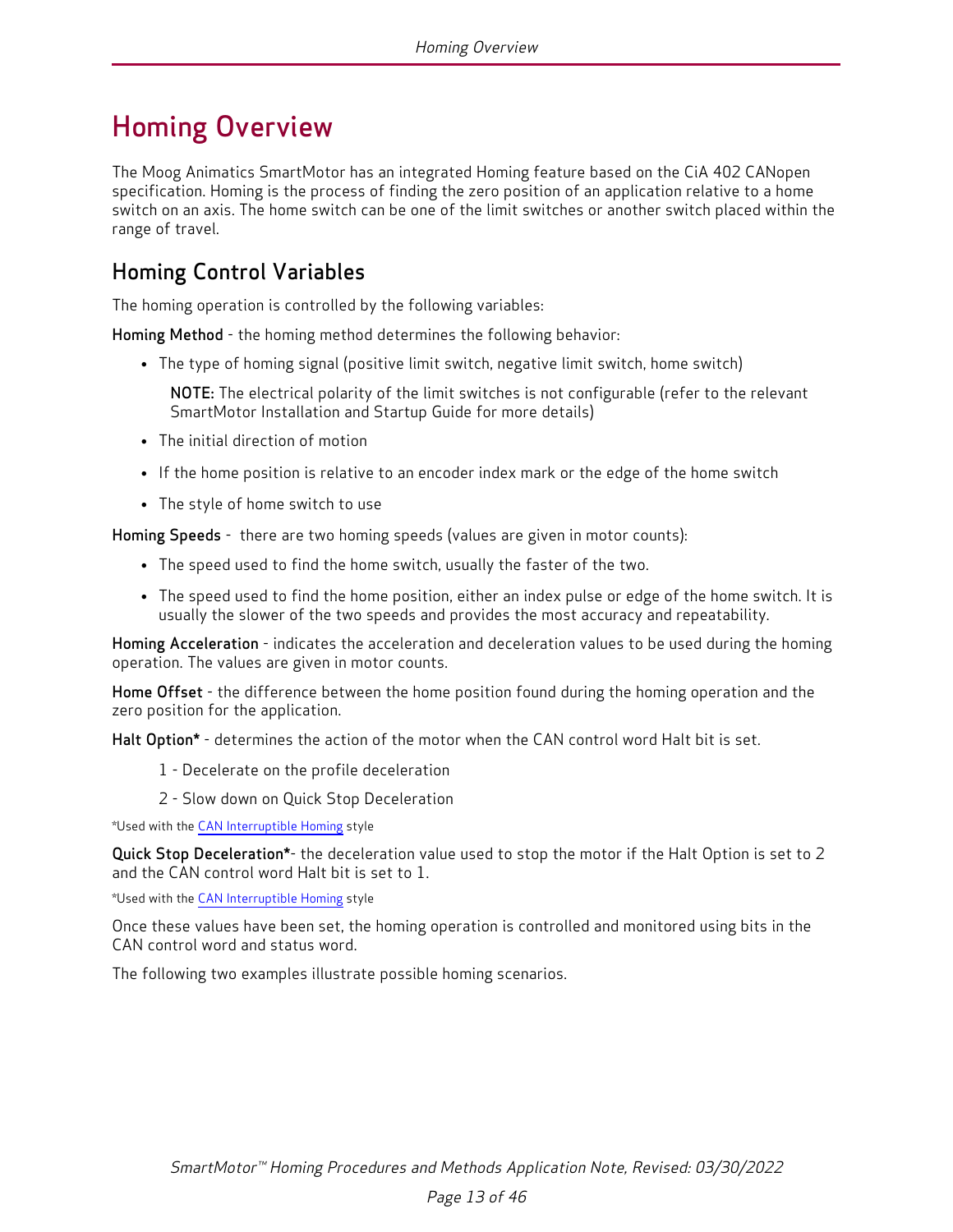### <span id="page-13-0"></span>Example: Homing Method 1

The following figure illustrates Homing Method 1, homing on the first index mark to the right of the negative limit switch. A positive Home Offset value sets the application zero position to the right of the home position; a negative Home Offset value sets it to the left.

#### **Homing Method 1: Home on the Negative Limit switch, End on an Encoder Index pulse**

- P<sub>Init</sub> = The position of the actuator before the homing operation starts
- $P_{Home}$  = The machine home position found during the homing operation
- $P_{Stop}$  = The position of the actuator after the homing operation completes.
- $P_{\text{Zero}}$  = The zero position for the application,  $P_{\text{Zero}}$  =  $P_{\text{Home}}$  + HomeOffset
- Home Offset = The difference between the machine home position, found during homing, and the zero position for the application



Homing Example - Homing Method 1

#### Homing Steps:

- 1. The homing operation starts, and the motor moves towards the negative limit switch.
- 2. The negative limit switch is detected, stopping the motor.
- 3. The motor moves in the positive direction until the limit switch releases and then starts looking for the next encoder index mark.
- 4. The position of the index mark is captured, the motor ramps to a stop and the application zero position is calculated. The actual and calculated motor positions are updated so that  $P_{Zero}$ location reports a value of zero (0).
- 5. The motor comes to rest, which completes the homing operation.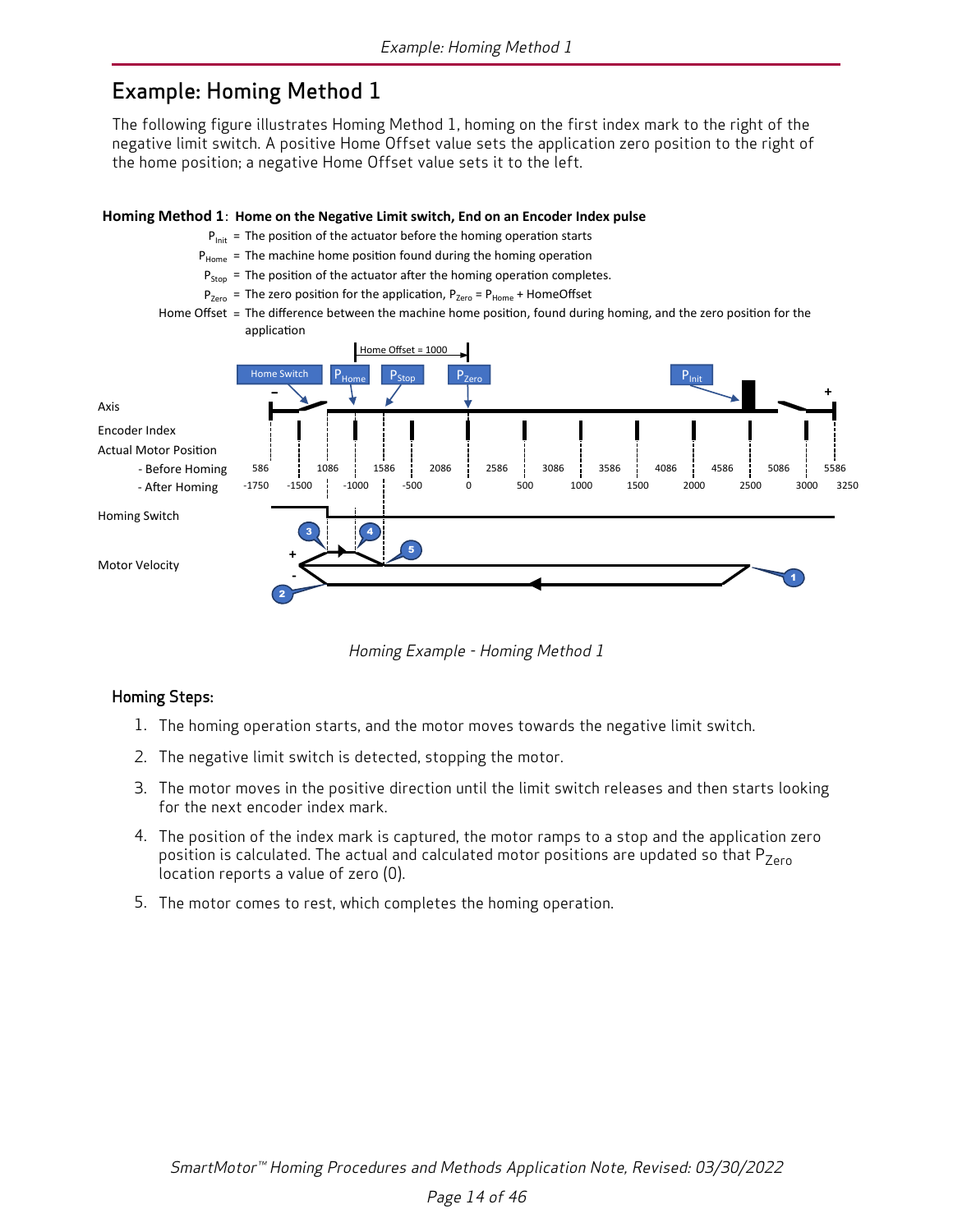### <span id="page-14-0"></span>Example: Homing Method 3

The following figure illustrates Homing Method 3,homing on the first index mark to the left of the positive home switch. The Home Offset value is negative, moving the application zero position to the left of the home position.



Homing Example - Homing Method 3

#### Homing Steps:

- 1. The homing operation starts, and the motor moves towards the negative limit switch.
- 2. The home switch goes low, the motor slows and starts looking for the next encoder index mark.
- 3. The position of the index mark is captured, the motor ramps to a stop and the application zero position is calculated.
- 4. The motor comes to rest, which completes the homing operation.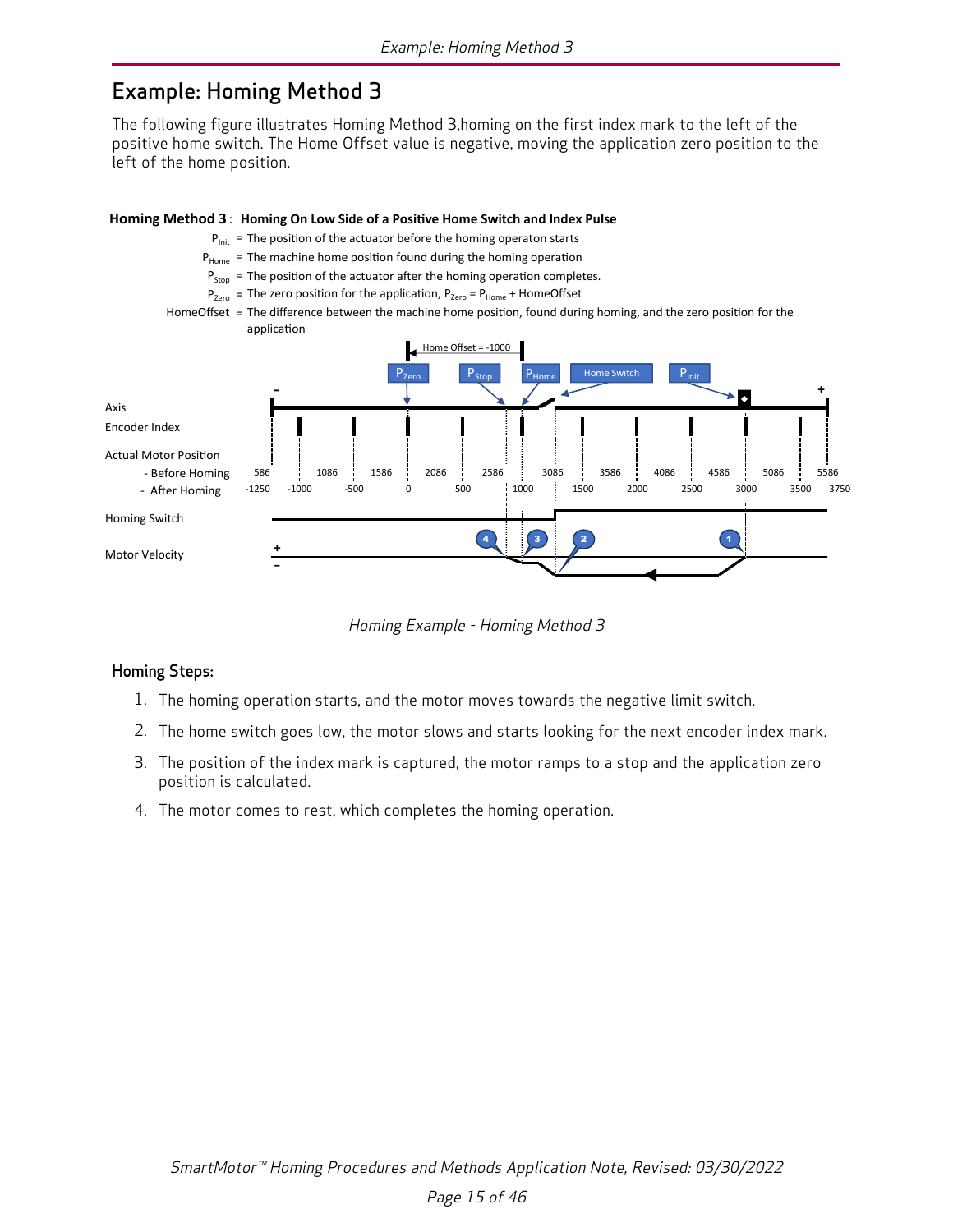# <span id="page-15-0"></span>Animatics Style vs. CAN Interruptible Homing

The Class 6 SmartMotor supports two styles of homing:

- Moog Animatics ("Animatics Style") Homing controls the motor in a manner similar to the Moog Animatics command interface but uses the CAN control word homing bits in a non-standard manner. This homing style does not allow for interrupting or resuming a homing operation.
- CAN Interruptible Homing controls the motor using the homing bits of the CAN control word according to the CANopen specification. This homing style allows the homing operation to be interrupted and resumed.

The difference between the two styles is in how the operation is interrupted or stopped.

The Class 5 SmartMotor supports the Animatics Style Homing logic and a limited number of homing methods. For more details, see Homing [Methods](#page-16-0) on page 17.

When the motor is configured for Animatics Style Homing:

- The homing operation can be halted using the default motor ramp, thus aborting the homing operation, similar to issuing an X-Stop command from the Terminal View in the SMI software.
- The homing operation can be halted using the Quick Stop deceleration, thus aborting the homing operation, similar to issuing an S-stop command from the Terminal View in the SMI software.
- The homing operation cannot be interrupted and then resumed. If it is interrupted, that homing operation is aborted and a new one must be started.

When the motor is configured for CAN Interruptible Homing, the homing operation can be:

- Halted using the motor ramp selected by the Halt option. The homing operation can be resumed or aborted depending on the Homing control word bit settings.
- Interrupted and resumed. When the homing operation is interrupted, the motor will continue moving until it halts at the end of the current segment. When resumed, if the homing operation was not completed in that segment, the motor will continue from that point.

For more details, see CAN Control Word [Homing](#page-21-0) Bits on page 22.

The motor defaults to Animatics Style Homing on power up. CAN Interruptible Homing can be selected issuing one of the following commands: (the commands can be placed at the beginning of a user program or entered from the SMI software Terminal View)

- CANCTL(61,0), enables Animatics Style Homing
- CANCTL(61,1), enables CAN Interruptible Homing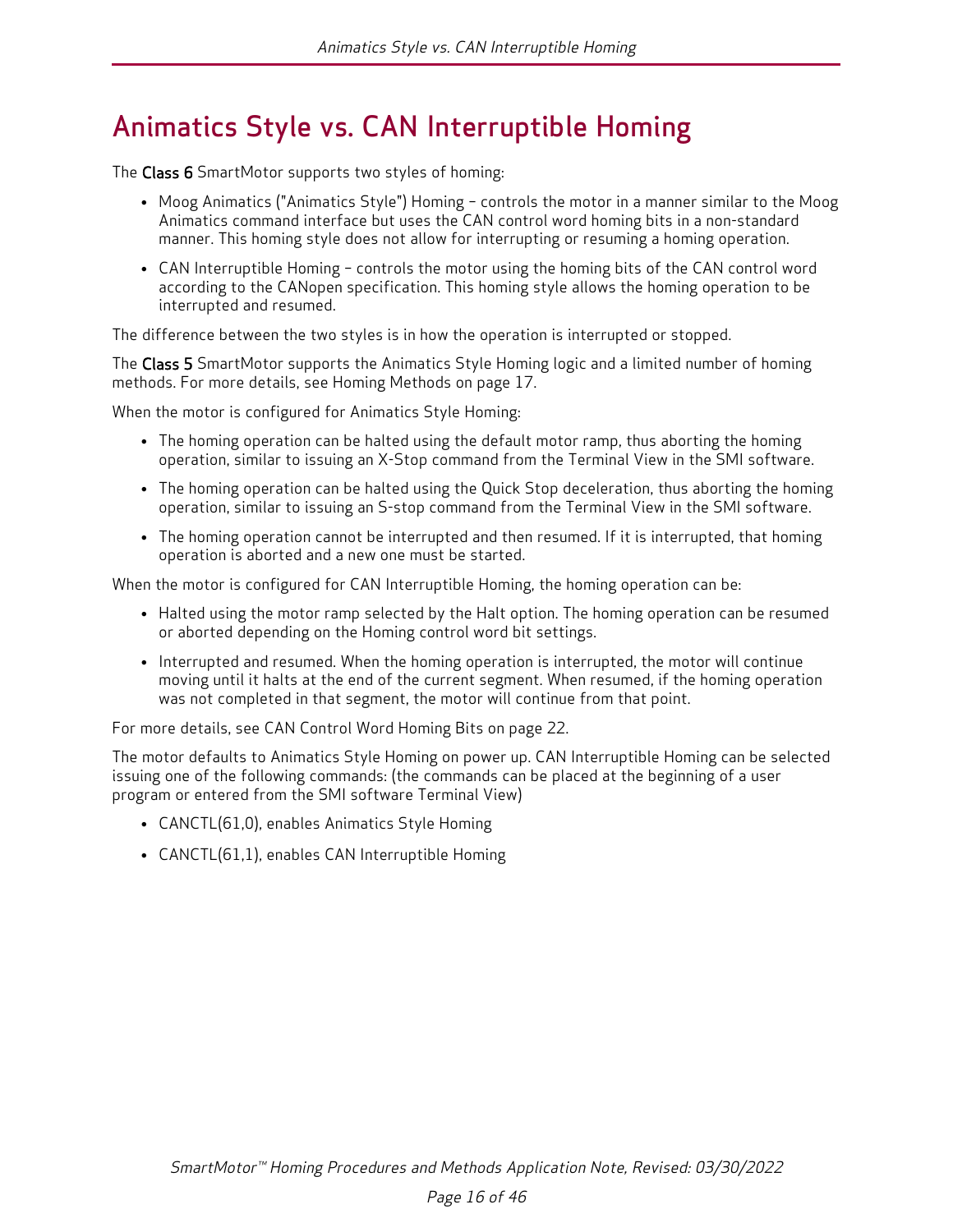# <span id="page-16-0"></span>Homing Methods

<span id="page-16-1"></span>This section describes the available homing methods for the Class 5 and Class 6 SmartMotor servos.

### Methods by Motor Class

Class 5 SmartMotors support Homing Methods:

- $\bullet$  1 2: Home on a limit switch, the home position is relative to an index pulse
- 17 18: Home on a limit switch, the home position is relative to the edge of the home switch
- 33 34: Home on the nearest index pulse
- 35: Home on the current position

Class 6 SmartMotors support Homing Methods:

- $\bullet$  1 14: The home position is relative to an index pulse
- 17 30: The home position is relative to the edge of the home switch
- 33 34: Home on the nearest index pulse
- 35: Home on the current position

## <span id="page-16-2"></span>Method Descriptions

#### <span id="page-16-3"></span>Method 1: Homing on negative limit switch and index pulse

The initial direction of movement shall be to the left if the negative limit switch is inactive. The home position shall be at the first index pulse to the right of the position where the negative limit switch becomes inactive.

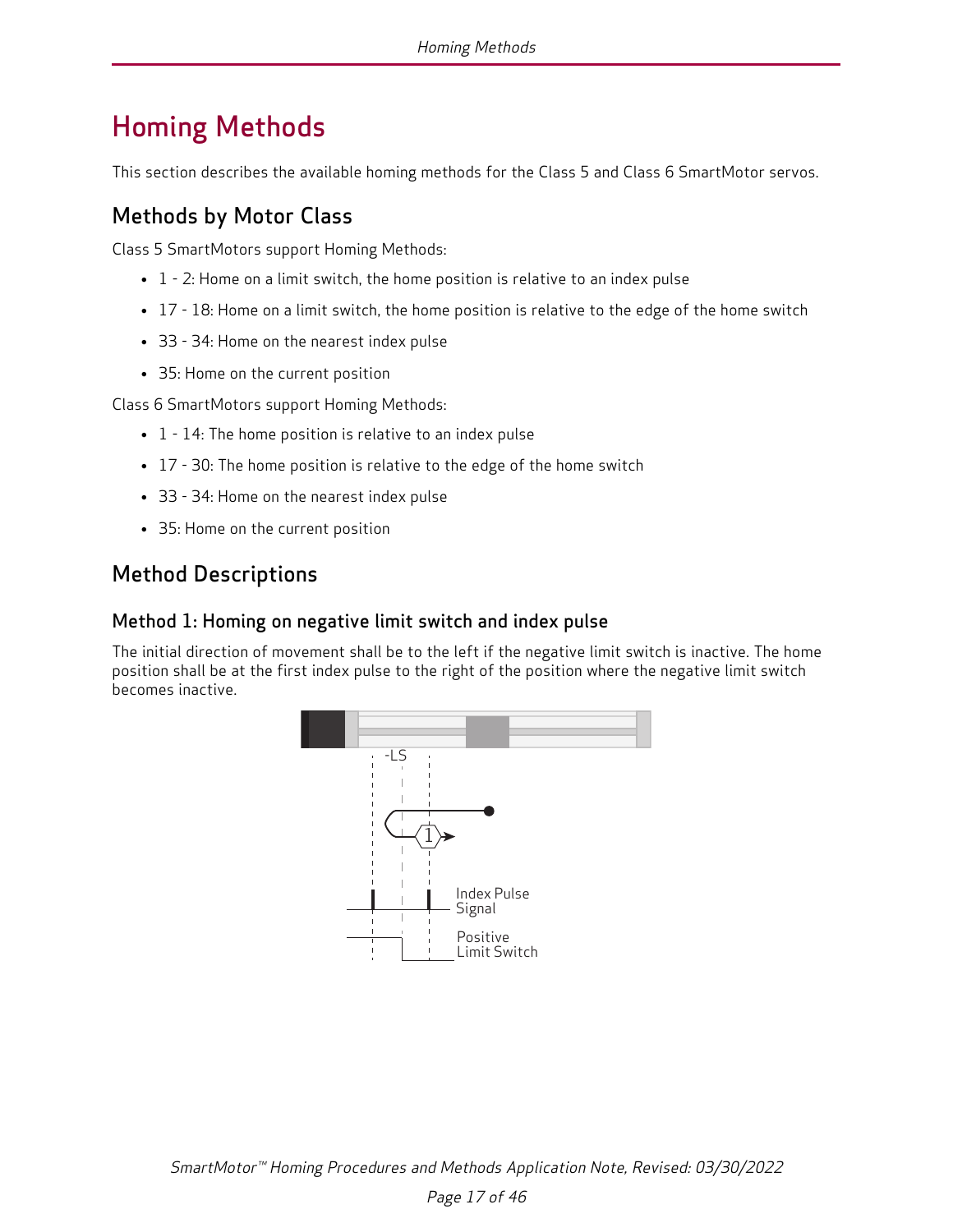#### <span id="page-17-0"></span>Method 2: Homing on positive limit switch and index pulse

The initial direction of movement shall be rightward if the positive limit switch is inactive. The position of home shall be at the first index pulse to the left of the position where the positive limit switch becomes inactive.



#### <span id="page-17-2"></span><span id="page-17-1"></span>Method 3 and 4: Homing on positive home switch and index pulse Method 5 and 6: Homing on negative home switch and index pulse

The initial direction of movement depends on the state of the home switch. The home position will be at the index pulse to the left or right of the point where the home switch changes state. If the initial position is situated so that the direction of movement reverses during homing, the reversal may take place anywhere after the home switch changes state.

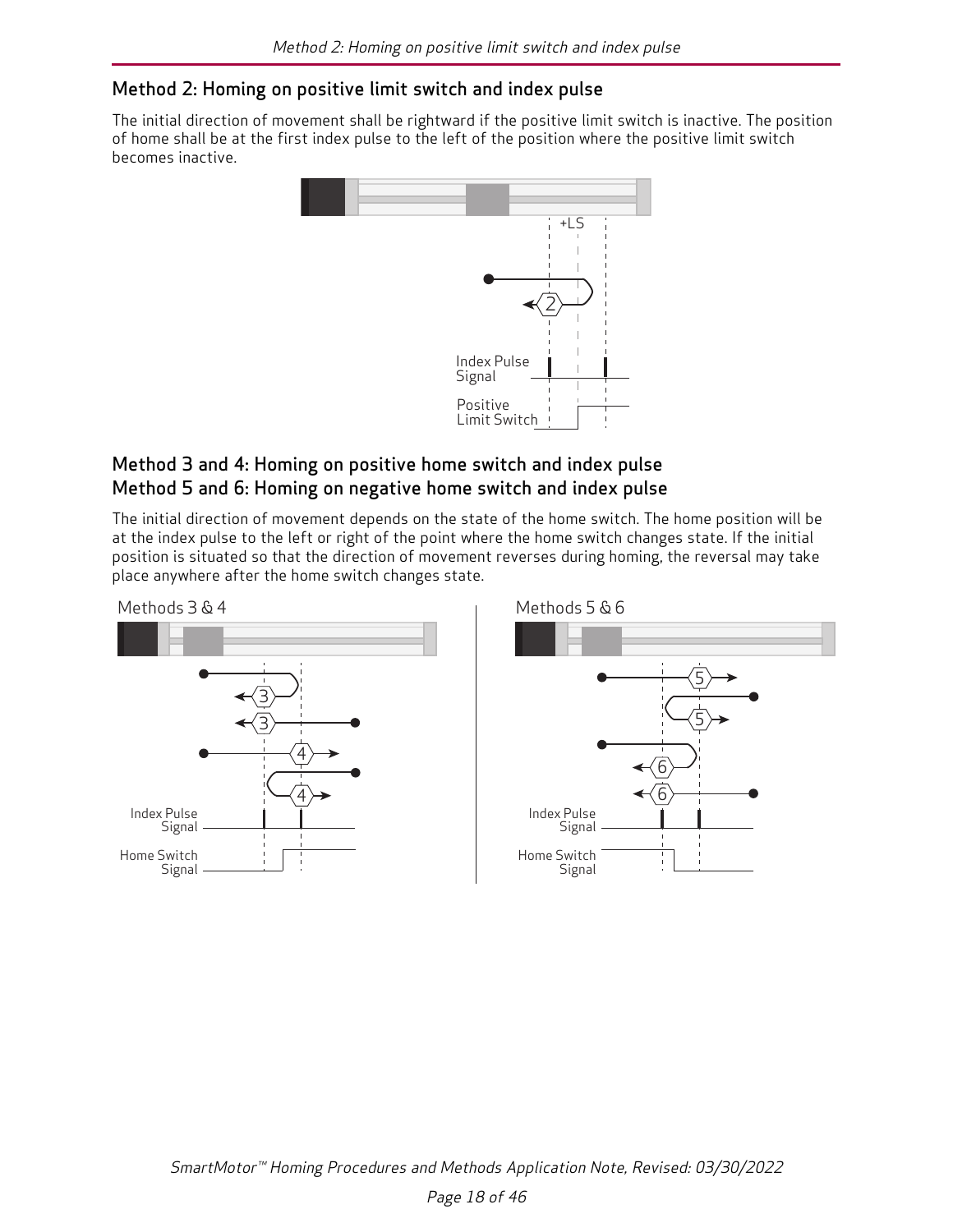#### <span id="page-18-0"></span>Method 7 to 14: Homing on home switch and index pulse

These methods use a home switch in mid-travel. The switch has a "momentary" action as the axis's position sweeps past the switch. The initial direction of movement depends on the state of the home switch.

If the home switch is not active at the start of homing:

- Methods 7 to 10, the initial direction of movement shall be to the right
- Methods 11 to 14, the initial direction of movement shall be to the left

If the home switch is active at the start of the motion, the initial direction of motion shall be dependent on the edge being sought. The home position shall be at the index pulse on either side of the rising or falling edges of the home switch as shown in the following figures. If the initial direction of movement leads away from the home switch, the drive shall reverse on encountering the relevant limit switch.



Methods 7-10: Positive Initial Motion



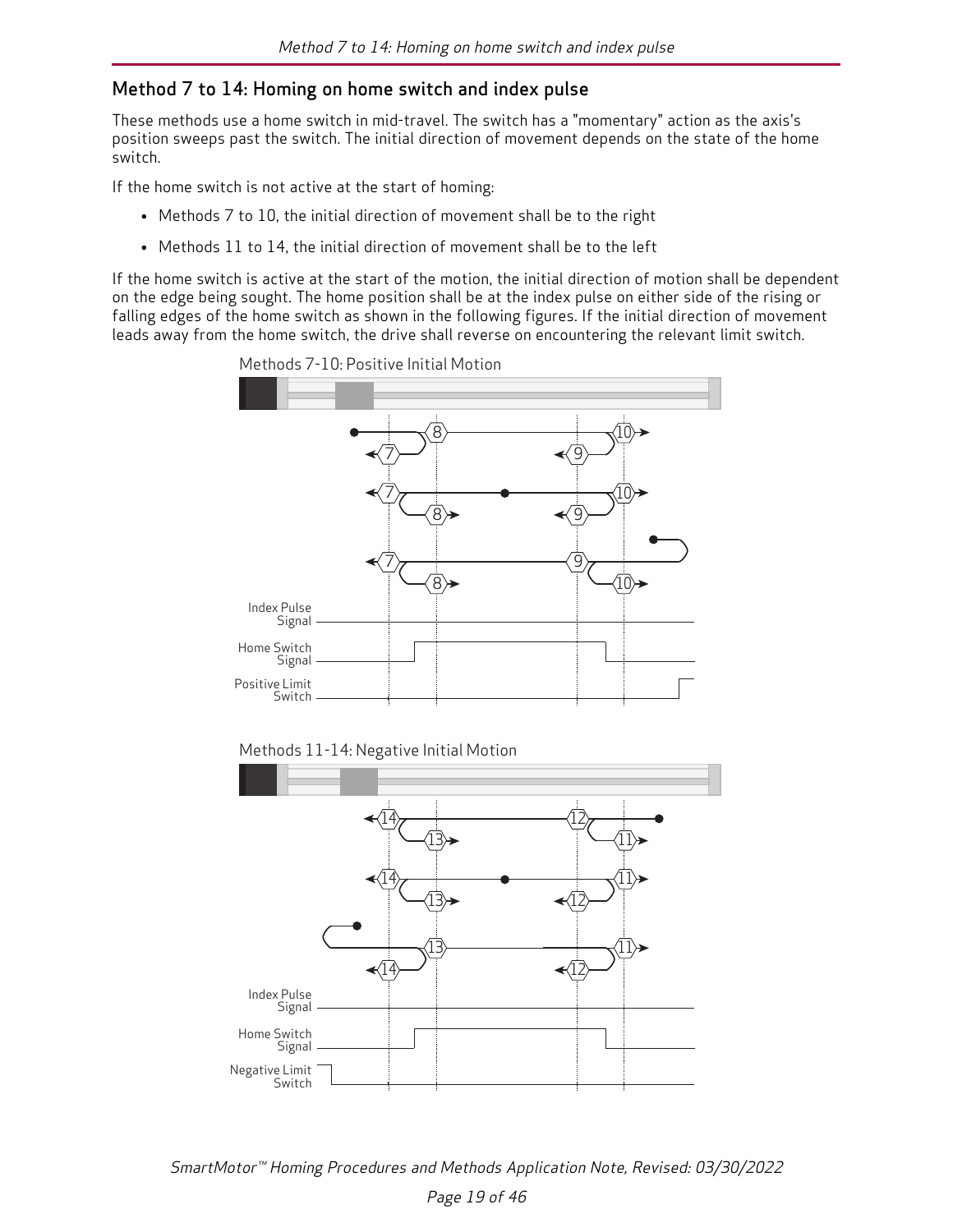#### <span id="page-19-0"></span>Method 15 and 16: Reserved

<span id="page-19-1"></span>These methods are reserved.

#### Method 17 to 30: Homing without index pulse

These methods are the same as methods 1 to 14 except that the home position is relative to the edge of the home switch instead of an encoder index mark. For example, methods 19 and 20 are similar to methods 3 and 4 as shown.



#### <span id="page-19-2"></span>Method 31 and 32: Reserved

<span id="page-19-3"></span>These methods are reserved.

#### Method 33 and 34: Homing on index pulse

The initial direction of homing is left or right, respectively. The home position shall be at the index pulse found in the selected direction as shown.



#### <span id="page-19-4"></span>Method 35: Homing on index pulse

In this method, the current position shall be taken to be the home position. This method does not require the drive device to be in enabled operational state.

In this method, the current position shall be taken to be the home position. This method does not require the drive device to be in enabled operational state.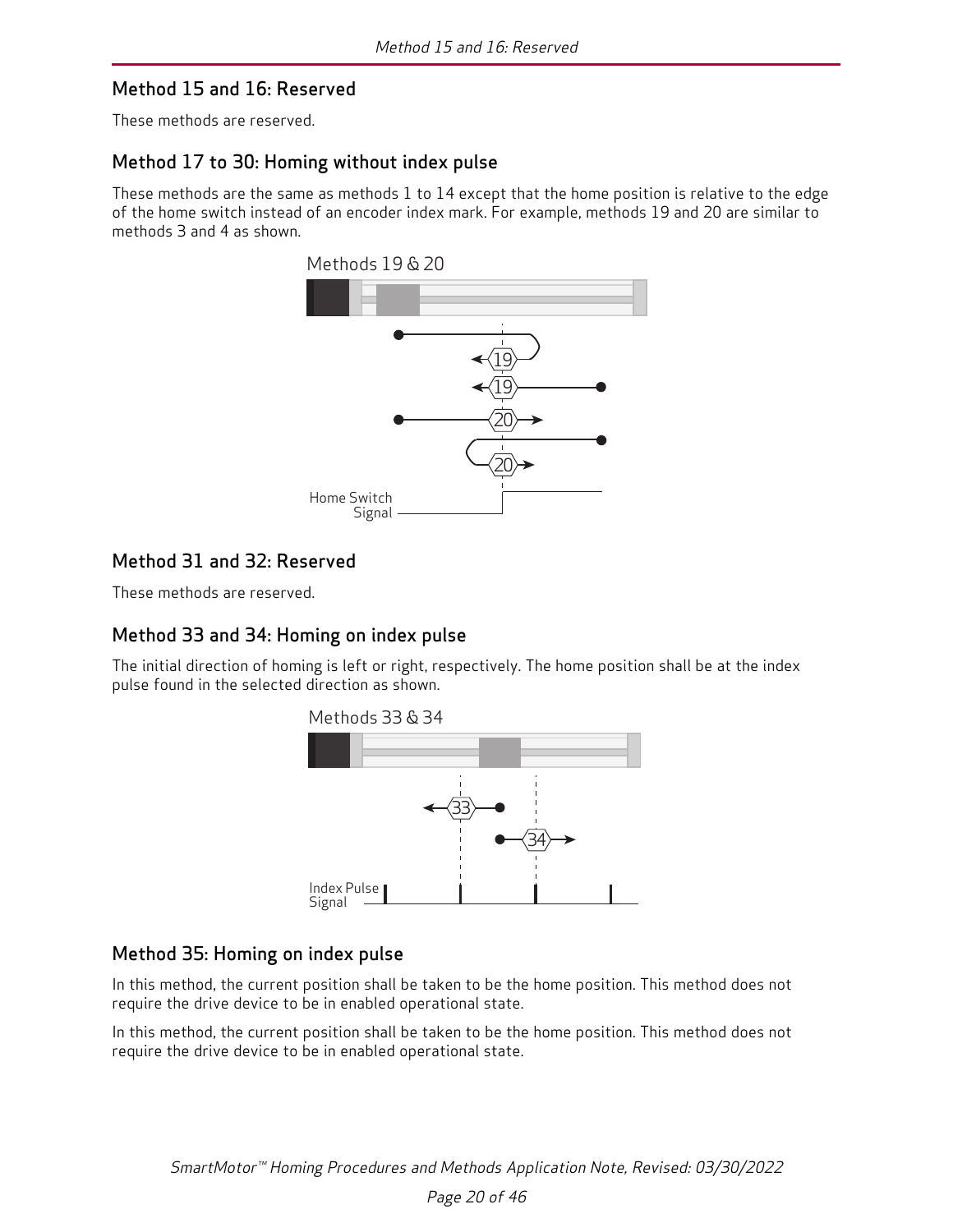# <span id="page-20-0"></span>Communicating with the SmartMotor

CANopen communicates using a set of well-defined objects. Each homing parameter has an assigned Object Number, Object Index and Data Type.

EtherNet/IP communicates using a Device Profile Object and Device Attributes. The Class 6 SmartMotor has defined vendor specific attributes for the Position Control Supervisor object to communicate with the SmartMotor homing logic.

# <span id="page-20-1"></span>Homing Objects

| Description                                                                   |                                    |                             | EtherNet/IP<br>Position<br>Control<br>Supervisor | <b>Serial</b><br>Command |                |                                    |                                                       |  |
|-------------------------------------------------------------------------------|------------------------------------|-----------------------------|--------------------------------------------------|--------------------------|----------------|------------------------------------|-------------------------------------------------------|--|
|                                                                               | Object<br>Index /<br>Sub-<br>Index | Data<br><b>Type</b>         | <b>Access</b>                                    | Required                 | <b>Default</b> | <b>Attribute</b><br>(Class 6 Only) | (Class 6<br>Only)                                     |  |
| Control word                                                                  | 6040h<br>0                         | Unsigned<br>16-bit          | rw                                               | Yes                      |                |                                    | $120$ G,X,S<br>CANCTL<br>(68, x)<br>CANCTL<br>(69, x) |  |
| Status word                                                                   | 0                                  | 6041h Unsigned<br>$16$ -bit | ro                                               | Yes                      |                | 121                                | RCAN(3)                                               |  |
| Homing method                                                                 |                                    | 6098h Signed<br>$0 8-bit$   | rw                                               | Yes                      | $\overline{0}$ |                                    | 122 HM MTHD                                           |  |
| Homing<br>accel/decel                                                         | 609Ah<br>0                         | Unsigned<br>32-bit          | rw                                               | No                       | $\overline{4}$ |                                    | $123$ HM ADT                                          |  |
| Homing speeds<br>- during search<br>for switch                                | 6099h<br>1                         | Unsigned<br>32-bit          | rw                                               | Yes                      | $\overline{0}$ |                                    | 124 HM VTS                                            |  |
| Homing speeds<br>- during search<br>for zero                                  | $\overline{2}$                     | 6099h Unsigned<br>32-bit    | rw                                               | Yes                      | $\overline{0}$ |                                    | 125 HM VTZ                                            |  |
| Home offset                                                                   | 0                                  | 607Ch Signed<br>$32$ -bit   | rw                                               | No                       | $\overline{0}$ |                                    | 126 HM OSET                                           |  |
| Halt option                                                                   | 605Dh,<br>$\overline{0}$           | Signed<br>16-bit            | rw                                               | No                       | $\mathbf{1}$   | 127                                | RCAN(62)<br>CANCTL<br>(62, x)                         |  |
| Quick stop<br>deceleration<br>$rw$ - read/write access, ro - read only access | 6085h<br>0                         | Unsigned<br>32-bit          | rw                                               | <b>No</b>                | 0x7FFFFFFFF    |                                    | 128 RCAN(63)<br>CANCTL<br>(63,x)                      |  |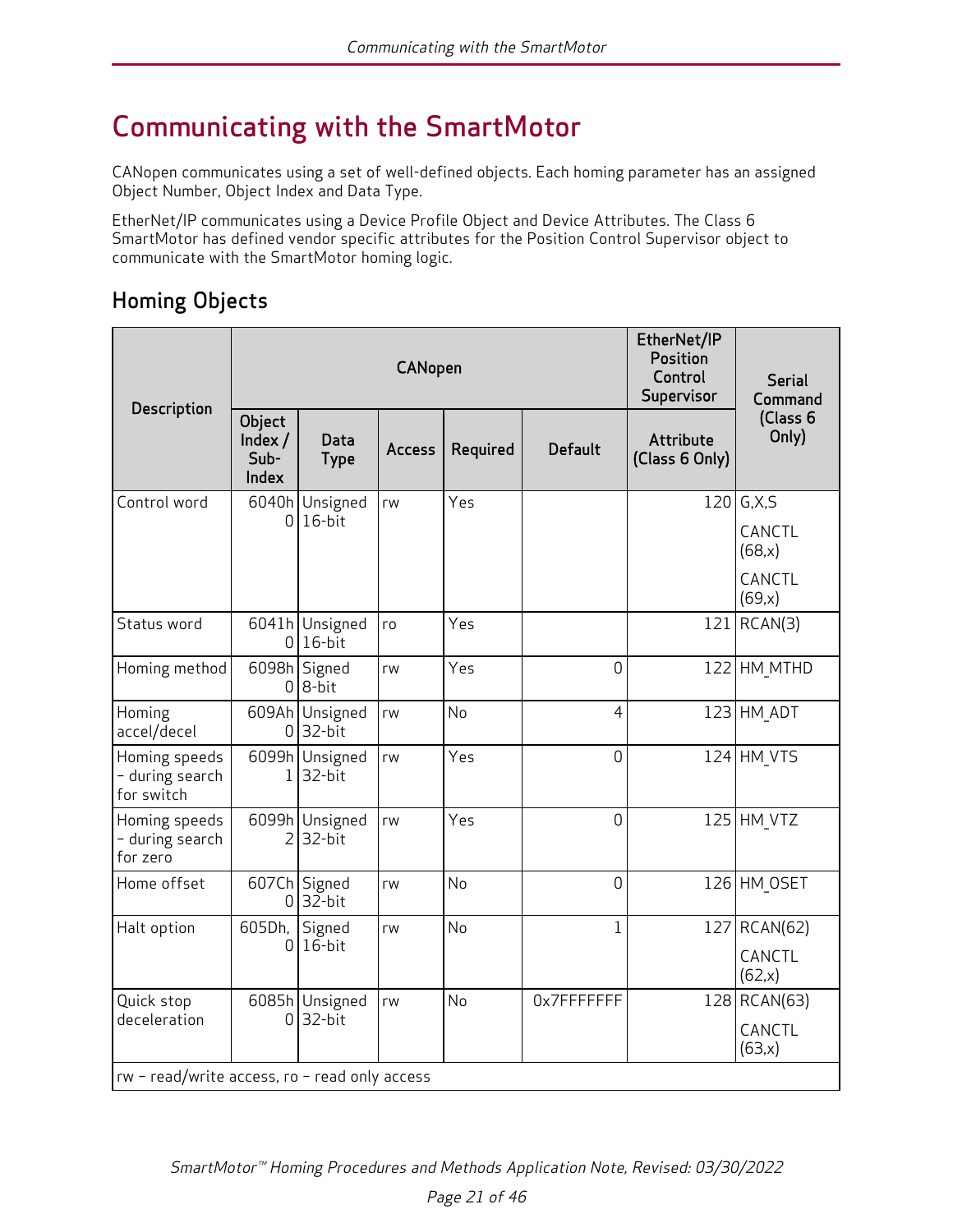# <span id="page-21-0"></span>CAN Control Word Homing Bits

Two bits of the CAN control word are used to control the homing operation.

| $\blacksquare$<br>-<br>ᅩ |  | $\overline{ }$<br>ч<br>ັ | $\overline{a}$<br>ŏ | $\overline{\phantom{0}}$<br>b | $\overline{\phantom{0}}$<br><u>.</u> | 4                                                               | $\overline{\phantom{0}}$<br>ٮ | $\overline{\phantom{0}}$<br>_<br>— |  |
|--------------------------|--|--------------------------|---------------------|-------------------------------|--------------------------------------|-----------------------------------------------------------------|-------------------------------|------------------------------------|--|
|                          |  |                          | Halt                |                               |                                      | $\bullet$<br>doming<br>$\overline{\phantom{a}}$<br><b>Start</b> |                               |                                    |  |

Homing Control Word Bits

NOTE: Changing the motor from Homing mode to Position, Velocity or Torque mode will abort an inprogress homing operation.

#### <span id="page-21-1"></span>Animatics Homing Control Word Usage

| $Bit$ 4 Bit 8 | Action                                                                                                      |
|---------------|-------------------------------------------------------------------------------------------------------------|
| 01            | $0$ Homing is not active                                                                                    |
| $0 - 1$       | 0 Start homing operation                                                                                    |
| $1 - 0$       | $0$ Halt homing operation using default ramp (X Stop), abort homing operation                               |
|               | $1 0\rightarrow1 $ Halt homing operation using a hard stop (S Stop), abort homing operation                 |
|               | 1   1->0   No operation, Bit 4 must be cycled $(1\rightarrow0\rightarrow1)$ to start a new homing operation |

#### <span id="page-21-2"></span>Description:

- 1. Setting bit 4 will start a homing operation, the value must transition from a 0 to a 1. Homing operations cannot be interrupted and resumed. A Homing operation will always start in the initial direction dictated by the homing Method.
- 2. Clearing bit 4 will stop the homing operation, halting the motor near the current location, equivalent to an X Stop command
- 3. Setting bit 8 will stop the homing operation, halting the motor near the current position, equivalent to an S Stop command
- 4. Clearing bit 8 will allow a homing operation to be started. In order to start the homing operation bit 4 must transition from a 0 to a 1.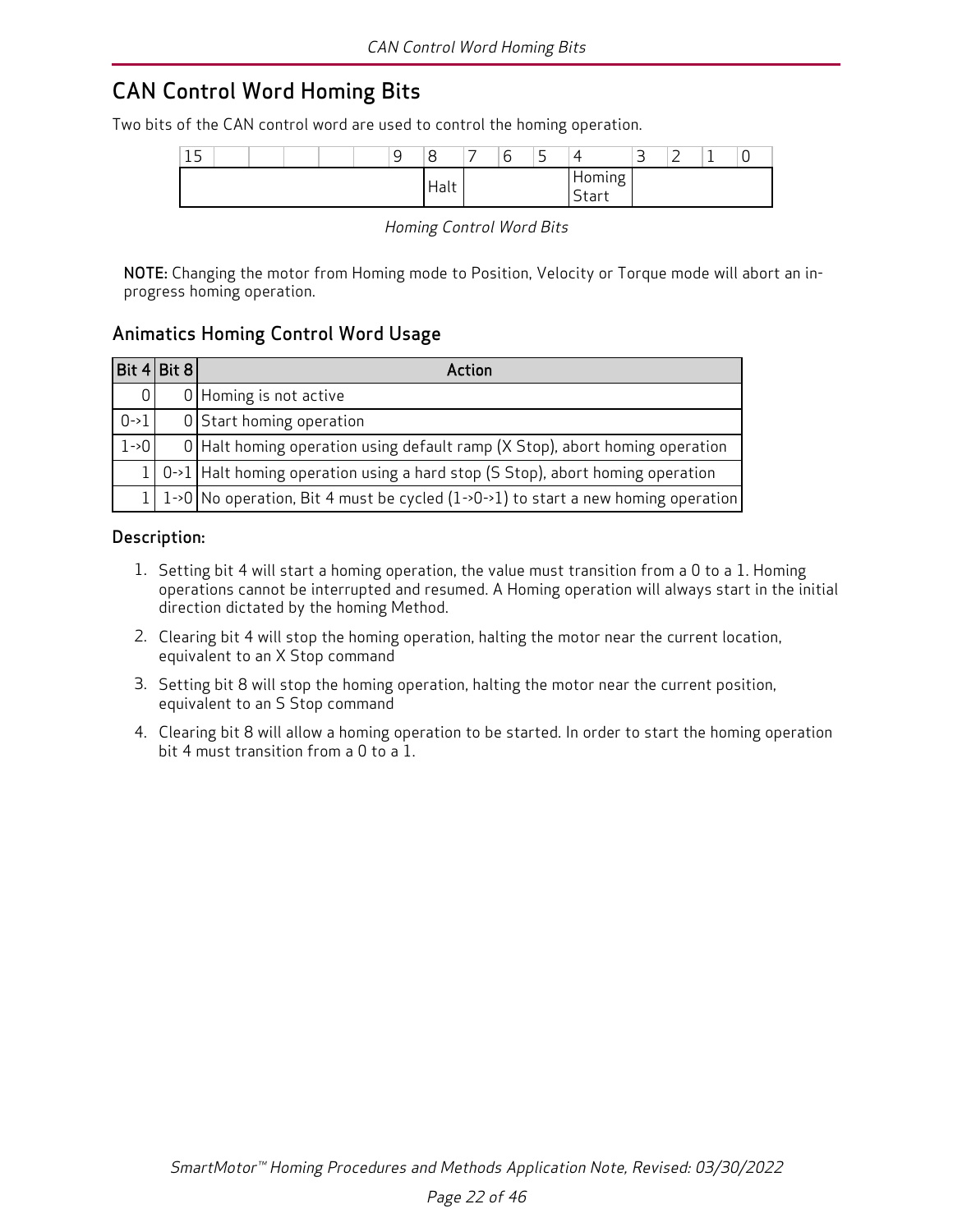#### <span id="page-22-0"></span>CANopen Interruptible Homing Control Word Usage

| Bit $4 Bit 8 $ | Action                                                                              |
|----------------|-------------------------------------------------------------------------------------|
| 0              | $0$ Homing is not active                                                            |
| $0 - 1$        | O Start a new homing operation or resume an in-progress homing operation            |
| $1 - 0$        | $0$ Interrupt the homing operation at the end of the current segment.               |
|                | 1   0->1   Halt the motor according to the halt option code. (See CAN Object 605Dh) |
|                | 1->0   Resume the in-progress homing operation                                      |
|                | $0$   1->0   Abort any in-progress homing operation                                 |

#### <span id="page-22-1"></span>Description:

- 1. Setting bit 4 will start a homing operation if one is not in-progress or will continue an inprogress homing operation from the current position.
- 2. Clearing bit 4 will interrupt the active homing operation. The motor will continue to move until the end of the current Homing Method segment. If the current segment is the last segment, then the homing operation is complete and will no longer be in-progress.
- 3. Setting bit 8 will immediately halt the motor near the current position. Any changes of Bit 4 will be ignored while Bit 8 is set.
- 4. Clearing bit 8 will:
	- Continue an in-progress homing operation from the current position if bit 4 is set
	- Abort an in-progress homing operation if bit 4 is clear.

### <span id="page-22-2"></span>CAN Status Word Homing Bits

Three bits of the CAN status word are used to monitor the state homing operation.

| - - | ∸               |                                      | ั∪                  | У | 8 | ∽<br>r<br>ັ | -<br>ے | 4 | ∽<br>ٮ | - | <b>.</b> | U |
|-----|-----------------|--------------------------------------|---------------------|---|---|-------------|--------|---|--------|---|----------|---|
|     | Homing<br>Error | Homing<br>At <sup>+</sup><br>*tained | arget<br>`Reached , |   |   |             |        |   |        |   |          |   |

Homing Status Word Bits

The following table shows the definition of status word bits 10, 12 and 13.

|   | Bit 13 Bit 12 Bit 10 | <b>Definition</b>                                 |
|---|----------------------|---------------------------------------------------|
| 0 |                      | $0$ Homing operation is in progress               |
|   |                      | 1 Homing operation is interrupted or not started  |
| N |                      | 0   Homing is attained, but target is not reached |
|   |                      | 1   Homing operation is completed successfully    |
|   |                      | $0$ Homing error occurred; velocity is not 0      |
|   |                      | $1$  Homing error occurred; velocity is 0         |
|   |                      | X Reserved                                        |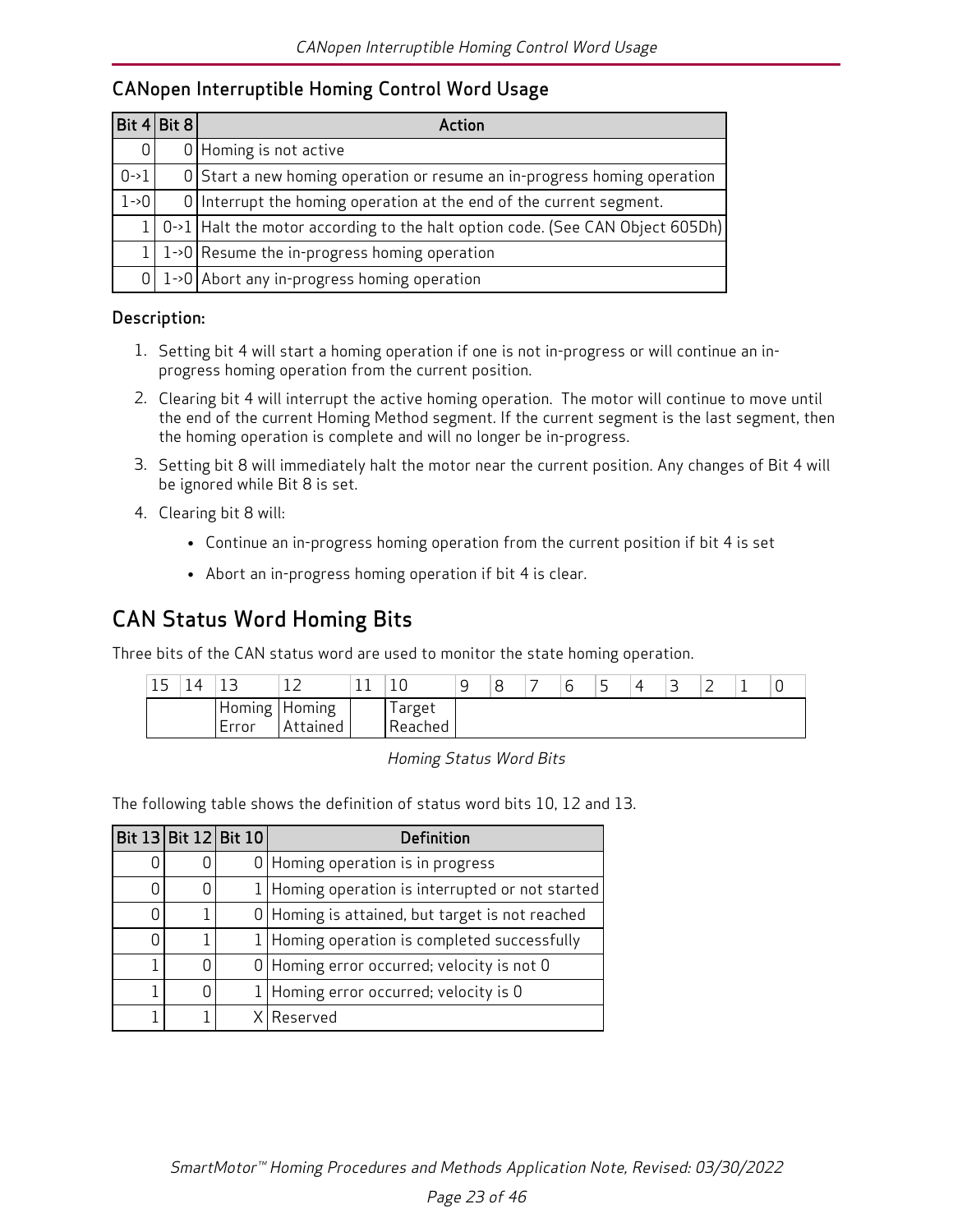# <span id="page-23-0"></span>Examples

These examples demonstrate how to configure and control the homing operation using the CANopen 402 motion profile control word and status word. See the EtherNet/IP and Serial command sections for details on using these alternate interfaces.

NOTE:

- The user must configure the parameters listed in the Homing Parameters table before starting the homing operation.
- The examples assume the motor is configured for Homing Method 1.
- Limit switches must be physically connected in this example. The negative limit switch will be used as the home reference.

# <span id="page-23-1"></span>Configure the Homing Operation, Homing Method 1

The following table provides a summary of CAN objects to configure before the homing operation is started.

|                            | Read / | Index<br>Object | Sub   | Data   |                         |  |  |  |
|----------------------------|--------|-----------------|-------|--------|-------------------------|--|--|--|
| Description                | Write  | Code            | Index | Length | Dec / Hex / Binary      |  |  |  |
| Reset status word          | W      | 6040h           | 00    | 02     | 128                     |  |  |  |
|                            |        |                 |       |        | 0080h                   |  |  |  |
|                            |        |                 |       |        | 0000 0000 1000<br>0000b |  |  |  |
| Set homing method          | W      | 6098h           | 00    | 01     |                         |  |  |  |
|                            |        |                 |       |        | 01h                     |  |  |  |
| Set homing                 | W      | 6099h           | 01    | 04     | 100000                  |  |  |  |
| speed 1                    |        |                 |       |        | 000186A0h               |  |  |  |
|                            |        |                 |       |        |                         |  |  |  |
| Set homing                 | W      | 6099h           | 02    | 04     | 10000                   |  |  |  |
| speed 2                    |        |                 |       |        | 00002710h               |  |  |  |
|                            |        |                 |       |        |                         |  |  |  |
| Set homing<br>acceleration | W      | 609Ah           | 00    | 04     | 100                     |  |  |  |
|                            |        |                 |       |        | 00000064h               |  |  |  |
|                            | W      | 607Ch           | 00    | 04     | 1000                    |  |  |  |
| Set homing offset          |        |                 |       |        |                         |  |  |  |
|                            |        |                 |       |        | 000003E8h               |  |  |  |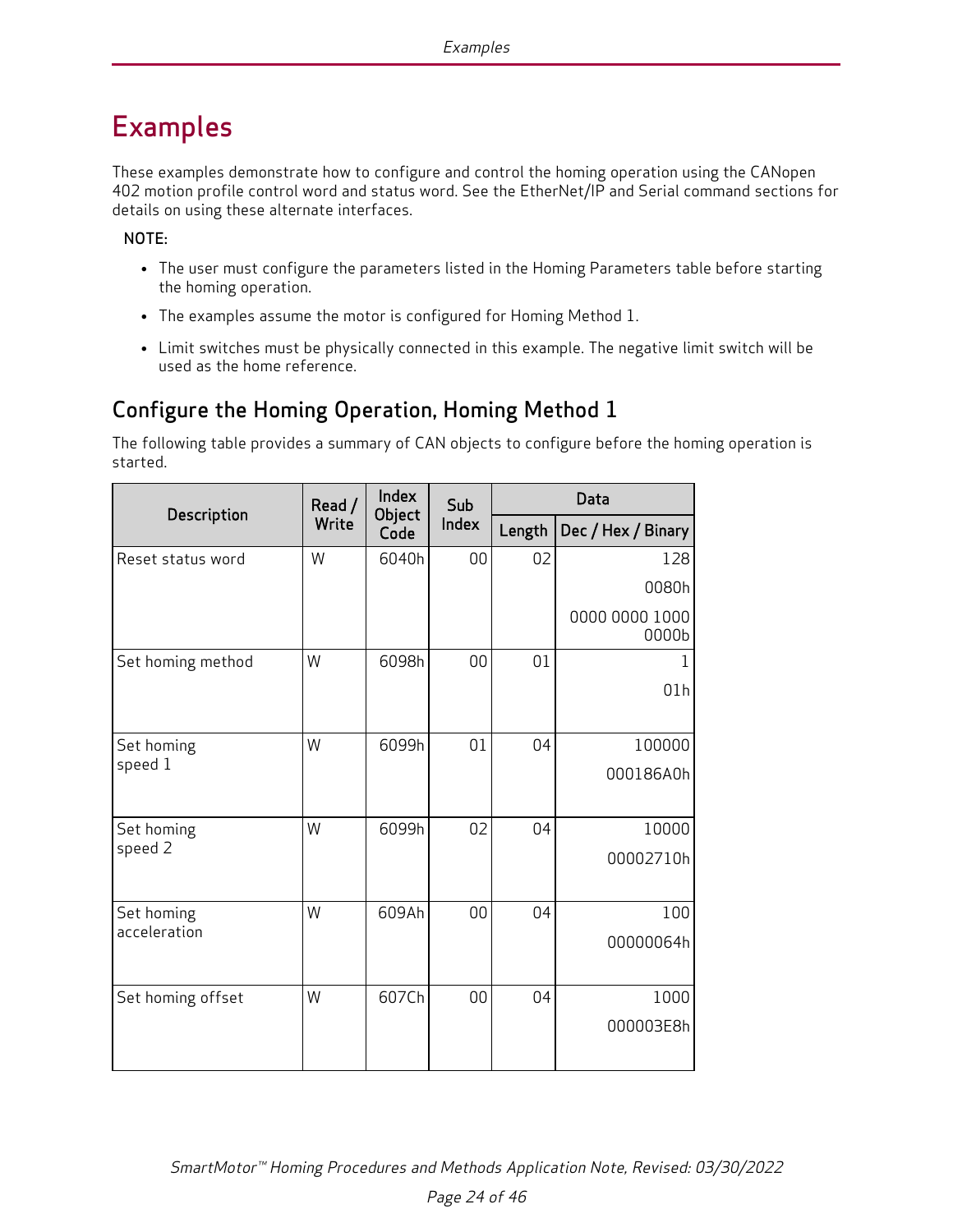|                                                                     | Read /                                                             | Index          | Sub   | Data   |                         |
|---------------------------------------------------------------------|--------------------------------------------------------------------|----------------|-------|--------|-------------------------|
| Description                                                         | Write                                                              | Object<br>Code | Index | Length | Dec / Hex / Binary      |
| *Set Motor Mode to                                                  | W                                                                  | 6060h          | 00    | 01     | 6                       |
| Homing (HM)                                                         |                                                                    |                |       |        | 06h                     |
|                                                                     |                                                                    |                |       |        |                         |
| *Change state:                                                      | W                                                                  | 6040h          | 00    | 02     | 6                       |
| Ready to switch on                                                  |                                                                    |                |       |        | 0006h                   |
|                                                                     |                                                                    |                |       |        | 0000 0000 0000          |
|                                                                     |                                                                    |                |       |        | 0110b                   |
| *Change state:<br>Switched on                                       | W                                                                  | 6040h          | 00    | 02     | 7                       |
|                                                                     |                                                                    |                |       |        | 0007h                   |
|                                                                     |                                                                    |                |       |        | 0000 0000 0000<br>0111b |
| *Enable operation                                                   | W                                                                  | 6040h          | 00    | 02     | 15                      |
|                                                                     |                                                                    |                |       |        | 000Fh                   |
|                                                                     |                                                                    |                |       |        | 0000 0000 0000<br>1111b |
|                                                                     | *These objects are required for the CANopen operation and not used |                |       |        |                         |
| in the EtherNet/IP implementation (refer to the CiA 402 Drive State |                                                                    |                |       |        |                         |
| machine (PDSFSA) for more details).                                 |                                                                    |                |       |        |                         |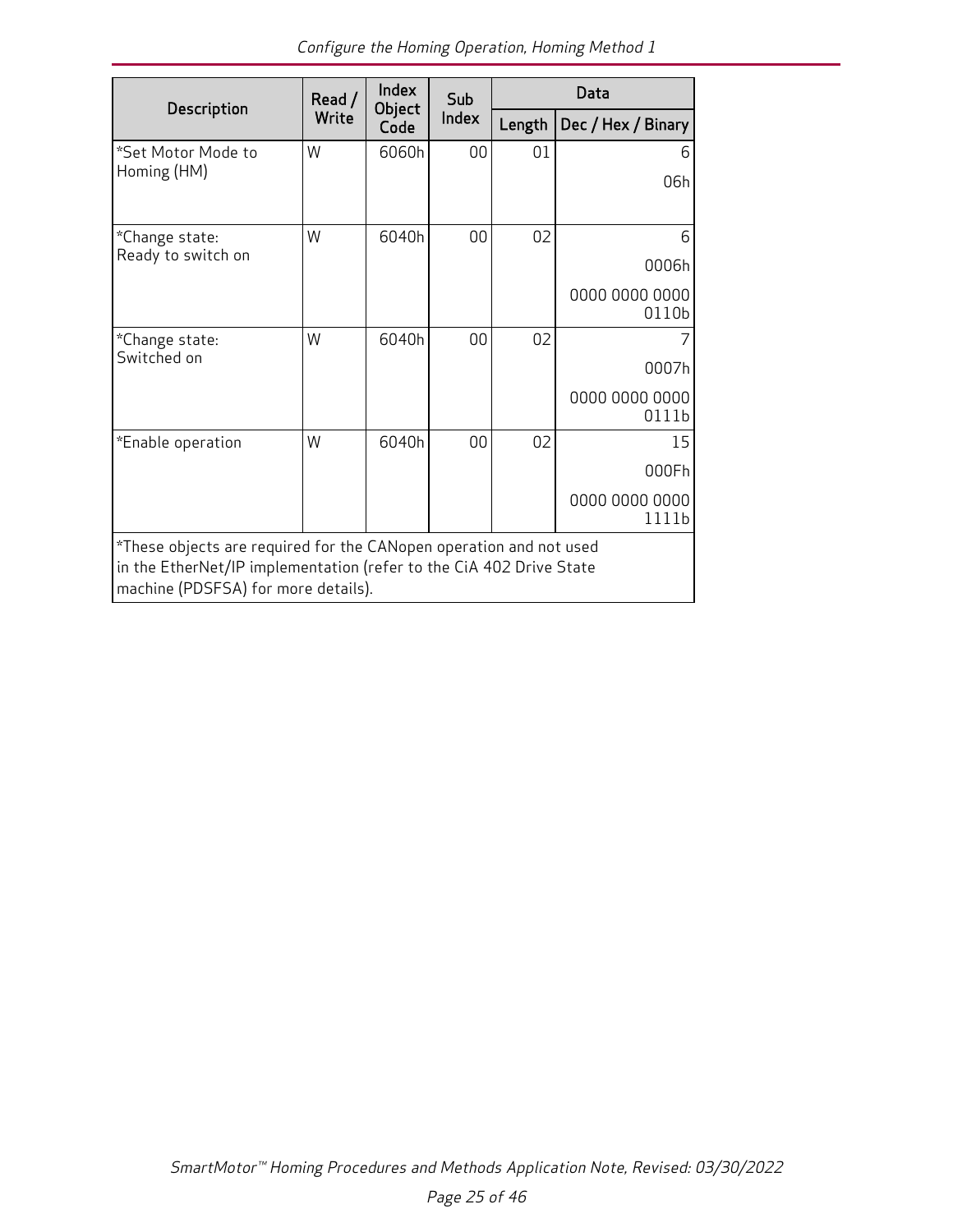| <b>CAN Control Word</b> |          | <b>CAN Status Word</b> |                           |                   |                                                                                                                                                                                  |
|-------------------------|----------|------------------------|---------------------------|-------------------|----------------------------------------------------------------------------------------------------------------------------------------------------------------------------------|
| Bit 4                   | Bit 8    | <b>Bit 13</b>          | <b>Bit 12</b>             | <b>Bit 10</b>     | Description                                                                                                                                                                      |
| Homing<br><b>Start</b>  | Halt     | <b>Homing</b><br>Error | Homing<br><b>Attained</b> | Target<br>Reached |                                                                                                                                                                                  |
| 0                       | 0        | 0                      | 0                         |                   | Before the homing operation starts:                                                                                                                                              |
| $\mathbf 1$             | 0        | $\Omega$               | 0                         | 0                 | 1. Set the Homing Start bit.                                                                                                                                                     |
|                         |          |                        |                           |                   | 2. The motor moves in the negative<br>direction, at Homing Speed 1, until the<br>negative limit switch is detected and then<br>ramps to a stop.                                  |
|                         |          |                        |                           |                   | 3. The motor then moves in a positive<br>direction, at Homing Speed 2, while<br>looking for the negative limit switch to<br>release and then for the next encoder<br>index mark. |
| $\mathbf{1}$            | $\Omega$ | O                      | 1                         | 0                 | The index mark is detected.<br>4.                                                                                                                                                |
|                         |          |                        |                           |                   | • The home position is set to the<br>encoder index position.                                                                                                                     |
|                         |          |                        |                           |                   | The zero position is calculated<br>using the home position and home<br>offset.                                                                                                   |
|                         |          |                        |                           |                   | • The motor begins ramping to a<br>stop.                                                                                                                                         |
| $\mathbf 1$             | 0        | $\overline{0}$         | $\mathbf 1$               | $\mathbf{1}$      | 5.<br>The motor comes to a halt; the homing<br>operation is complete.                                                                                                            |
| 0                       | $\Omega$ | $\Omega$               | $\overline{0}$            | $\mathbf{1}$      | The Homing Attained status bit resets<br>6.<br>when the Homing Start control word bit<br>is reset.                                                                               |

# <span id="page-25-0"></span>Start a New Homing Operation

The event timing is as follows:



SmartMotor™ Homing Procedures and Methods Application Note, Revised: 03/30/2022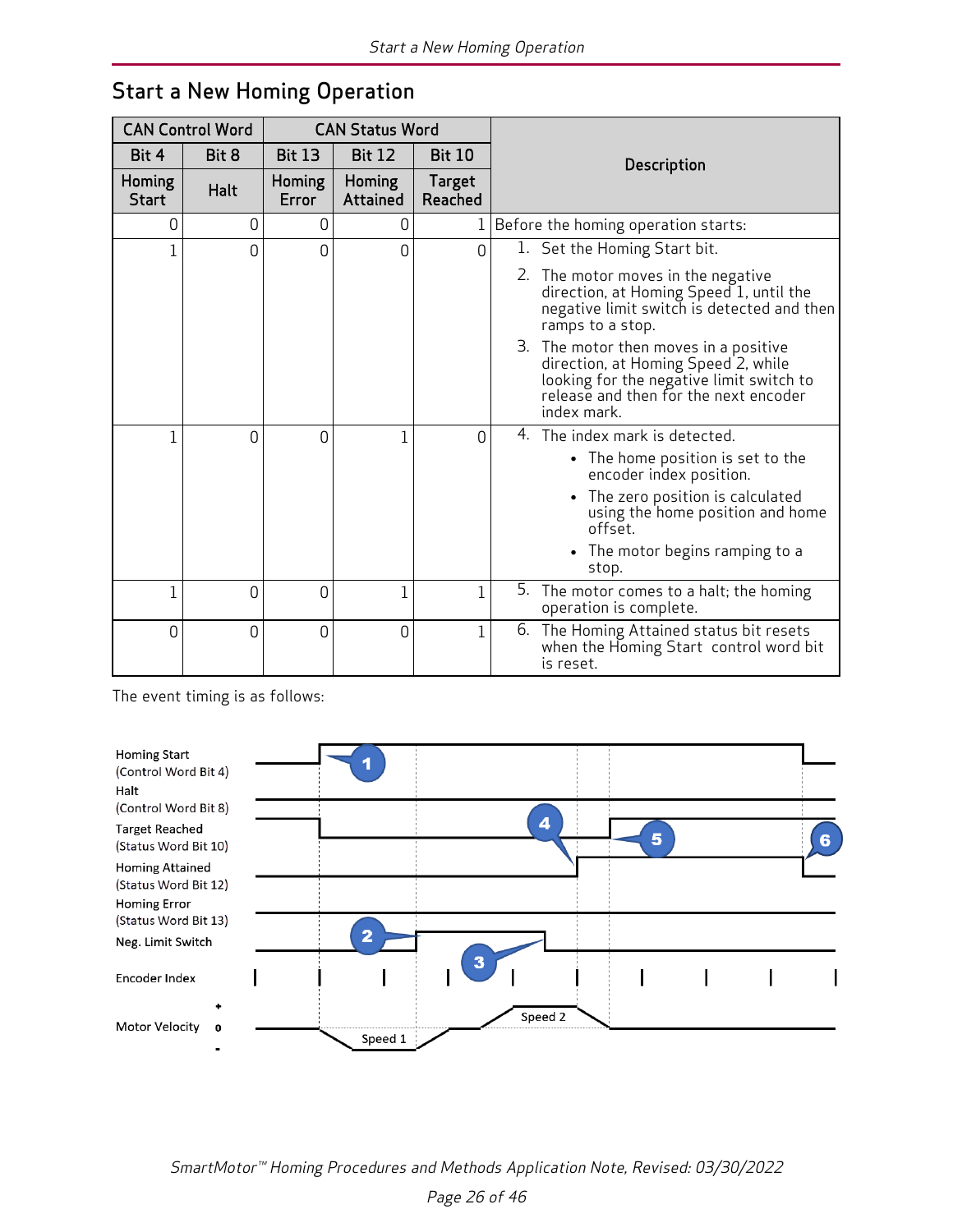|                        | <b>CAN Control Word</b><br><b>CAN Status Word</b> |                 |                    |                          |                                                              |
|------------------------|---------------------------------------------------|-----------------|--------------------|--------------------------|--------------------------------------------------------------|
| Bit 4                  | Bit 8                                             | <b>Bit 13</b>   | <b>Bit 12</b>      | <b>Bit 10</b>            | Description                                                  |
| Homing<br><b>Start</b> | Halt                                              | Homing<br>Error | Homing<br>Attained | <b>Target</b><br>Reached |                                                              |
|                        |                                                   |                 |                    |                          | $0$   A homing operation is in progress.                     |
|                        |                                                   |                 |                    | 0                        | 1. Set the Halt bit to stop the motor.                       |
|                        |                                                   |                 |                    |                          | 2. The motor comes to a halt; the<br>motor velocity is zero. |

# <span id="page-26-0"></span>Halt the Motor During a Homing Operation

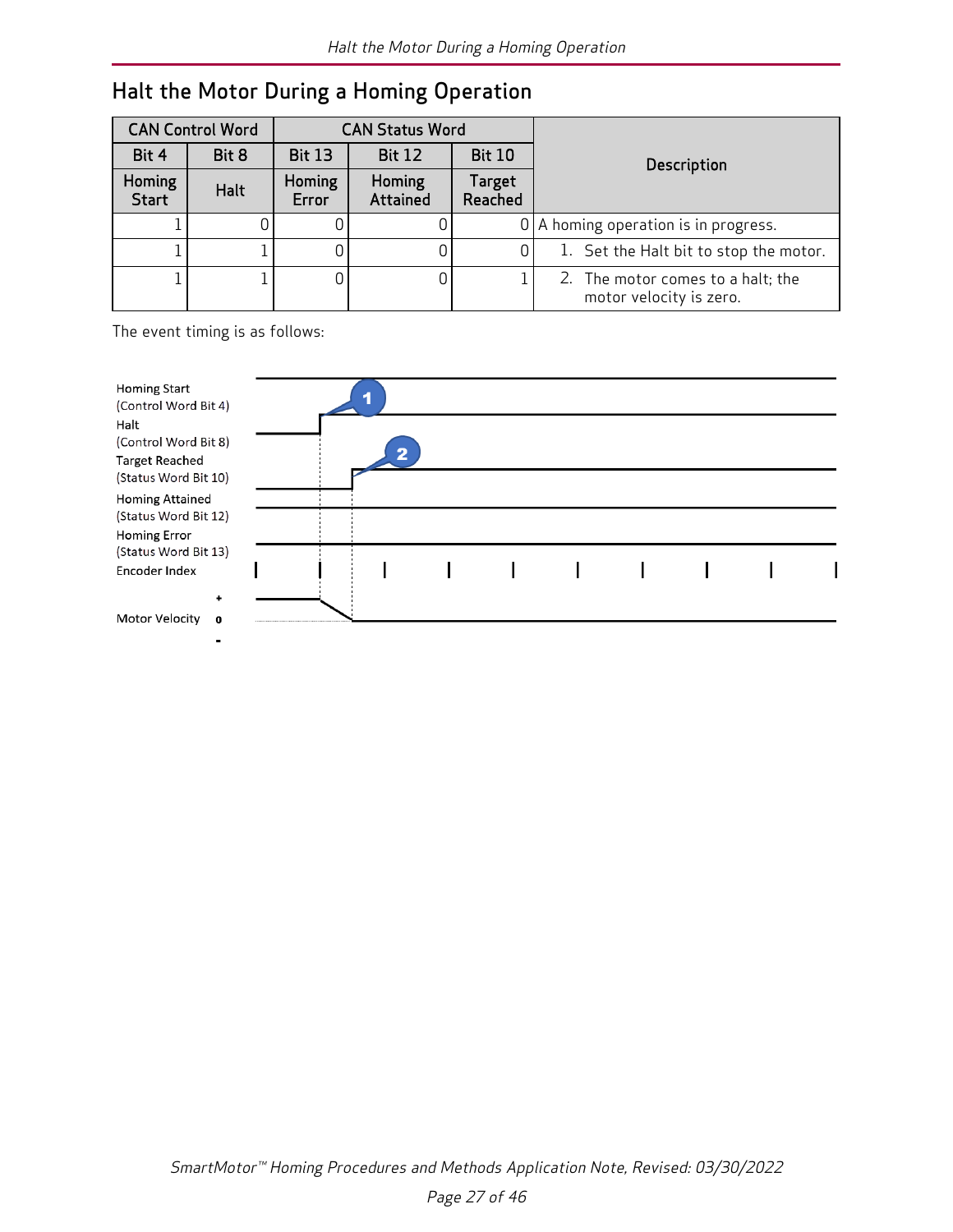# <span id="page-27-0"></span>Resume the Halted Homing Operation - Animatics Homing

| <b>CAN Control Word</b> |             |                 | <b>CAN Status Word</b>    |                          |                                                                                                                                                                               |
|-------------------------|-------------|-----------------|---------------------------|--------------------------|-------------------------------------------------------------------------------------------------------------------------------------------------------------------------------|
| Bit 4                   | Bit 8       | <b>Bit 13</b>   | <b>Bit 12</b>             | <b>Bit 10</b>            | Description                                                                                                                                                                   |
| Homing<br><b>Start</b>  | <b>Halt</b> | Homing<br>Error | Homing<br><b>Attained</b> | <b>Target</b><br>Reached |                                                                                                                                                                               |
| 1                       | 1           | 0               | 0                         | 1                        | The motor is halted; the homing operation is<br>aborted.                                                                                                                      |
| 0                       | 0           | 0               | 0                         | 1                        | Reset homing control word Homing Start<br>$\perp$ .<br>and Halt bits. No action - the previous<br>homing operation is aborted.                                                |
| $\mathbf{1}$            | 0           | $\overline{0}$  | $\overline{0}$            | $\overline{0}$           | 2. Set the Homing Start bit.                                                                                                                                                  |
|                         |             |                 |                           |                          | 3. The motor moves in the negative direction,<br>at Homing Speed 1, until the negative limit<br>switch is detected and then ramps to a<br>stop.                               |
|                         |             |                 |                           |                          | 4. The motor then moves in a positive<br>direction, at Homing Speed 2, while looking<br>for the negative limit switch to release and<br>then for the next encoder index mark. |
| $\mathbf 1$             | 0           | 0               | $\overline{1}$            | $\overline{0}$           | The index mark is detected.<br>5.                                                                                                                                             |
|                         |             |                 |                           |                          | • The home position is set to the<br>encoder index position.                                                                                                                  |
|                         |             |                 |                           |                          | • The zero position is calculated using<br>the home position and home offset.                                                                                                 |
|                         |             |                 |                           |                          | • The motor begins ramping to a stop.                                                                                                                                         |
| $\mathbf{1}$            | 0           | 0               | 1                         | 1                        | 6. The motor comes to a halt; the homing<br>operation is complete.                                                                                                            |
| $\overline{0}$          | 0           | 0               | $\overline{0}$            | $\mathbf 1$              | 7. The Homing Attained status bit resets<br>when the Homing Start control word bit is<br>reset.                                                                               |

The event timing is as follows:



SmartMotor™ Homing Procedures and Methods Application Note, Revised: 03/30/2022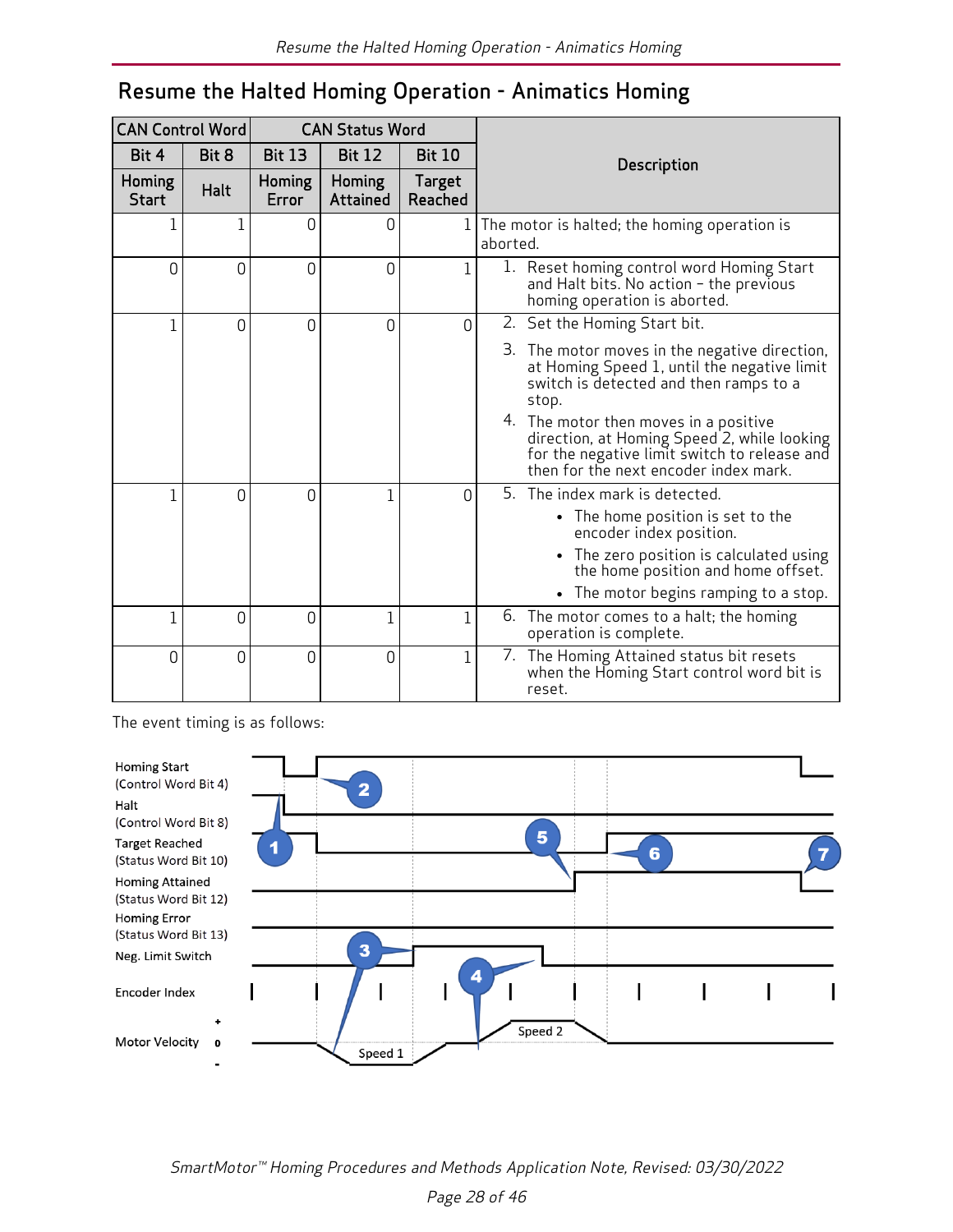| <b>CAN Control Word</b> |       | <b>CAN Status Word</b> |                    |                          |                                                                                                                                                                                                                           |
|-------------------------|-------|------------------------|--------------------|--------------------------|---------------------------------------------------------------------------------------------------------------------------------------------------------------------------------------------------------------------------|
| Bit 4                   | Bit 8 | <b>Bit 13</b>          | <b>Bit 12</b>      | <b>Bit 10</b>            | Description                                                                                                                                                                                                               |
| Homing<br><b>Start</b>  | Halt  | Homing<br>Error        | Homing<br>Attained | <b>Target</b><br>Reached |                                                                                                                                                                                                                           |
| 1                       | 1     | 0                      | 0                  |                          | 1 The motor is halted; the homing operation is<br>suspended.                                                                                                                                                              |
| $\mathbf 1$             | 0     | $\Omega$               | 0                  | $\Omega$                 | 1. Reset the CAN control word Halt bit.                                                                                                                                                                                   |
|                         |       |                        |                    |                          | 2. The homing operation immediately<br>continues moving in the direction/speed<br>it was traveling when stopped, in this<br>case toward the negative limit switch at<br>Homing Speed 1.                                   |
|                         |       |                        |                    |                          | The negative limit switch is detected. The<br>3.<br>motor then moves in a positive direction<br>at Homing Speed 2, while looking for the<br>negative limit switch to release and then<br>for the next encoder index mark. |
| 1                       | 0     | 0                      | 1                  | $\Omega$                 | 4. The index mark is detected.                                                                                                                                                                                            |
|                         |       |                        |                    |                          | • The home position is set to the<br>encoder index position.                                                                                                                                                              |
|                         |       |                        |                    |                          | • The zero position is calculated<br>using the home position and home<br>offset.                                                                                                                                          |
|                         |       |                        |                    |                          | • The motor begins ramping to a<br>stop.                                                                                                                                                                                  |
| $\overline{1}$          | 0     | $\overline{0}$         | 1                  | $\overline{1}$           | 5. The motor comes to a halt; the homing<br>operation is complete.                                                                                                                                                        |
| $\overline{0}$          | 0     | $\overline{0}$         | $\overline{0}$     | $\overline{1}$           | The Homing Attained status bit resets<br>6.<br>when the Homing Start control word bit is<br>reset.                                                                                                                        |

#### <span id="page-28-0"></span>Resume the Halted Homing Operation - CAN Interruptible Homing

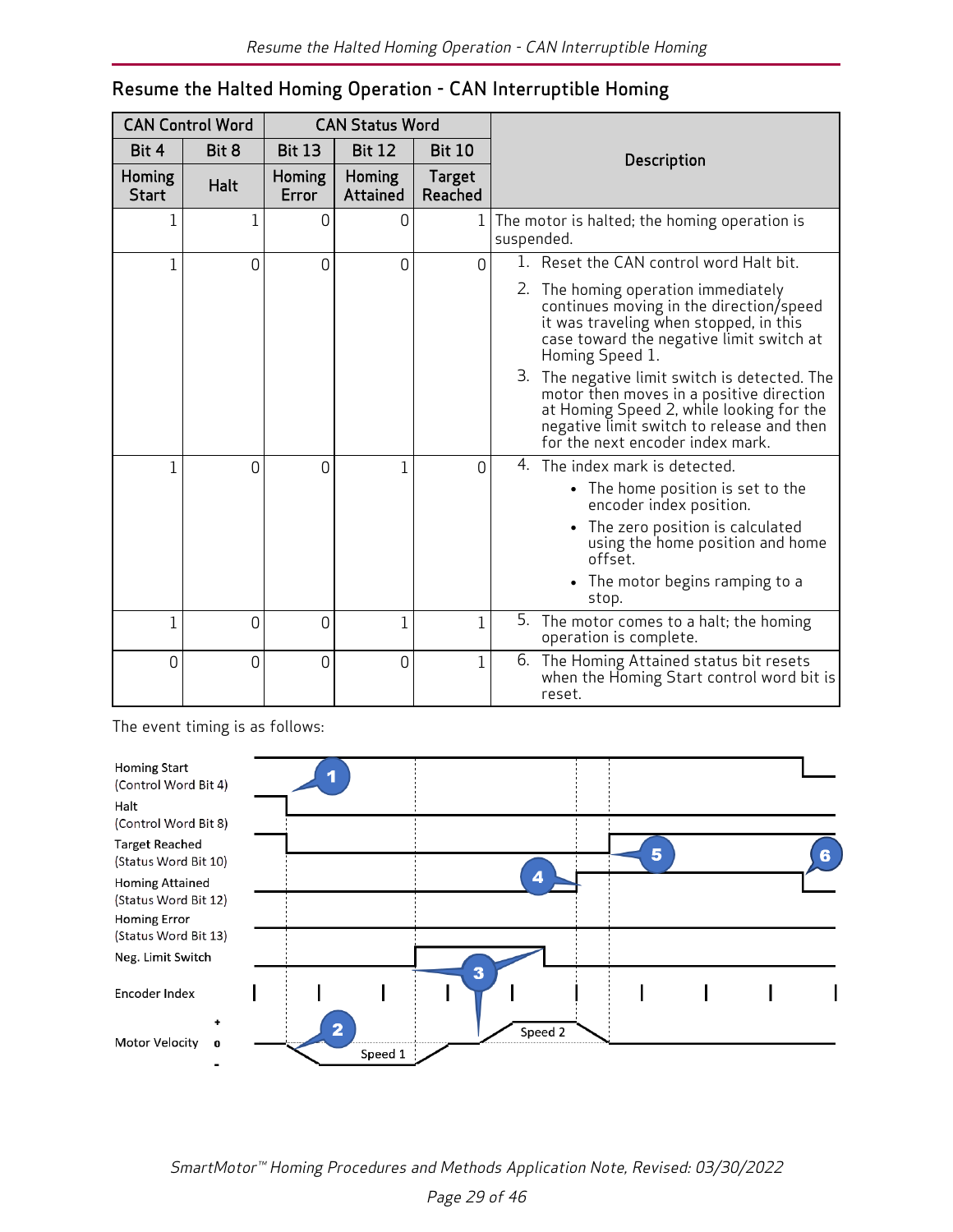# <span id="page-29-0"></span>Homing-Specific CANopen Objects

Refer to the following table for a list and description of the homing-specific CANopen objects. For complete details on these objects, see the **[SmartMotor](http://www.animatics.com/cl-5-canopen-guide) CANopen Guide**.

| <b>CANopen Object</b>                    | Description                                                                                                                                                                            |
|------------------------------------------|----------------------------------------------------------------------------------------------------------------------------------------------------------------------------------------|
| Object 6040h: Control Word               | This object, the control word, is the primary method of commanding<br>motion in the SmartMotor.                                                                                        |
| Object 6041h: Status Word                | This object, the status word, indicates the current state of the drive                                                                                                                 |
| Object 605Dh: Halt Option<br>Code        | This object determines what action should be taken if the halt bit (bit<br>8) is set in Control Word object (6040h).                                                                   |
| Object 607Ch: Home Offset                | This object shifts the origin of the actual position when the Homing<br>(HM) mode is executed.                                                                                         |
| Object 6085h: Quick Stop<br>Deceleration | This object is used to stop the drive with the Quick Stop function,<br>which is commanded from bit 2 of the Control Word object (6040h).                                               |
| Object 6098h: Homing Method              | This object selects the method used in Homing (HM) mode. This must<br>be set before starting a homing process, and it should not be changed<br>while HM mode is actively seeking home. |
| Object 6099h: Homing Speeds              | This object only applies to Homing (HM) mode. The homing profile will<br>accelerate to these speeds depending on the segment of the homing<br>routine that is in use.                  |
| Object 609Ah: Homing Accel-<br>eration   | This object is the acceleration and deceleration in Homing (HM)<br>mode.                                                                                                               |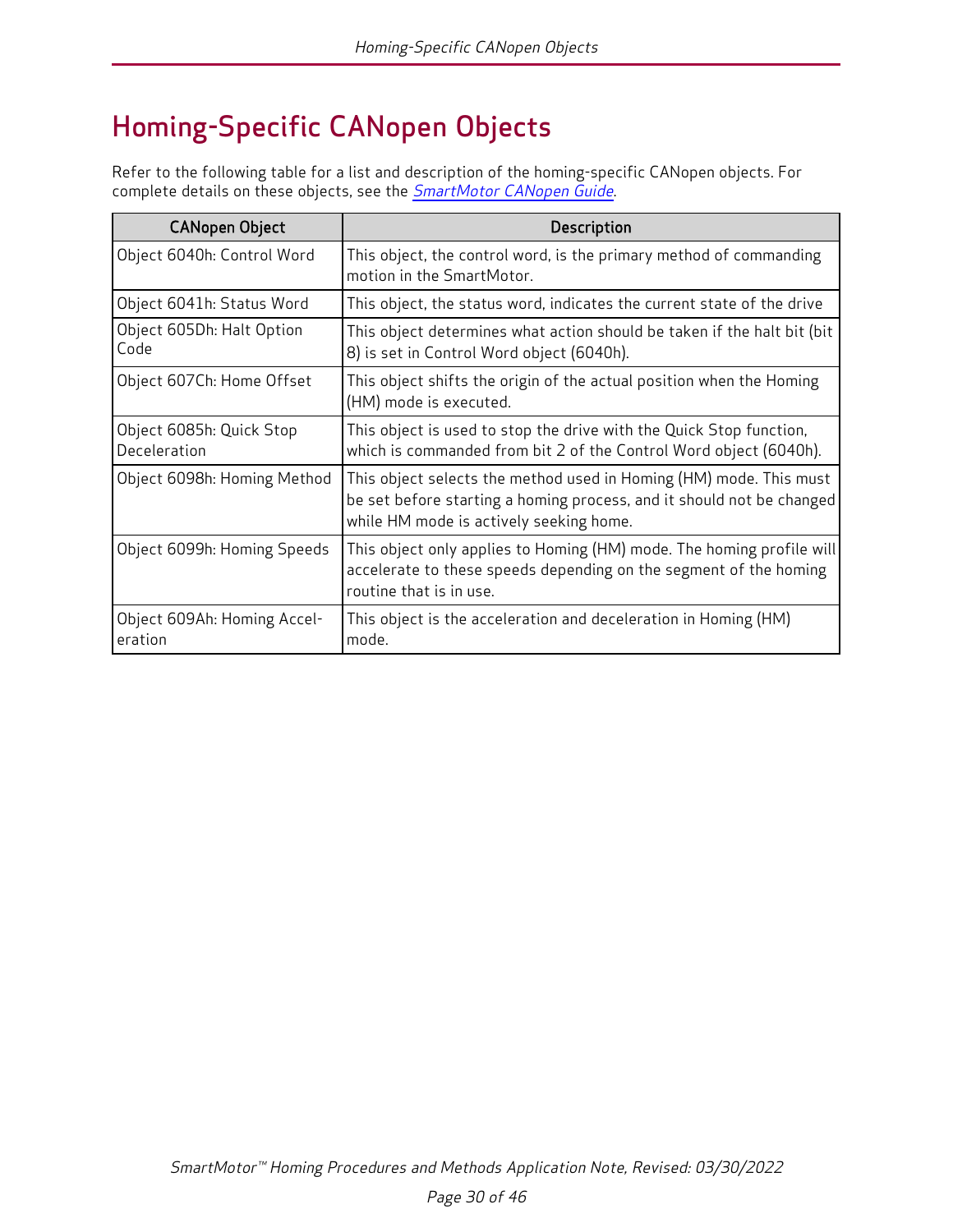# <span id="page-30-0"></span>EtherNet/IP Homing (Class 6 Only)

The Moog Animatics Class 6 SmartMotor communicates on EtherNet/IP networks using the Position Controller Device profile consisting of the Position Controller Supervisor Object and the Position Controller Object. Vendor Specific Attributes 120 – 129 have been added to the Position Controller Supervisor Object to communicate with the built-in CiA 402 CANopen homing logic.

Moog Animatics provides example Add On Instructions (AOIs) for the Rockwell Studio 5000 Logix Designer PLC programming environment to communicate with Rockwell PLCs. Two AOIs have been added to demonstrate the homing functionality: SM6\_Home\_Find to setup and initiate a homing operation, and SM6\_Set\_Attribute2 to manipulate the CAN control word and monitor the CAN status word.

<span id="page-30-1"></span>The following examples provide ladder logic diagram snippets that demonstrate their use.

# Example 1: Configure and Start a Homing Operation

This example configures and starts a homing operation and then waits for the operation to be complete.

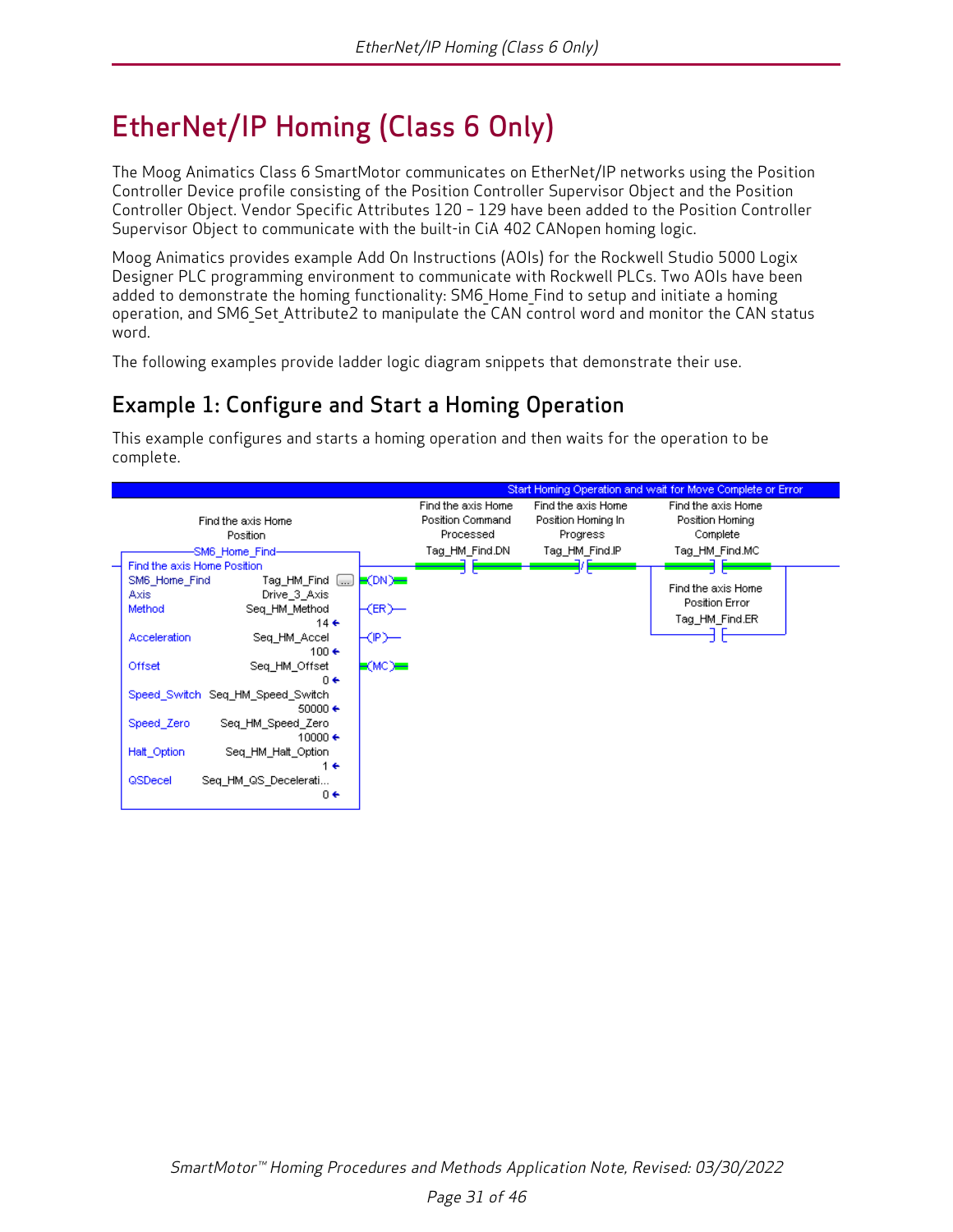## <span id="page-31-0"></span>Example 2: Halt Motor During a Homing Operation

This example halts (stops) the motor during a homing operation and then waits for the motor to be halted.

|   |                                 |                     |                               |                                           |                                            |                                                           | Set the CAN controlword value, Monitor the CAN statusword value |
|---|---------------------------------|---------------------|-------------------------------|-------------------------------------------|--------------------------------------------|-----------------------------------------------------------|-----------------------------------------------------------------|
|   | Set Drive Attribute2            |                     |                               | Set Drive Attribute2<br>Command Processed | Set Drive Attribute2<br>Command In Process | Set Drive Attribute2<br><b>Current Attribute</b><br>Value |                                                                 |
|   | -SM6_Set_Attribute2-            |                     |                               | Tag_HM.DN                                 | Tag_HM.IP                                  | Tag HM.RET.10                                             |                                                                 |
| - | Set Drive Attribute2            |                     |                               |                                           |                                            |                                                           |                                                                 |
|   | SM6_Set_Attribute2              | $Tag_HM \Box$       | $\mathsf{H}$ CDN $\mathsf{H}$ |                                           |                                            |                                                           |                                                                 |
|   | <b>Axis</b>                     | Tag_Axis            |                               |                                           |                                            |                                                           |                                                                 |
|   | <b>RET</b>                      | $0 \leftrightarrow$ | —CIP>—                        |                                           |                                            |                                                           |                                                                 |
|   | Message_Type                    | 16#1a               |                               |                                           |                                            |                                                           |                                                                 |
|   |                                 |                     | $\mathsf{H}$ cea $\mathsf{H}$ |                                           |                                            |                                                           |                                                                 |
|   | Attribute ID to Set             | 120                 |                               |                                           |                                            |                                                           |                                                                 |
|   |                                 |                     | $\vdash$ CER) $\rightarrow$   |                                           |                                            |                                                           |                                                                 |
|   | Attribute ID to Get             | 121                 |                               |                                           |                                            |                                                           |                                                                 |
|   |                                 |                     |                               |                                           |                                            |                                                           |                                                                 |
|   | Attribute Value Home Attr Value | 16#0000_0100 ←      |                               |                                           |                                            |                                                           |                                                                 |
|   |                                 |                     |                               |                                           |                                            |                                                           |                                                                 |

# <span id="page-31-1"></span>Example 3: Resume the Halted Homing Operation

This example resumes the halted homing operation and then waits for it to be completed

|                                                                                                                                                                                                                                     |                                                                       |                                           |                                            |                                                           | Set the CAN controlword value, Monitor the CAN statusword value |  |
|-------------------------------------------------------------------------------------------------------------------------------------------------------------------------------------------------------------------------------------|-----------------------------------------------------------------------|-------------------------------------------|--------------------------------------------|-----------------------------------------------------------|-----------------------------------------------------------------|--|
| Set Drive Attribute2                                                                                                                                                                                                                |                                                                       | Set Drive Attribute2<br>Command Processed | Set Drive Attribute2<br>Command In Process | Set Drive Attribute2<br><b>Current Attribute</b><br>Value | Set Drive Attribute2<br><b>Current Attribute</b><br>Value       |  |
| -SM6_Set_Attribute2-<br><b>Set Drive Attribute2</b><br>$Tag$ HM $\Box$<br>SM6 Set Attribute2<br><b>Axis</b><br>Tag Axis<br>$0 +$<br><b>RET</b><br>16#1a<br>Message Type<br>120<br>Attribute ID to Set<br>121<br>Attribute ID to Get | $\mathsf{H}$ CDN $\mathsf{H}$<br>—CIP>—<br>⊢с∈о>—<br>$\pm$ CER) $\pm$ | Tag HM.DN                                 | Tag HM.IP                                  | Tag_HM.RET.10                                             | Tag HM.RET.12                                                   |  |
| Attribute Value<br>Home Attr Value<br>16#0000_0010 ←                                                                                                                                                                                |                                                                       |                                           |                                            |                                                           |                                                                 |  |

NOTE: When using the Animatics Homing style, the Attribute value must cycle the Home Start bit from a 0 to 1 to restart the homing operation.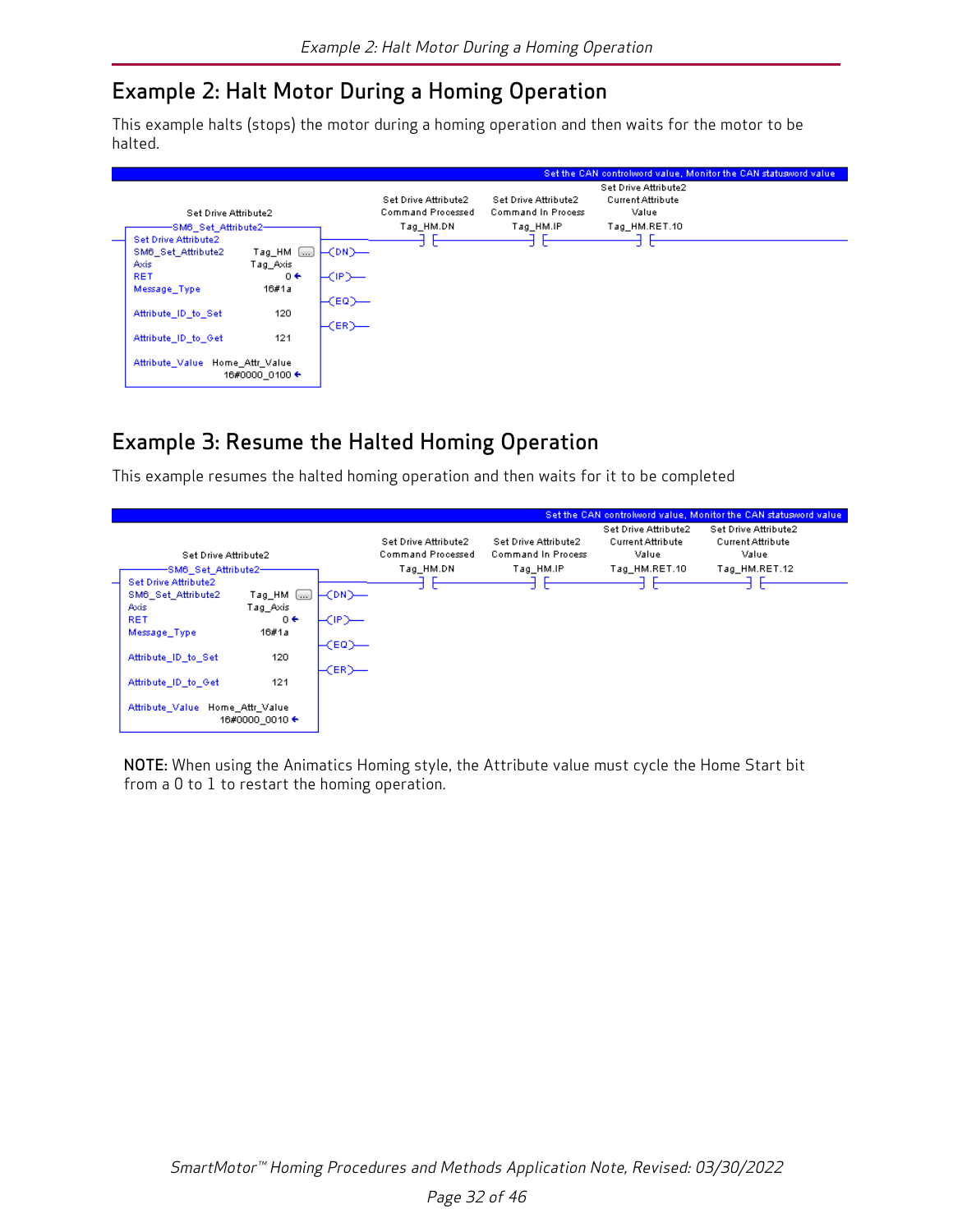# <span id="page-32-0"></span>Example 4: SM6\_Home\_Find - Find the Axis Home Position

This example finds the home position of the axis.

|                             | -SM6 Home Find-                  |       |
|-----------------------------|----------------------------------|-------|
| Find the axis Home Position |                                  |       |
| SM6 Home Find               | Tag Obj []                       | FCDN  |
| Axis                        | Tag Axis                         |       |
| Method                      | Tag HM Method                    | (ER)  |
| Acceleration                | Tag HM Accel                     | ረውን   |
| Offset                      | Tag HM Offset                    | -смо> |
|                             | Speed Switch Tag HM Speed Switch |       |
|                             | Speed_Zero Tag_HM_Speed_Zero     |       |
| Halt Option                 | Tag HM Halt Option               |       |
| QSDecel                     | Tag HM QS Deceleration           |       |
|                             |                                  |       |

#### <span id="page-32-1"></span>Description

<span id="page-32-2"></span>The Find Home feature of the Animatics motor uses the built-in CiA 402 homing logic in the motor.

#### **Operands**

| Operand        | Data Type                         | <b>Operand Type</b>             | Description                                                                 |
|----------------|-----------------------------------|---------------------------------|-----------------------------------------------------------------------------|
|                | SM6 Home Find SM6 Home Find   Tag |                                 | Control tag for this AOI                                                    |
| Axis           | SM6 Axis                          | Tag                             | The targeted drive                                                          |
| Method         | <b>DINT</b>                       | Immediate Value   Homing method |                                                                             |
| Acceleration   | <b>DINT</b>                       |                                 | Immediate Value   Homing acceleration                                       |
| Offset         | <b>DINT</b>                       | Immediate Value   Homing offset |                                                                             |
| Speed Switch   | <b>DINT</b>                       |                                 | Immediate Value Speed to homing switch                                      |
| Speed Zero     | <b>DINT</b>                       |                                 | Immediate Value   Speed to zero position                                    |
| Halt Option    | <b>SINT</b>                       |                                 | Immediate Value   Halt option code:<br>1 - Slow ramp<br>2 - Quick stop ramp |
| <b>QSDecel</b> | <b>DINT</b>                       | Immediate Value   Quick stop    | deceleration                                                                |

#### <span id="page-32-3"></span>**Structure**

| Field | Type        | <b>Description</b>                                                                                                                            |
|-------|-------------|-----------------------------------------------------------------------------------------------------------------------------------------------|
| .DN   | <b>BOOL</b> | Set when all of the commands to setup and execute the find Home operation are sent<br>Cleared when a Find Home operation is started/restarted |
| .ER   |             | BOOL Set when an error response is received from the motor<br>Cleared when a Find Home operation is started/restarted                         |
| I.P   |             | BOOL Set while sending commands to the motor<br>Cleared when the motor comes to a stop for any reason                                         |
| .MC   | <b>BOOL</b> | Set when the Find Home status indicates the operation has completed<br>Cleared when a Find Home operation is started/restarted                |

SmartMotor™ Homing Procedures and Methods Application Note, Revised: 03/30/2022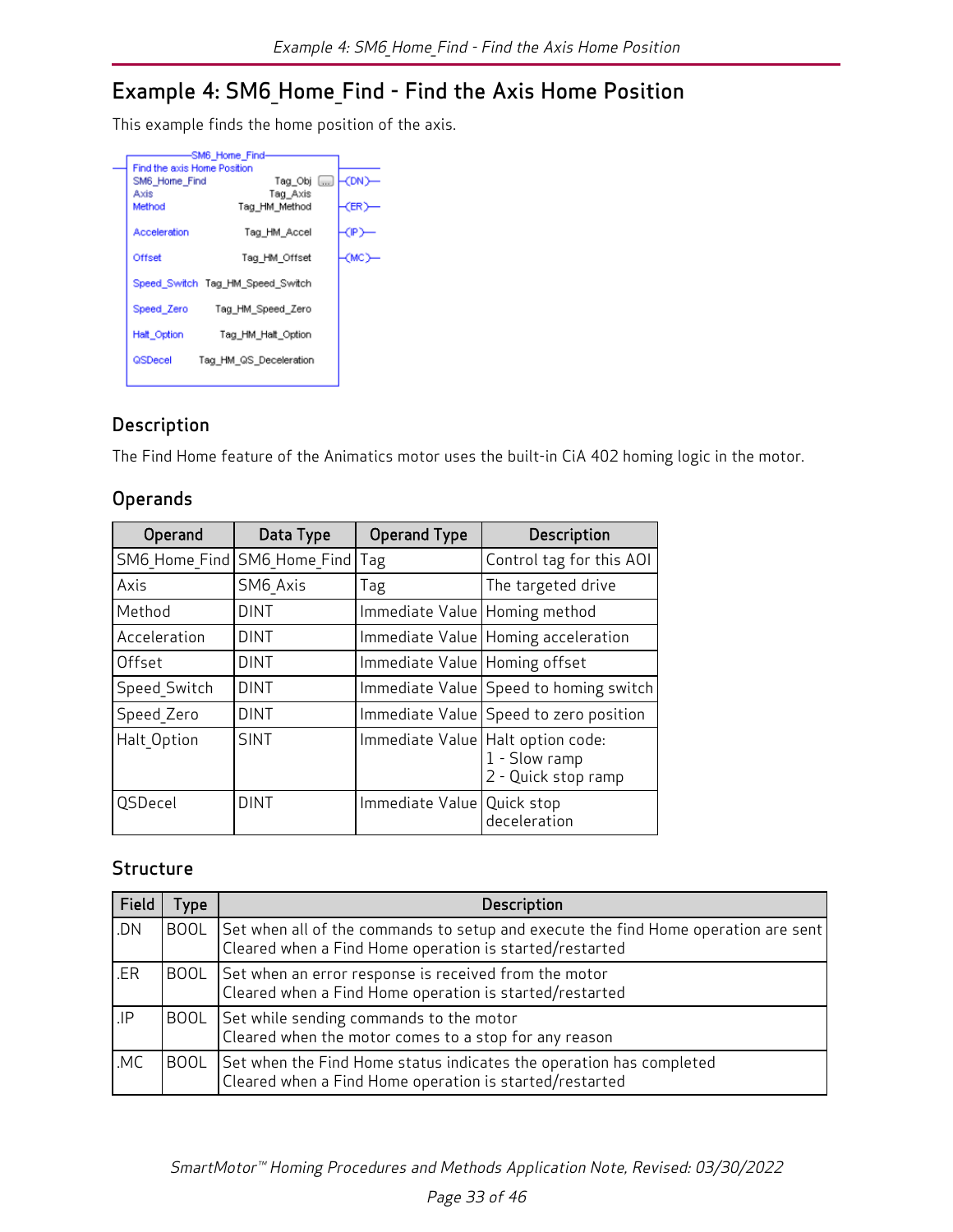#### <span id="page-33-0"></span>**Operation**

| <b>Scan Mode</b> | <b>Description</b>                                                                                                                |
|------------------|-----------------------------------------------------------------------------------------------------------------------------------|
| Prescan          | Initialize variables                                                                                                              |
| <b>FALSE</b>     | Rung-condition-in is   Monitors for error conditions or changing of the drive mode                                                |
| <b>TRUE</b>      | Rung-condition-in is   Updates the homing attributes in the drive with the specified values and starts<br>the Find Home operation |

# <span id="page-33-1"></span>Example 5: SM6\_Set\_Attribute2 - Set Attribute 1, Get Attribute 2

This example is used to set Attribute 1 and to get Attribute 2.

| -SM6 Set Attribute2-             |        |
|----------------------------------|--------|
| Set Drive Attribute2             |        |
| SM6 Set Attribute2<br>Tag_Obj [] | -CDND- |
| Axis<br>Tag Axis                 |        |
| RET<br>nnnnn                     | ₹IP)   |
| 16#0000 001x<br>Message_Type     |        |
|                                  | (EQ)   |
| Attribute ID to Set<br>nnn       |        |
|                                  | (ER)   |
| Attribute ID to Get<br>nnn       |        |
| Attribute Value<br>nnnnn         |        |
|                                  |        |

#### <span id="page-33-2"></span>Description

Sets the value of the Attribute ID to Set and monitors the value of the Attribute ID to Get. The AOI will continue to monitor the Axis response while the IP flag is set, which allows the ladder logic to check for the value of the Attribute\_ID\_to\_Get on another rung.

#### <span id="page-33-3"></span>Operands

| Operand                | Data Type                         | Operand<br>Type    | Description                                                                         |
|------------------------|-----------------------------------|--------------------|-------------------------------------------------------------------------------------|
| SM6 Set<br>Attribute   | SM6 Set<br>Attribute              | Tag                | Control tag for this AOI                                                            |
| Axis                   | SM6 Axis                          | Tag                | Targeted drive                                                                      |
| <b>RET</b>             | <b>DINT</b>                       | Output<br>Value    | Value of the attribute returned by the drive                                        |
| Message<br>Type        | <b>SINT</b>                       | Immediate<br>Value | 16#0000 001a - Position Controller Supervisor 16#0000<br>001b - Position Controller |
| Attribute ID<br>to Set | <b>DINT</b>                       | Immediate<br>Value | ID of the attribute being set                                                       |
| Attribute ID<br>to Get | <b>DINT</b><br>Immediate<br>Value |                    | ID of the attribute whose value is being monitored                                  |
| Attribute<br>Value     | <b>DINT</b>                       | Immediate<br>Value | Requested value to which the attribute is being set                                 |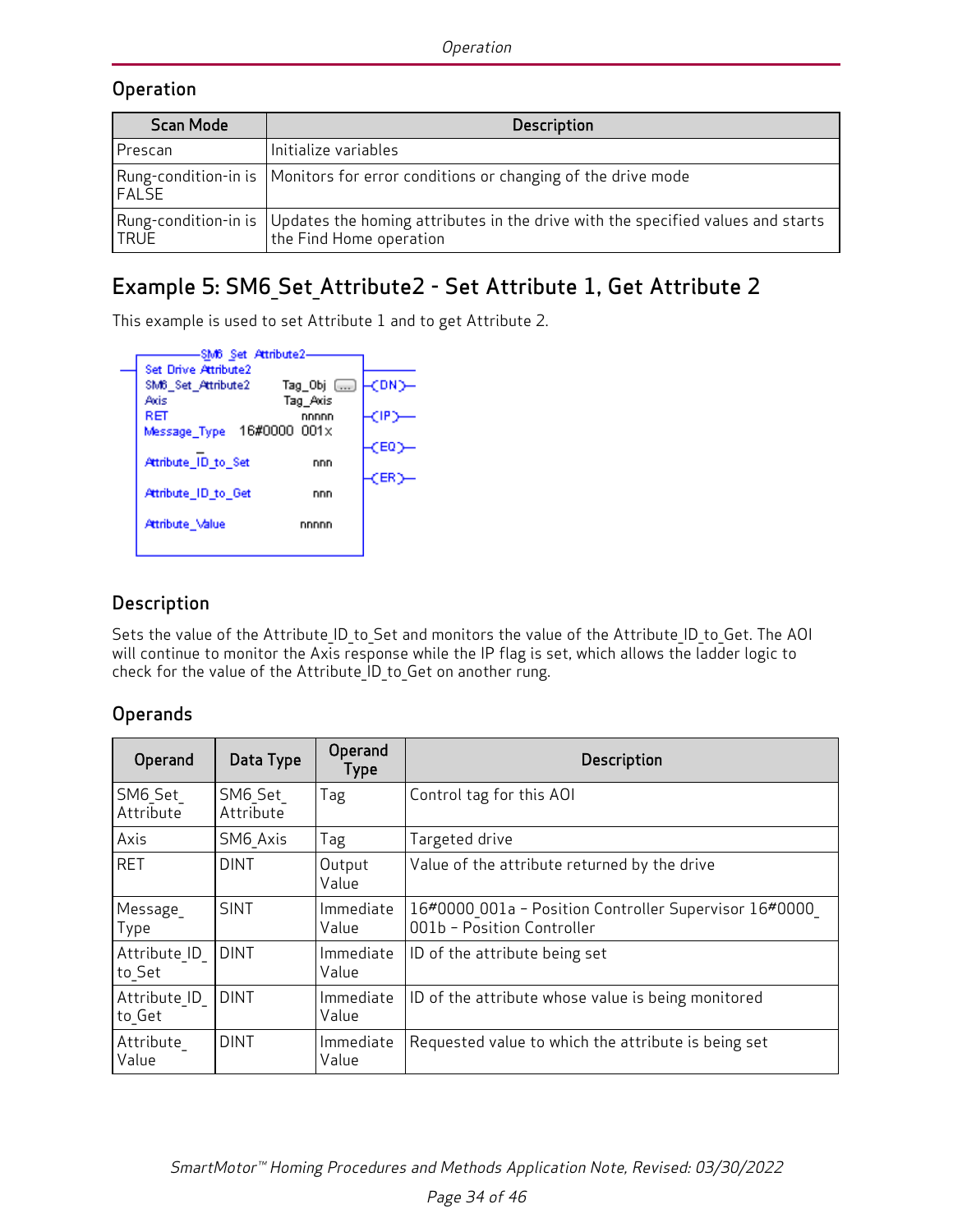#### <span id="page-34-0"></span>**Structure**

| Field | <b>Type</b> | Description                                                                                                                               |  |  |  |  |  |  |
|-------|-------------|-------------------------------------------------------------------------------------------------------------------------------------------|--|--|--|--|--|--|
| .DN   | <b>BOOL</b> | Set when the command is sent to the motor                                                                                                 |  |  |  |  |  |  |
|       |             | Cleared when instruction is not enabled or attribute ID is cleared                                                                        |  |  |  |  |  |  |
| .IP   | <b>BOOL</b> | Set when the response for the requested attribute ID is received                                                                          |  |  |  |  |  |  |
|       |             | Cleared when one of the input parameter values change, an error response is received,<br>or the attribute id being returned is changed    |  |  |  |  |  |  |
| .EQ   | <b>BOOL</b> | Set when the value returned from the drive for the Attribute ID to Get is equal to the<br>Attribute Value parameter                       |  |  |  |  |  |  |
|       |             | Cleared when the attribute value returned by the motor is for a different attribute ID<br>or does not match the Attribute Value parameter |  |  |  |  |  |  |
|       |             | Flag is only useful if the Attribute ID to Set is the same as the Attribute ID to Get                                                     |  |  |  |  |  |  |
| .ER   | <b>BOOL</b> | Set when an error response is received from the motor                                                                                     |  |  |  |  |  |  |
|       |             | Cleared when a Get Attribute operation is started or one of the input parameter values<br>change                                          |  |  |  |  |  |  |

# <span id="page-34-1"></span>**Operation**

| <b>Scan Mode</b>                  | <b>Description</b>                                                                                                                                                                                                                                                          |
|-----------------------------------|-----------------------------------------------------------------------------------------------------------------------------------------------------------------------------------------------------------------------------------------------------------------------------|
| Prescan                           | Initialize variables and reset timeout                                                                                                                                                                                                                                      |
| Rung-<br>condition-in is<br>FALSE | Monitor/update the Attribute Value until the Attribute ID to Get is cleared/changed.                                                                                                                                                                                        |
| Rung-<br> TRUE                    | Send a message to the drive to set the Attribute ID to Set to Attribute Value and<br>$ $ condition-in is $ $ monitor the value of the Attribute ID to Get; the instruction will continue to monitor<br>the Axis response and updates the RET value while the IP flag is set |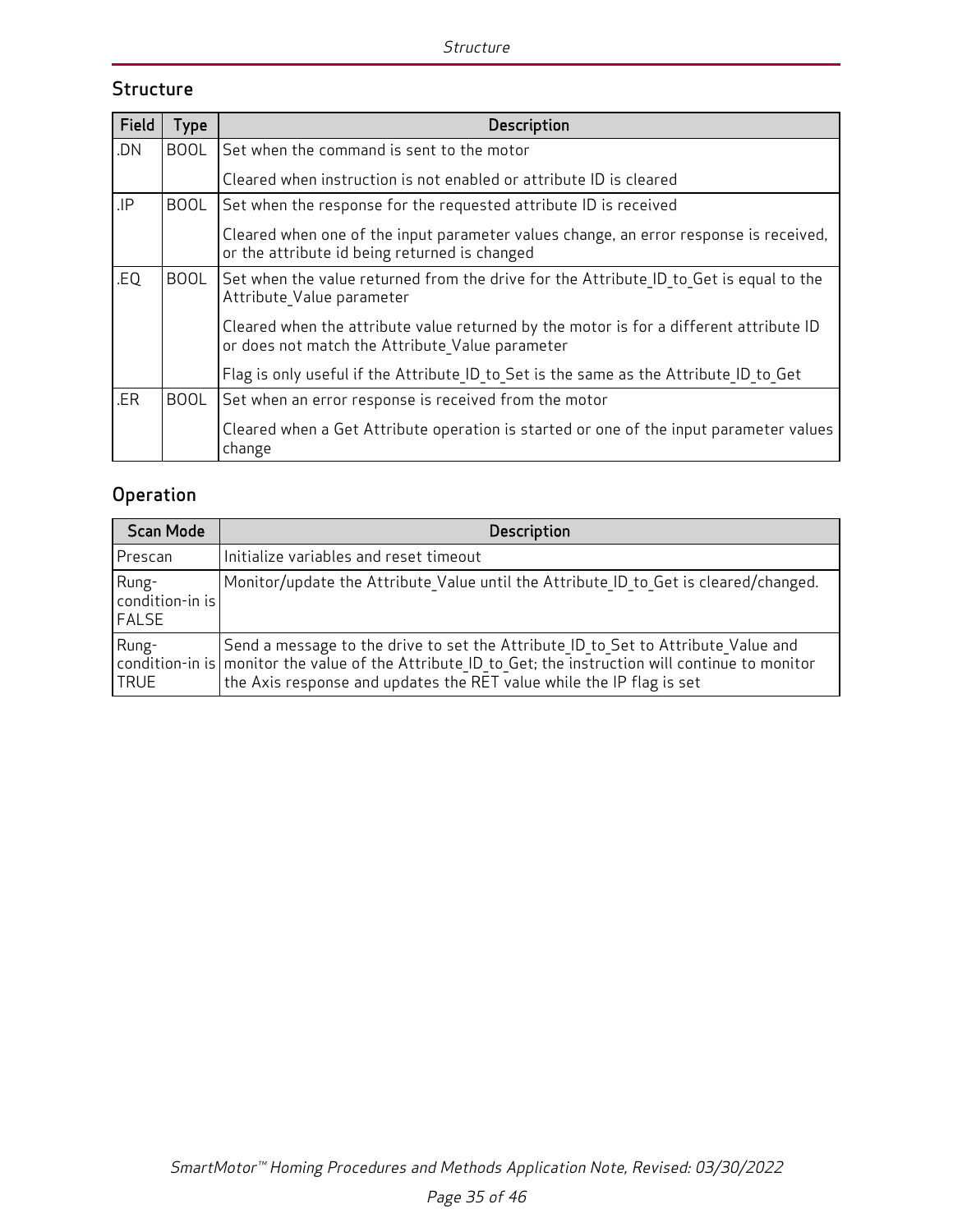# <span id="page-35-0"></span>Serial Port Homing (Class 6 Only)

The commands listed in the following table are used for homing operations through a serial port on the Moog Animatics SmartMotor. For details on the commands in the shaded rows, see the *SmartMotor*<sup>™</sup> [Developer's](http://www.animatics.com/smartmotor-developers-guide) Guide.

| Command                    | <b>Read Command</b>                                             | Description                                                                                                                    |
|----------------------------|-----------------------------------------------------------------|--------------------------------------------------------------------------------------------------------------------------------|
| <b>MH</b>                  | <b>RMODE</b>                                                    | Write/Read the Homing Mode                                                                                                     |
| HM VTZ=n                   | RHM VTZ                                                         | Write/Read the Homing Velocity to Zero                                                                                         |
| HM VTS=n                   | RHM VTS                                                         | Write/Read the Homing Velocity to Switch                                                                                       |
| HM ADT=n                   | RHM ADT                                                         | Write/Read the Homing Accel/Decel                                                                                              |
| HM OSET=n                  | RHM OSET                                                        | Write/Read the Homing Offset                                                                                                   |
| HM MTHD=n                  | RHM MTHD                                                        | Write/Read the Homing Method                                                                                                   |
|                            | RCAN(2)                                                         | Read the CAN Control Word object (6040h)                                                                                       |
|                            |                                                                 | CAN(2)&272 extracts Homing bits                                                                                                |
|                            | RCAN(3)                                                         | Read the CAN Status Word object (6041h)                                                                                        |
|                            |                                                                 | CAN(3)&13312 extracts Homing bits                                                                                              |
| CANCTL $(60, x)$ , $x=0,1$ | <b>RCAN(60)</b>                                                 | Write/read the Homing Invert flag:<br>0 - Active high<br>$1 -$ Active low                                                      |
| CANCTL(61,x), x=0,1        | RCAN(61)                                                        | Write/read the Homing style:<br>0-Animatics<br>1-CAN Interruptible                                                             |
| CANCTL(62,x), x=1,2        | RCAN(62)                                                        | Write/read the CAN Halt Option code:<br>1 - Decelerate on the profile deceleration<br>2 - Slow down on Quick Stop deceleration |
| CANCTL(63,x)               | <b>RCAN(63)</b>                                                 | Write/Read the CAN Quick Stop Deceleration value:<br>0-2147483647 (0h-7FFFFFFFh)<br>Default: 7FFFFFFFh                         |
| CANCTL(68,x), x=0,1        | <b>RCAN(68)</b>                                                 | Write/read the CAN Control Word Homing Start bit                                                                               |
| CANCTL(69,x), x=0,1        | <b>RCAN(69)</b>                                                 | Write/read the CAN Control Word Homing Halt bit                                                                                |
| G                          |                                                                 | Start a homing operation                                                                                                       |
| $\mathsf{X}$               |                                                                 | Halt a homing operation                                                                                                        |
| $\overline{\mathsf{S}}$    |                                                                 | Stop a homing operation                                                                                                        |
|                            | NOTE: All of these commands support Combitronic communications. |                                                                                                                                |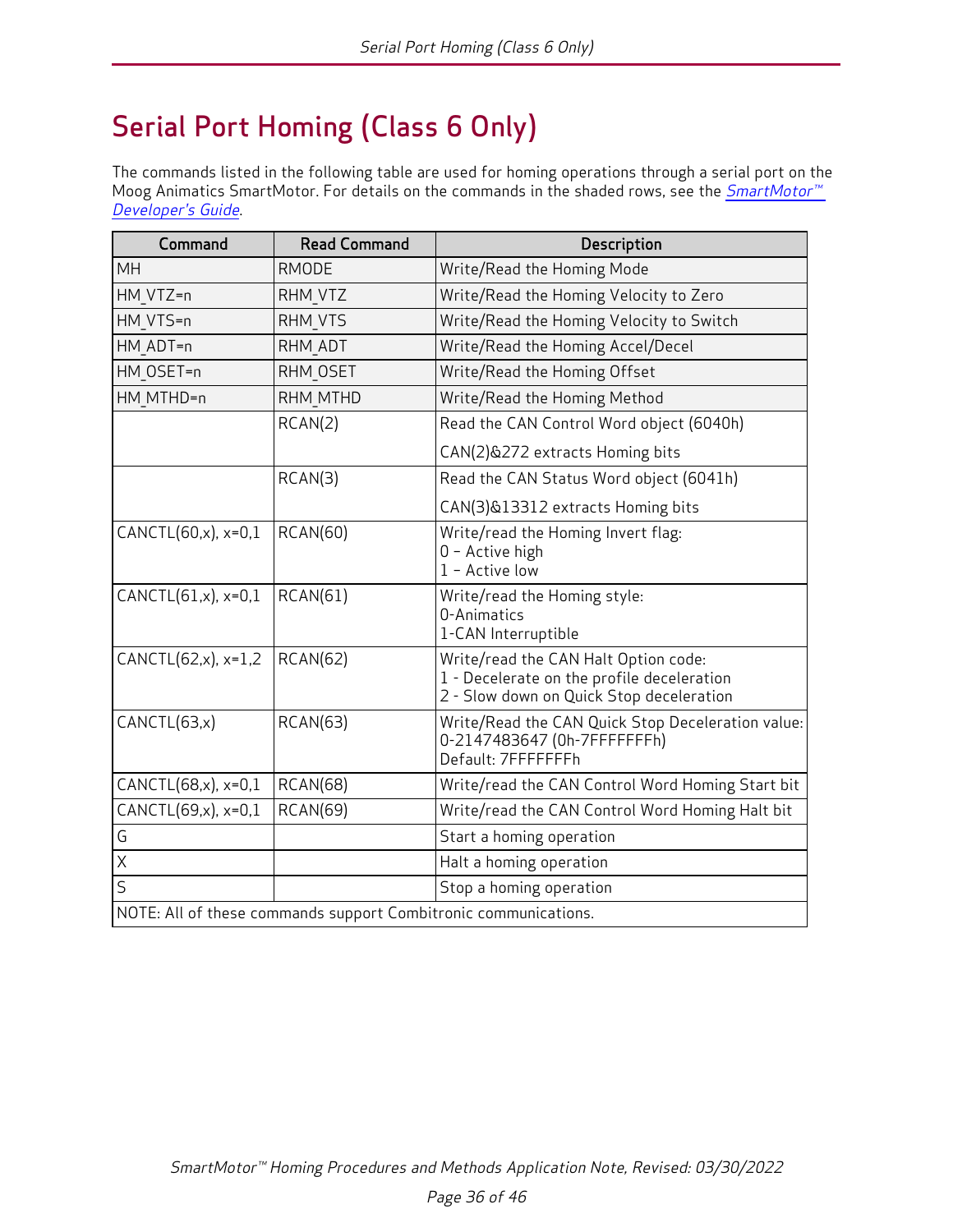#### <span id="page-36-0"></span>Homing Command Usage

This section describes the steps for using the serial port homing commands.

- 1. Use the G, X and S commands
	- $\bullet$  G Starts the homing operation in both Homing styles
		- Clears and then Sets the CAN control word Homing Start bit
		- The firmware remembers that the homing operation was started from the G command so that the X and S commands will know to abort the homing operation
	- $\bullet$  X Halts the homing operation
		- Clears the CAN control word Homing Start bit
		- Animatics Style halts the motor on the normal ramp; aborts the homing operation
		- CAN Interruptible Style- Interrupts the homing operation; halts the motor using the ramp specified by the CAN Halt Option code
	- S Halts the homing operation
		- Animatics Style (Sets the CAN control word HALT bit) Halts the motor on the Quick Stop Deceleration; aborts the homing operation
		- CAN Interruptible Style- Processed as a normal S command; the homing machine signals a Homing Error (CAN status word bit 13)
- 2. The following commands manipulate the CAN control word directly. The Homing machine will not clear these bits when the operation completes, so the user is responsible for resetting these flags when needed.
	- CANCTL(68,1) Set the CAN control word Homing Start bit
		- Animatics Style Starts a new homing operation when the Start bit transitions from 0 to 1
		- CAN Interruptible Style- Starts a new or Resumes an in-process homing operation when the Start bit transitions from 0 to 1
	- CANCTL(68,0) Clear the CAN control word Homing Start bit
		- Animatics Style halts the motor on the normal ramp; aborts the homing operation.
		- CAN Interruptible Style- Interrupts the homing operation, which stops at the end of the current segment using the normal ramp; it resumes from that point when the bit is set using the G command or the CANCTL(68,x) command
	- CANCTL(69,1) Set the CAN control word Homing Halt bit
		- Animatics Style Halts the motor; aborts the homing operation
		- CAN Interruptible Style- Starts a new or resumes an in-process homing operation when the Start bit transitions from 0 to  $1$
	- CANCTL(69,0) Clear the CAN control word Homing Halt bit
		- Animatics Style halts the motor on the normal ramp; aborts the homing operation
		- CAN Interruptible Style- Interrupts the homing operation at the end of the current segment using the normal ramp; it resumes from that point on a G command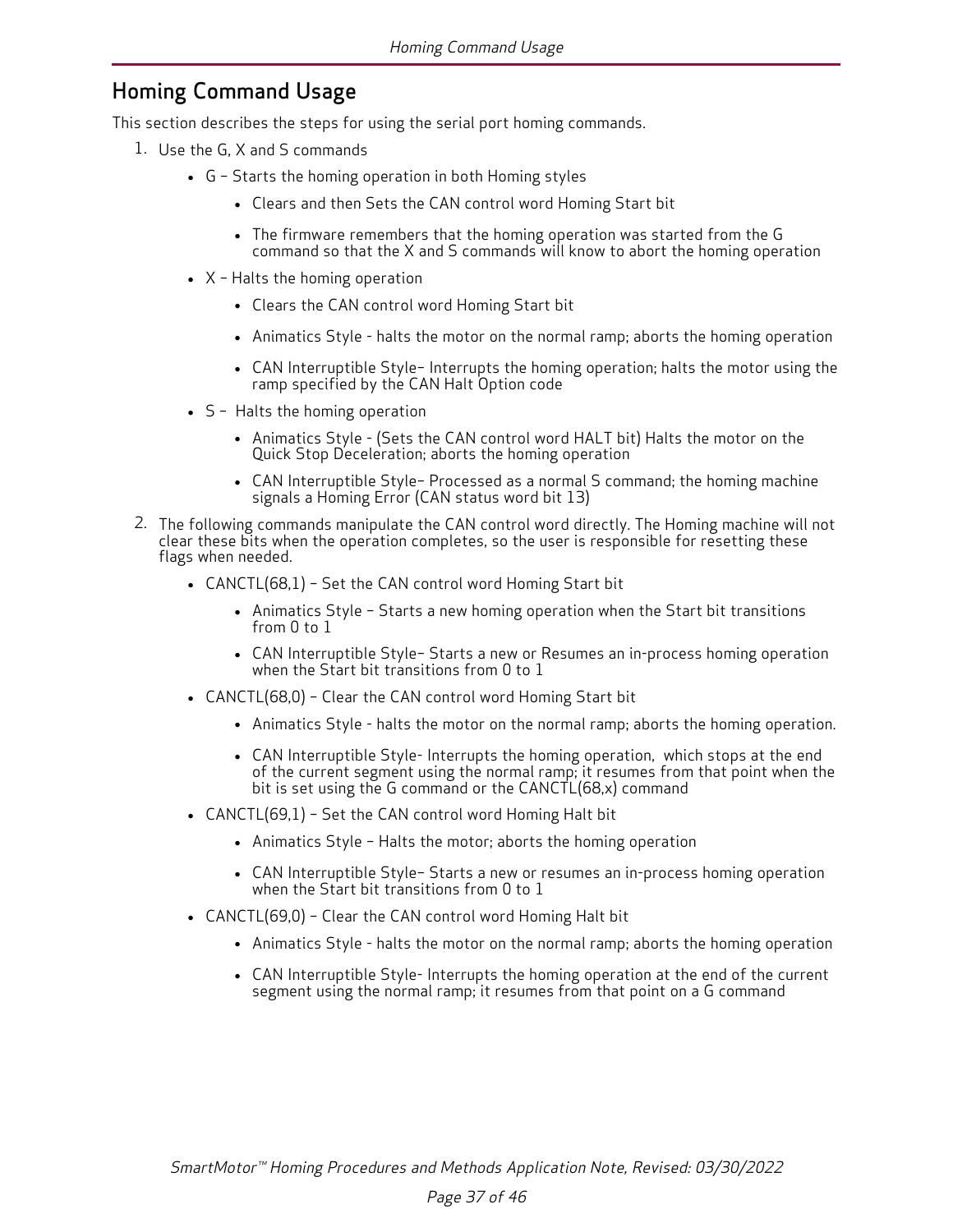### <span id="page-37-0"></span>Start a Homing Operation - G command

The G command starts the homing operation in both the Animatics and CAN Interruptible Homing styles using the following steps:

- 1. Clear the Homing CAN control word Homing Start bit if necessary.
- 2. Set the CAN control word Homing Start bit.

Assuming HM\_MTHD is set to method 1 (homing on the negative limit switch):

| <b>CAN Control Word</b> |             | <b>CAN Status Word</b> |                    |                   |                                                                                                                                                                               |  |
|-------------------------|-------------|------------------------|--------------------|-------------------|-------------------------------------------------------------------------------------------------------------------------------------------------------------------------------|--|
| Bit 4                   | Bit 8       | <b>Bit 13</b>          | <b>Bit 12</b>      | <b>Bit 10</b>     | Description                                                                                                                                                                   |  |
| Homing<br><b>Start</b>  | <b>Halt</b> | Homing<br>Error        | Homing<br>Attained | Target<br>Reached |                                                                                                                                                                               |  |
| 0                       | 0           | 0                      | 0                  | 1                 | Before the homing operation starts:                                                                                                                                           |  |
| $\overline{1}$          | 0           | 0                      | $\Omega$           | 0                 | 1. A G command starts the operation.                                                                                                                                          |  |
|                         |             |                        |                    |                   | 2. The motor moves in the negative direction,<br>at Homing Speed 1, until the negative limit<br>switch is detected and then ramps to a<br>stop.                               |  |
|                         |             |                        |                    |                   | 3. The motor then moves in a positive<br>direction, at Homing Speed 2, while looking<br>for the negative limit switch to release and<br>then for the next encoder index mark. |  |
| 1                       | 0           | $\Omega$               |                    | 0                 | The index mark is detected.<br>4.                                                                                                                                             |  |
|                         |             |                        |                    |                   | • The home position is set to the<br>encoder index position.                                                                                                                  |  |
|                         |             |                        |                    |                   | The zero position is calculated using<br>the home position and home offset.                                                                                                   |  |
|                         |             |                        |                    |                   | The motor begins ramping to a stop.                                                                                                                                           |  |
| $\mathbf 1$             | 0           | 0                      |                    |                   | 5. The motor comes to a halt; the homing<br>operation is complete.                                                                                                            |  |

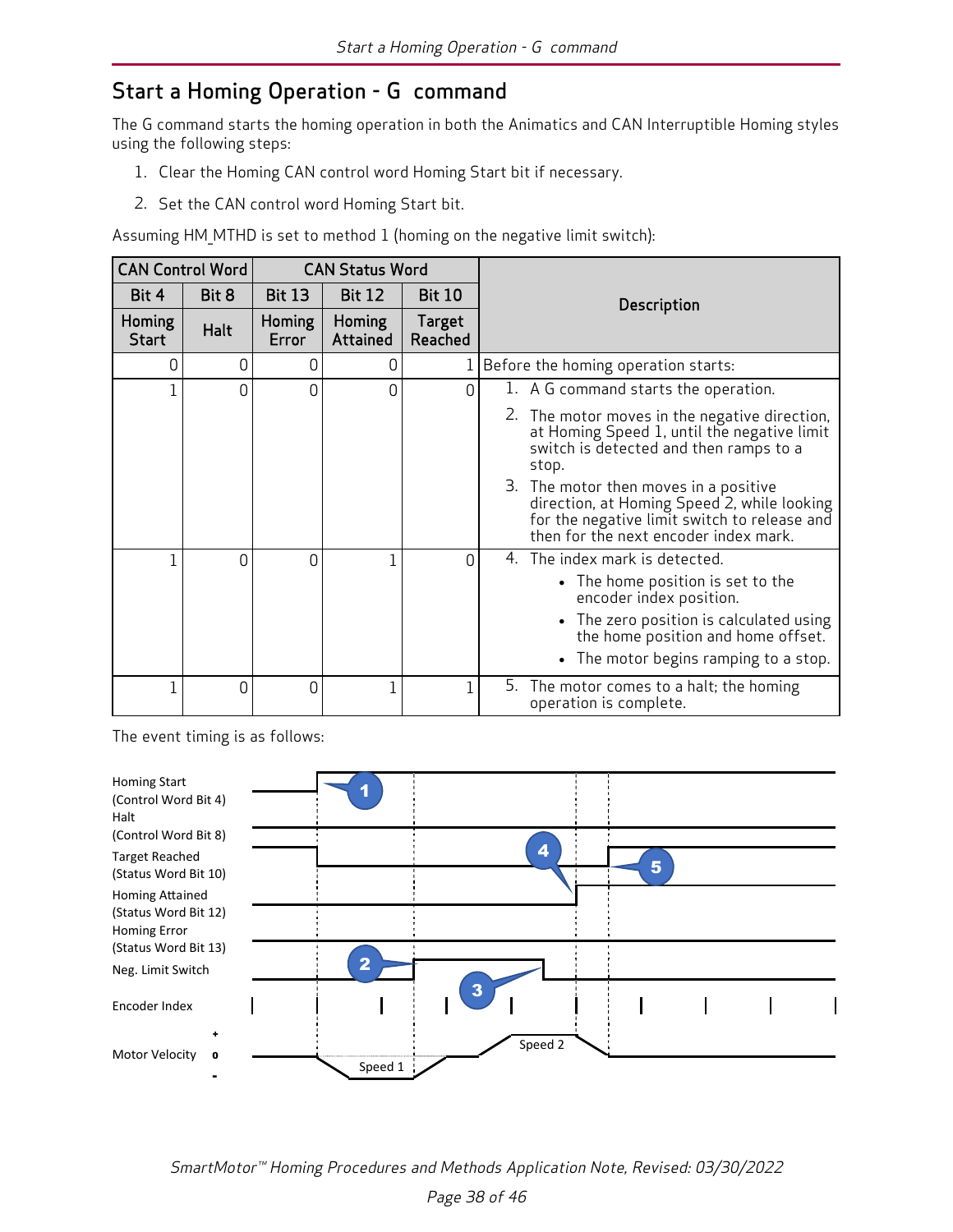# <span id="page-38-0"></span>Halt a Homing Operation - X command (Animatics Style)

The following X-command procedure stops an in-progress Animatics Style homing operation. For information on halting a CAN Interruptible Style homing operation, see the next section.

|                        | <b>CAN Control Word</b> |                                                 | <b>CAN Status Word</b> |                          |                                                              |  |
|------------------------|-------------------------|-------------------------------------------------|------------------------|--------------------------|--------------------------------------------------------------|--|
| Bit 8<br>Bit 4         |                         | <b>Bit 13</b><br><b>Bit 12</b><br><b>Bit 10</b> |                        |                          | <b>Description</b>                                           |  |
| Homing<br><b>Start</b> | Halt                    | Homing<br>Error                                 | Homing<br>Attained     | <b>Target</b><br>Reached |                                                              |  |
|                        |                         |                                                 |                        |                          | $0$   A homing operation is in progress.                     |  |
|                        |                         |                                                 |                        |                          | Issue an X command, the motor<br>begins decelerating.        |  |
|                        |                         |                                                 |                        |                          | 2. The motor comes to a halt; the<br>motor velocity is zero. |  |

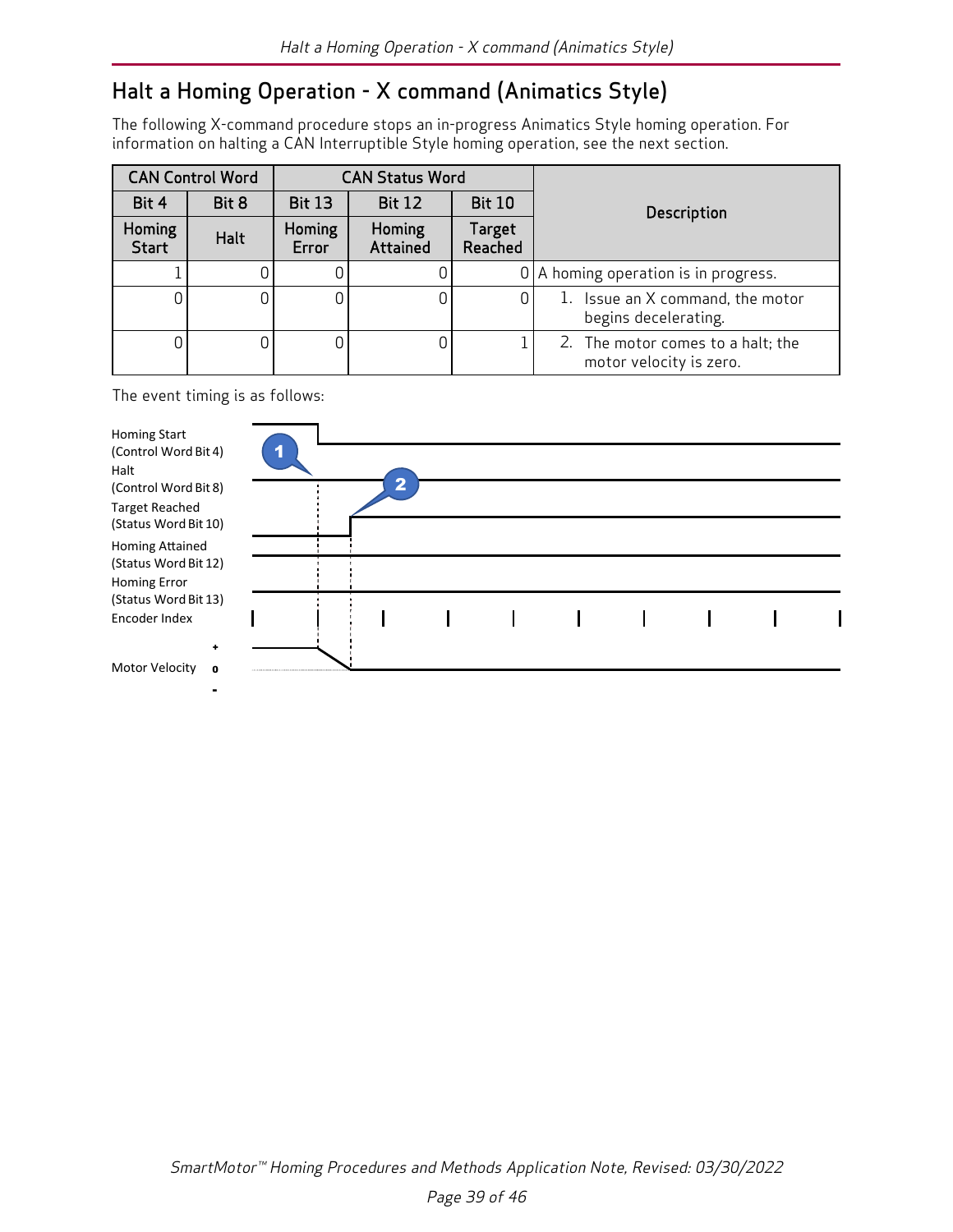## <span id="page-39-0"></span>Halt a Homing Operation - X command (CAN Interruptible Style)

The following X-command procedure stops an in-progress CAN Interruptible Style homing operation. For information on halting an Animatics Style homing operation, see the previous section.

|                        | <b>CAN Control Word</b> |                                                 | <b>CAN Status Word</b> |                          |                                                              |  |
|------------------------|-------------------------|-------------------------------------------------|------------------------|--------------------------|--------------------------------------------------------------|--|
| Bit 4<br>Bit 8         |                         | <b>Bit 12</b><br><b>Bit 13</b><br><b>Bit 10</b> |                        |                          | <b>Description</b>                                           |  |
| Homing<br><b>Start</b> | Halt                    | Homing<br>Error                                 | Homing<br>Attained     | <b>Target</b><br>Reached |                                                              |  |
|                        |                         |                                                 |                        |                          | $0$   A homing operation is in progress.                     |  |
|                        |                         |                                                 | 0.                     | 0                        | 1. Issue an X command, the motor<br>begins decelerating.     |  |
|                        |                         |                                                 | 0.                     |                          | 2. The motor comes to a halt; the<br>motor velocity is zero. |  |

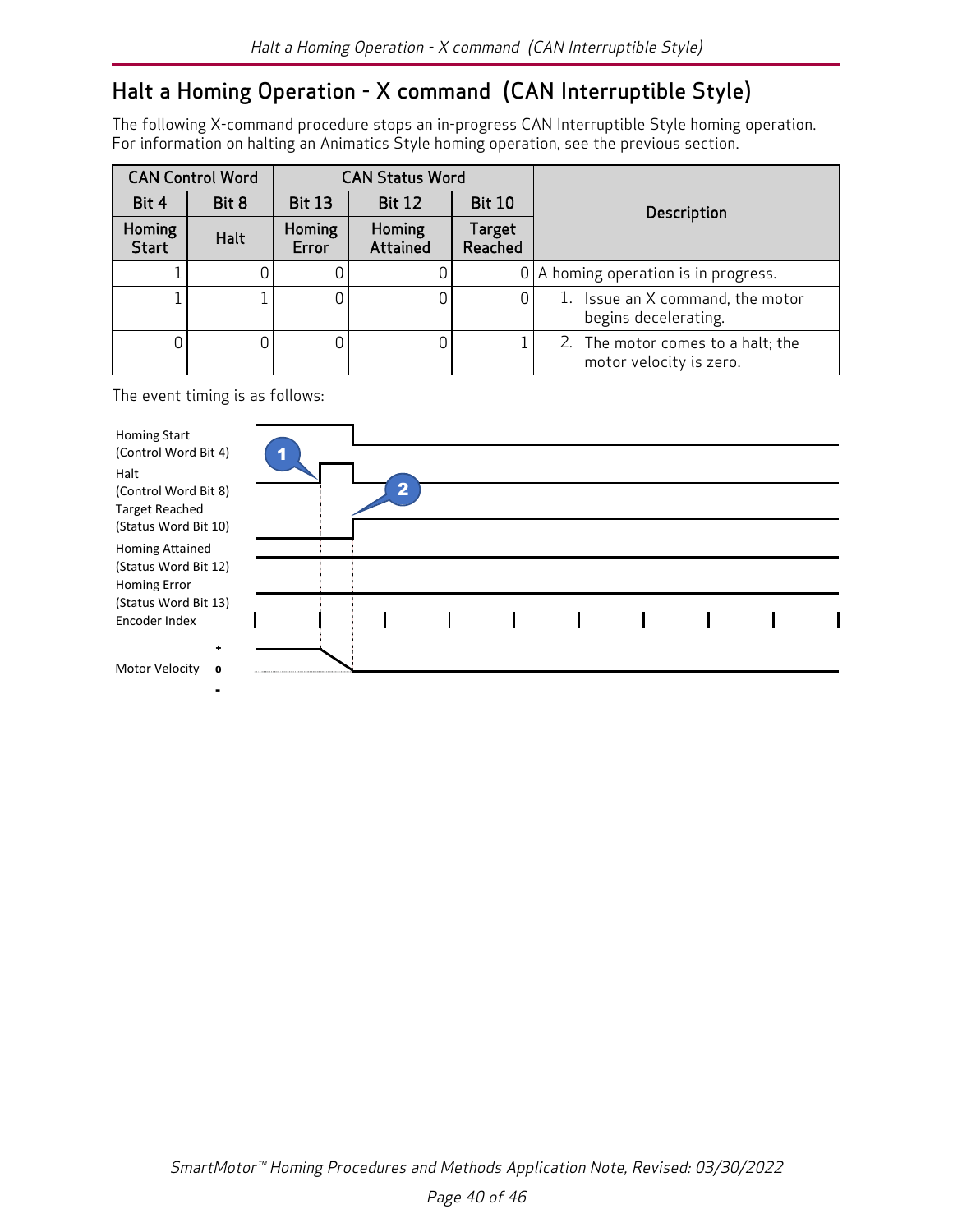# <span id="page-40-0"></span>Halt a Homing Operation - S command (Animatics Style)

The following S-command procedure stops an in-progress Animatics Style homing operation. For information on halting a CAN Interruptible Style homing operation, see the next section.

|                        | <b>CAN Control Word</b> |                                                 | <b>CAN Status Word</b> |                          |                                                              |  |
|------------------------|-------------------------|-------------------------------------------------|------------------------|--------------------------|--------------------------------------------------------------|--|
| Bit 4<br>Bit 8         |                         | <b>Bit 13</b><br><b>Bit 12</b><br><b>Bit 10</b> |                        |                          | <b>Description</b>                                           |  |
| Homing<br><b>Start</b> | Halt                    | Homing<br>Error                                 | Homing<br>Attained     | <b>Target</b><br>Reached |                                                              |  |
|                        |                         |                                                 |                        |                          | $0$   A homing operation is in progress.                     |  |
|                        |                         |                                                 | O.                     |                          | 1. Issue an S command, the motor<br>begins decelerating.     |  |
|                        |                         |                                                 | 0                      |                          | 2. The motor comes to a halt; the<br>motor velocity is zero. |  |

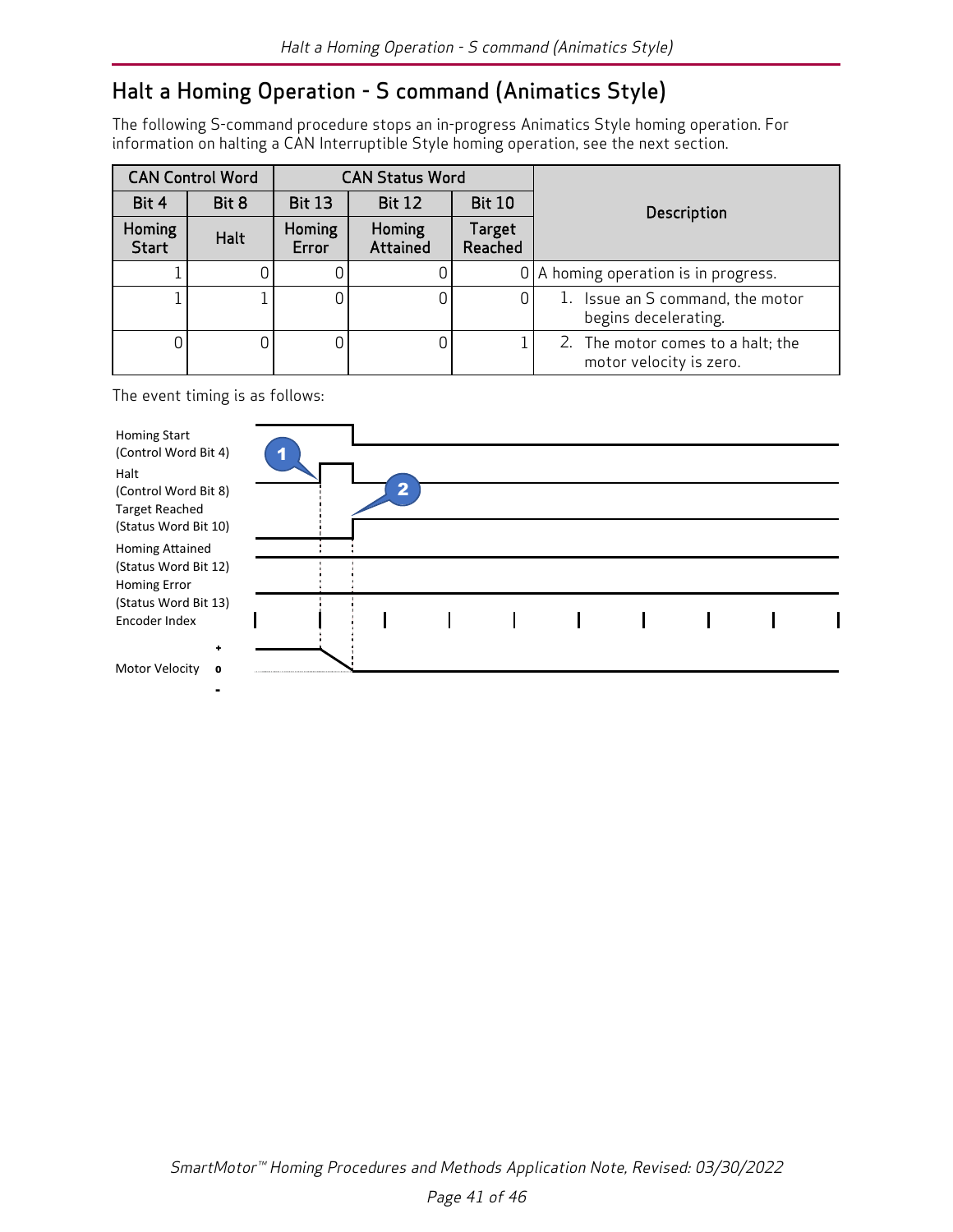# <span id="page-41-0"></span>Halt a Homing Operation - S command (CAN Interruptible Style)

The following S-command procedure stops an in-progress CAN Interruptible Style homing operation. For information on halting an Animatics Style homing operation, see the previous section.

|                        | <b>CAN Control Word</b> |                 | <b>CAN Status Word</b> |                          |                                                              |
|------------------------|-------------------------|-----------------|------------------------|--------------------------|--------------------------------------------------------------|
| Bit 4                  | Bit 8                   | <b>Bit 13</b>   | <b>Bit 12</b>          | <b>Bit 10</b>            | <b>Description</b>                                           |
| Homing<br><b>Start</b> | Halt                    | Homing<br>Error | Homing<br>Attained     | <b>Target</b><br>Reached |                                                              |
|                        |                         |                 |                        |                          | $0$   A homing operation is in progress.                     |
|                        |                         |                 | 0.                     | 0                        | 1. Issue an S command, the motor<br>begins decelerating.     |
|                        |                         |                 | 0.                     |                          | 2. The motor comes to a halt; the<br>motor velocity is zero. |

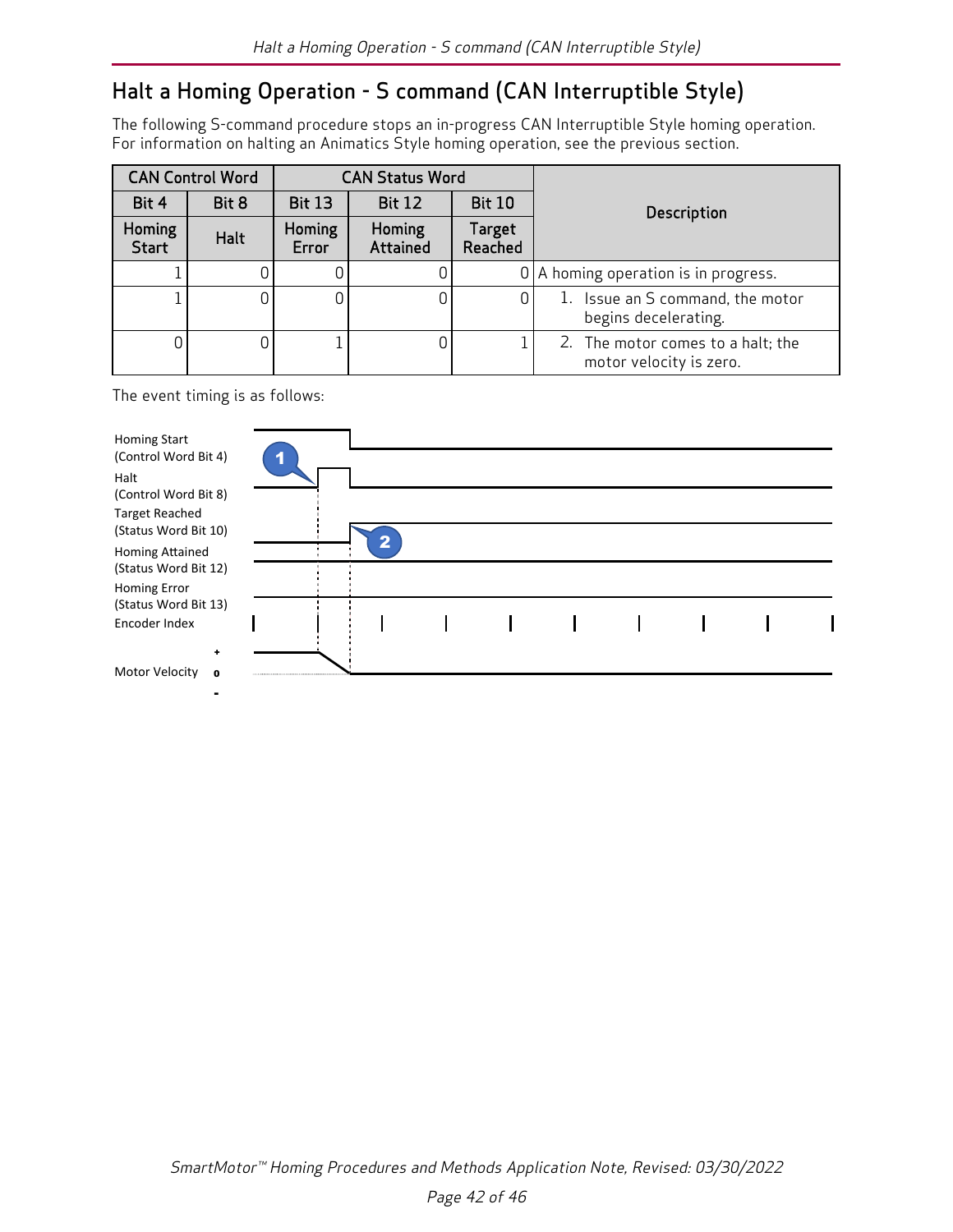### <span id="page-42-0"></span>Example: AniBasic Serial Homing (Class 6 Only)

This user program will:

- Start a homing operation
- Display the CAN status word changes while waiting for the operation to complete
- Go to the zero position after the homing operation completes

```
#define HM_CANCTL_Statusword     3    'CANCTL homing index values
#define HM_CANCTL_HomingInvert   60    '
#define HM_CANCTL_HomingStyle    61    '
#define HM_CANCTL_HaltOption     62    '
#define HM_CANCTL_QSDecl         63    '
#define HM_CANCTL_HomingStart    68    '
#define HM_CANCTL_HomingHalt     69    '--------------------------------------
#define HM_CANSTS_HomeError     8192  'CAN status word bit masks
#define HM_CANSTS_HomeAttained   4096  '
#define HM_CANSTS_HomeReached    1024  '
#define HM_CANSTS_HomeComplete   5120  '
#define HM_CANSTS_HomeInProgress 0     '--------------------------------------
#define HM_CAN_STATUSBITS 13312    'Homing status word bits mask
' Set up the homing variables
HM_VTZ=20000  
HM_VTS=40000  
HM_ADT=21
HM_OSET=3000  
HM_MTHD=1
CANCTL(HM_CANCTL_HomingStyle,0) 'Use Animatics Style homing
GOSUB2 ' Do homing operation and wait for it to complete
MP PT=0 VT=50000 G TWAIT ' Go to position zero
END
' Start homing operation
' Wait for homing operation to complete, displaying homing status word changes
C2MH ' Set motor to homing mode
    G <sup>'</sup> Start the homing operation
    ' Wait for the homing operation to complete
        s =  HM_CANSTS_HomeInProgress
        ss = HM_CANSTS_HomeReached
    WHILE s != HM CANSTS HomeComplete | s!=ss
        ' Break from the loop if a homing error is detected
        IF s & HM_CANSTS_HomeError
           PRINT("*")
                        BREAK
         ENDIF
        ' Update the controller motor's homing status bit if changed
        IF (MODE==6 \& s!=ss)
            'Display the homing status bit value
                        GOSUB(9)
             ' Save the homing status bit value
```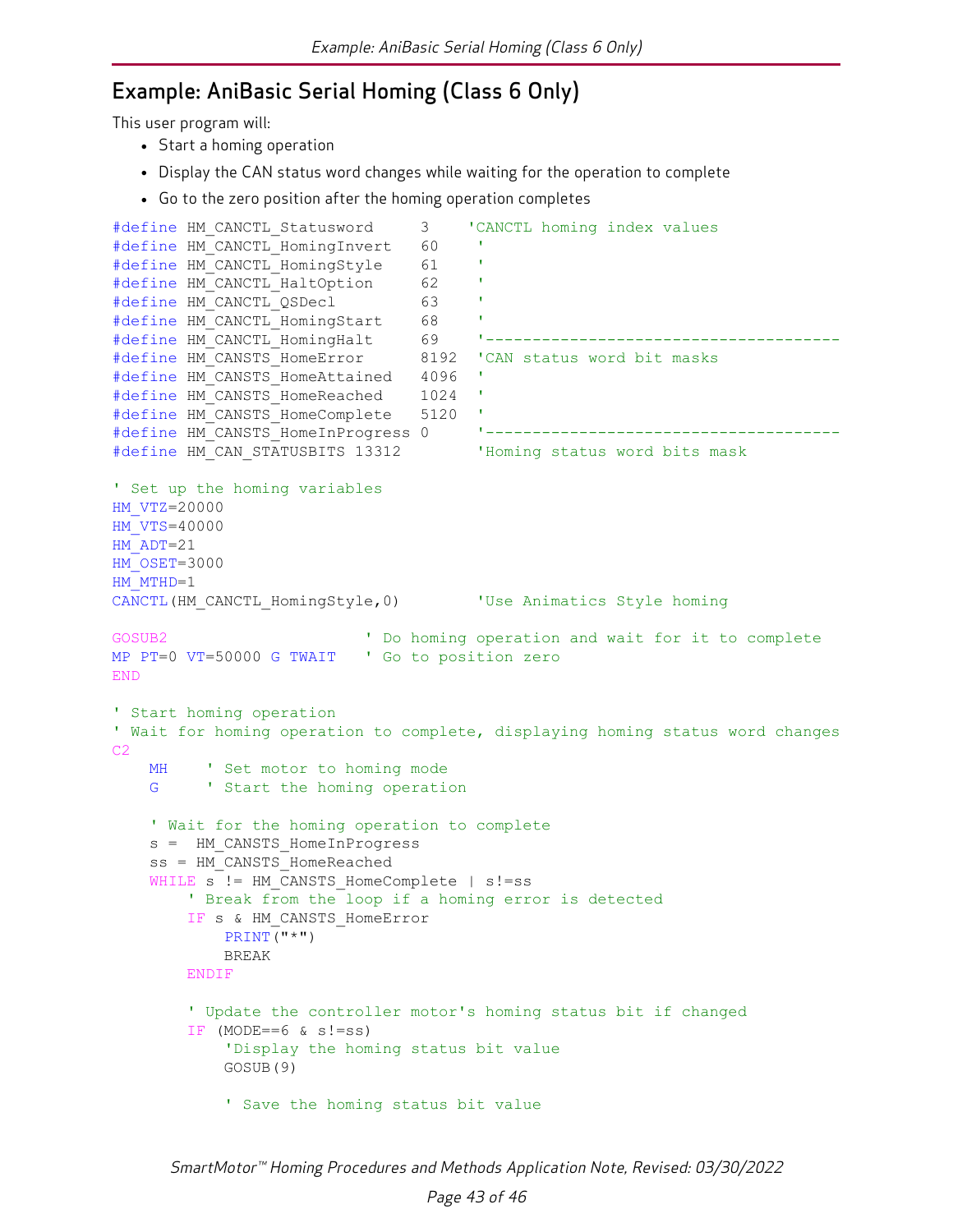```
            ss=s
        ENDIF
                ' Get the current CAN status word value,
         ' extract only the homing status bit values.
                s = CAN(HM_CANCTL_Statusword) & HM_CAN_STATUSBITS
    LOOP
    PRINT(#13)
RETURN
' Display the homing status bit value(s)
C9
    IF (s==0)a = HM MTHD
        IF (CAN(HM_CANCTL_HomingStyle)==0)
            PRINT("Animatics: ", a, " ")
        ELSE
            PRINT("Interruptible: ", a, " ")
        ENDIF
    ENDIF
    PRINT(" s = ", s, "(")
    IF (s==0)PRINT("In-Progress")
    ELSE
        IF (s & HM_CANSTS_HomeError)
            PRINT("Error")
              ' Append a comma if more than one bit set
            IF (s != HM_CANSTS_HomeError) PRINT(",") ENDIF
        ENDIF
        IF (s & HM CANSTS HomeAttained)
            PRINT("Attained")
             ' Append a comma if HomeReached bit is set
            IF (s & HM CANSTS HomeReached) PRINT(",")    ENDIF
        ENDIF
        IF (s & HM CANSTS HomeReached)
            PRINT("Reached")
        ENDIF
    ENDIF
    PRINT(")")
RETURN
```
### <span id="page-43-0"></span>Using Mixed Mode Operations After Homing

There are applications where you may wish to use mixed modes of operation after homing. For example, you may want to use dual trajectory and gearing. In these cases, you need to ensure that the motor is at a known starting location. To accomplish that, issue the next command sequence after the homing operation.

```
' Issue these commands immediately after homing, while at position 0.
O=0 'Set the origin to 0
O(1)=0 'Set trajectory 1 to 0
PRT=0 'Set the relative target position to 0
```
That command sequence sets the applicable internal counters to zero, which ensures that counter values are as expected for mixed mode operations.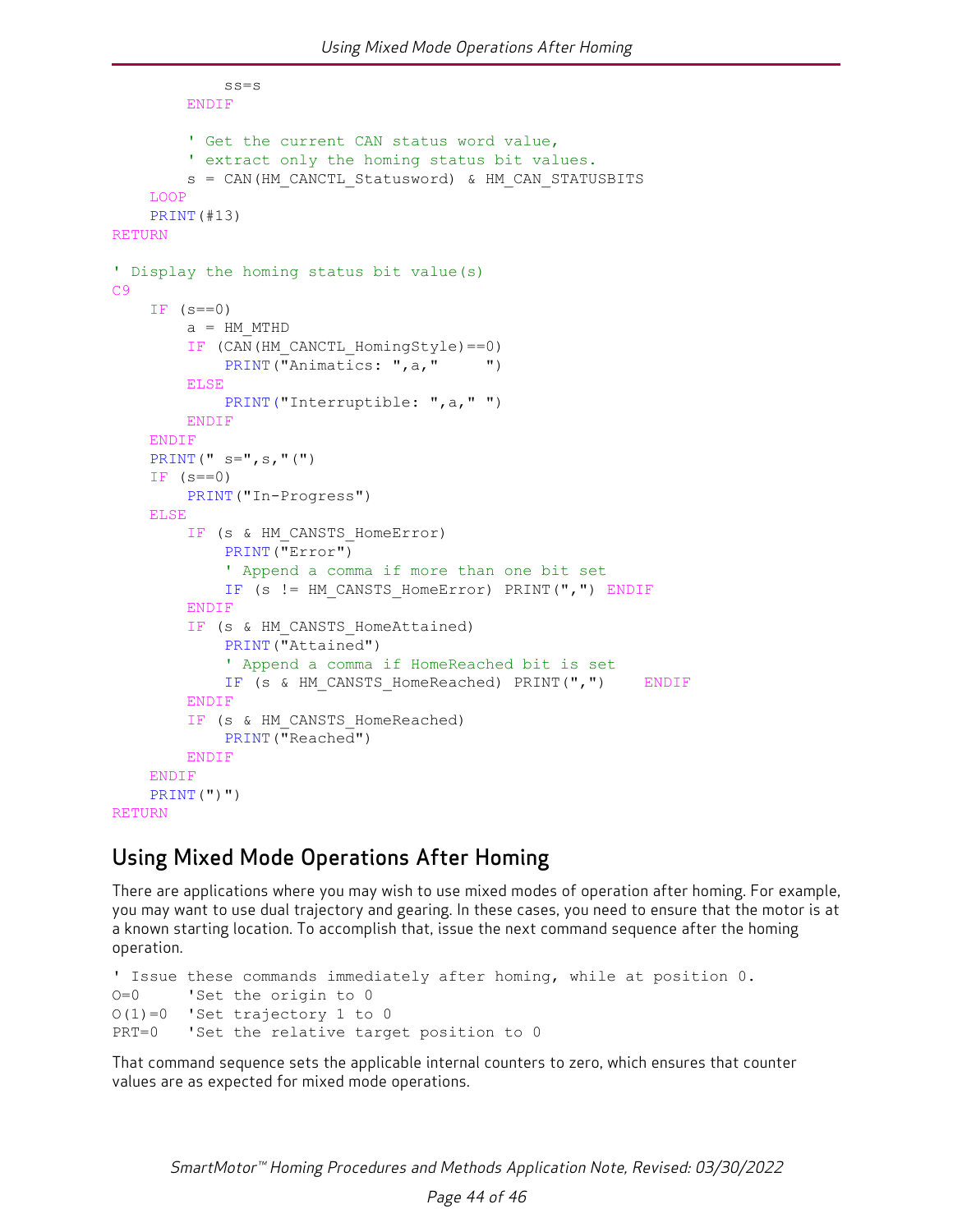# <span id="page-44-0"></span>Revision History

#### March 2022

• Initial release